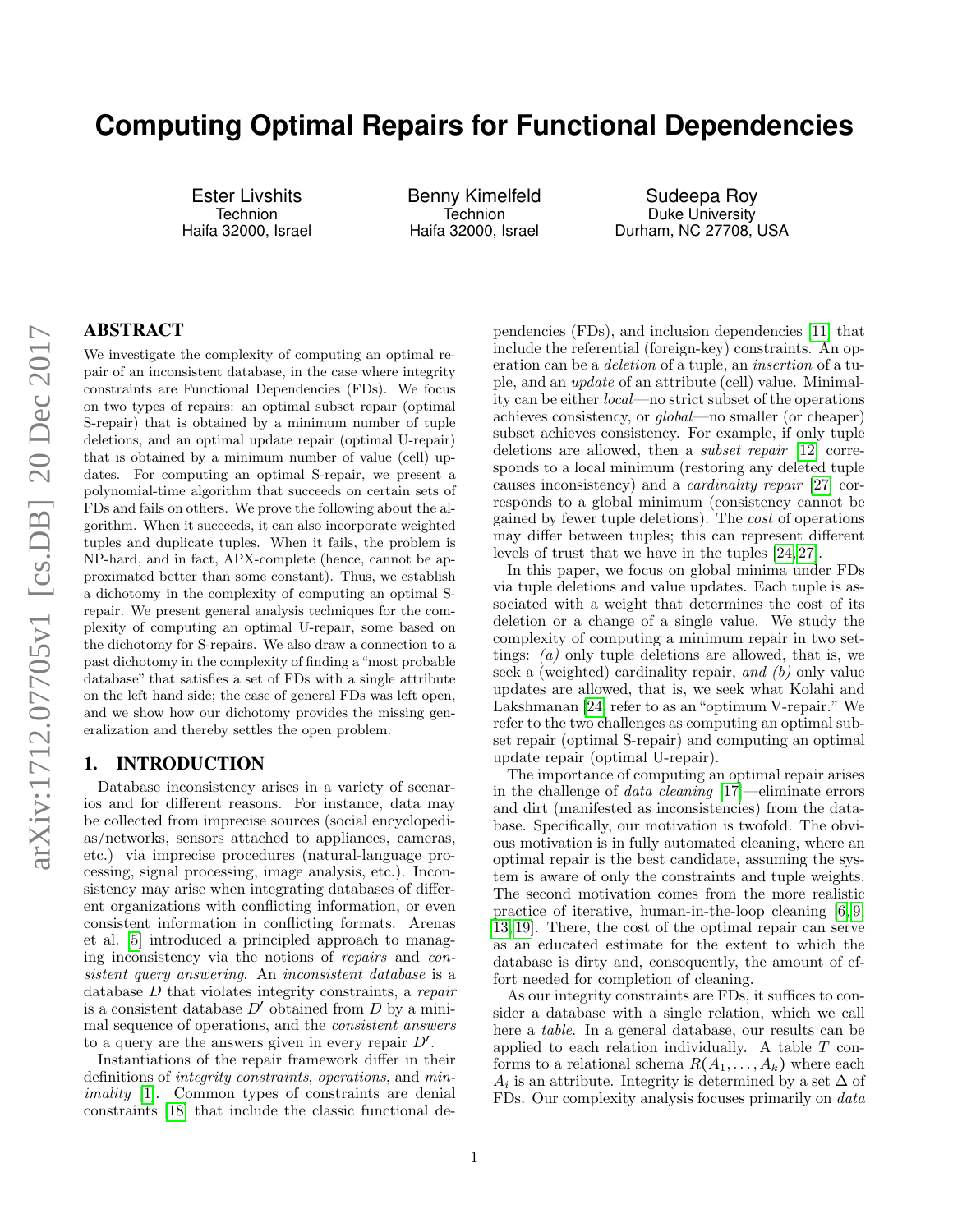complexity, where  $R(A_1, \ldots, A_k)$  and  $\Delta$  are considered fixed and only  $T$  is considered input. Hence, we have infinitely many optimization problems, one for each combination of  $R(A_1, \ldots, A_k)$  and  $\Delta$ . Table records have identifiers, as we wish to be able to determine easily which cells are updated in a repair. Consequently, we allow duplicate tuples (with distinct identifiers).

We begin with the problem of computing an optimal S-repair. The problem is known to be computationally hard for denial constraints [\[27\]](#page-12-5). As we discuss later, complexity results can be inferred from prior work [\[20\]](#page-12-12) for FDs with a single attribute on the left hand side (lhs for short). For general FDs, we present the algorithm OptSRepair (Algorithm [1\)](#page-5-0). The algorithm seeks opportunities for simplifying the problem by eliminating attributes and FDs, until no FDs are left (and then the problem is trivial). For example, if all FDs share an attribute A on the left hand side, then we can partition the table according to A and solve the problem separately on each partition; but now, we can ignore A. We refer to this simplification as "common lhs." Two additional simplifications are the "consensus" and "lhs marriage." Importantly, the algorithm terminates in polynomial time, even under combined complexity.

However, OptSRepair may fail by reaching a nonempty set of FDs where no simplification can be applied. We prove two properties of the algorithm. The first is soundness—if the algorithm succeeds, then it returns an optimal S-repair. More interesting is the property of completeness—if the algorithm fails, then the problem is NP-hard. In fact, in this case the problem is APXcomplete, that is, for some  $\epsilon > 0$  it is NP-hard to find a consistent subset with a cost lower than  $(1+\epsilon)$  times the minimum, but *some*  $(1+\epsilon')$  is achievable in polynomial time. More so, the problem remains APX-complete if we assume that the table does not contain duplicates, and all tuples have a unit weight (in which case we say that  $T$  is unweighted). Consequently, we establish the following dichotomy in complexity for the space of combinations of schemas  $R(A_1, \ldots, A_k)$  and FD sets  $\Delta$ .

- If we can eliminate all FDs in  $\Delta$  with the three simplifications, then an optimal S-repair can be computed in polynomial time using OptSRepair.
- Otherwise, the problem is APX-complete, even for unweighted tables without duplicates.

We then continue to the problem of computing an optimal U-repair. Here we do not establish a full dichotomy, but we make a substantial progress. We have found that proving hardness results for updates is far more subtle than for deletions. We identify conditions where the complexity of computing an optimal U-repair and that of computing an optimal S-repair coincide. One such condition is the common lhs (i.e., all FDs share a left-hand-side attribute). Hence, in this case, our dichotomy provides the precise test of tractability. We also show decomposition techniques that extend the opportunities of using the dichotomy. As an example, consider Purchase(product, price, buyer, email, address) and  $\Delta_0$  = {product → price, buyer → email}. We can decompose this problem into  $\Delta_1$  = {product → price} and  $\Delta_2$  = {buyer → email}, and consider each  $\Delta_i$ , for  $i = 1, 2$ , independently. The complexity of each  $\Delta_i$  is the same in both variants of optimal repairs, and so, polynomial time. Yet, these results do not cover all sets of FDs. For example, let  $\Delta_3$  = {email → buyer, buyer → address}. Kolahi and Lakshmanan [\[24\]](#page-12-6) proved that under  $\Delta_3$ , computing an optimal U-repair is NP-hard. Our dichotomy shows that it is also NP-hard (and also APXcomplete) to compute an S-repair under  $\Delta_3$ . Yet, this FD set does not fall in our coincidence cases.

The above defined  $\Delta_0$  is an example where an optimal U-repair can be computed in polynomial time, but computing an optimal S-repair is APX-complete. We also show an example in the reverse direction, namely  $\Delta_4$  = {buyer → email, email → buyer, buyer → address}. This FD set falls in the positive side of our dichotomy for optimal S-repairs, but computing an optimal Urepair is APX-complete. The proof of APX-hardness is inspired by, but considerably more involved than, the hardness proof of Kolahi and Lakshmanan [\[24\]](#page-12-6) for  $\Delta_3$ .

Finally, we consider approximate repairing. For the case of an optimal S-repair, the problem easily reduces to that of weighted vertex cover, and hence, we get a polynomial-time 2-approximation due to Bar-Yehuda and Even [\[7\]](#page-12-13). To approximate optimal U-repairs, we show an efficient reduction to S-repairs, where the loss in approximation is linear in the number of attributes. Hence, we obtain a constant-ratio approximation, where the constant has a linear dependence on the number of attributes. Kolahi and Lakshmanan [\[24\]](#page-12-6) also gave an approximation for optimal U-repairs, but their worstcase approximation can be quadratic in the number of attributes. We show an infinite sequence of FD sets where this gap is actually realized. On the other hand, we also show an infinite sequence where our approximation is linear in the number of attributes, but theirs remains constant. Hence, in general, the two approximations are incomparable, and we can combine the two by running both approximations and taking the best.

Stepping outside the framework of repairs, a different approach to data cleaning is probabilistic [\[4,](#page-12-14)[20,](#page-12-12)[28\]](#page-12-15). The idea is to define a probability space over possible clean databases, where the probability of a database is determined by the extent to which it satisfies the integrity constraints. The goal is to find a most probable database that, in turn, serves as the clean outcome. As an instantiation, Gribkoff, Van den Broeck, and Suciu [\[20\]](#page-12-12) identify probabilistic cleaning as the "Most Probable Database" problem (MPD): given a tuple-independent probabilistic database [\[14,](#page-12-16)[30\]](#page-12-17) and a set of FDs, find the most probable database among those satisfying the FDs (or, put differently, condition the probability space on the FDs). They show a dichotomy for unary FDs (i.e., FDs with a single attribute on the left hand side). The case of general (not necessarily unary) FDs has been left open. It turns out that there are reductions from MPD to computing an optimal S-repair and vice versa. Consequently, we are able to generalize their dichotomy to all FDs, and hence, fully settle the open problem.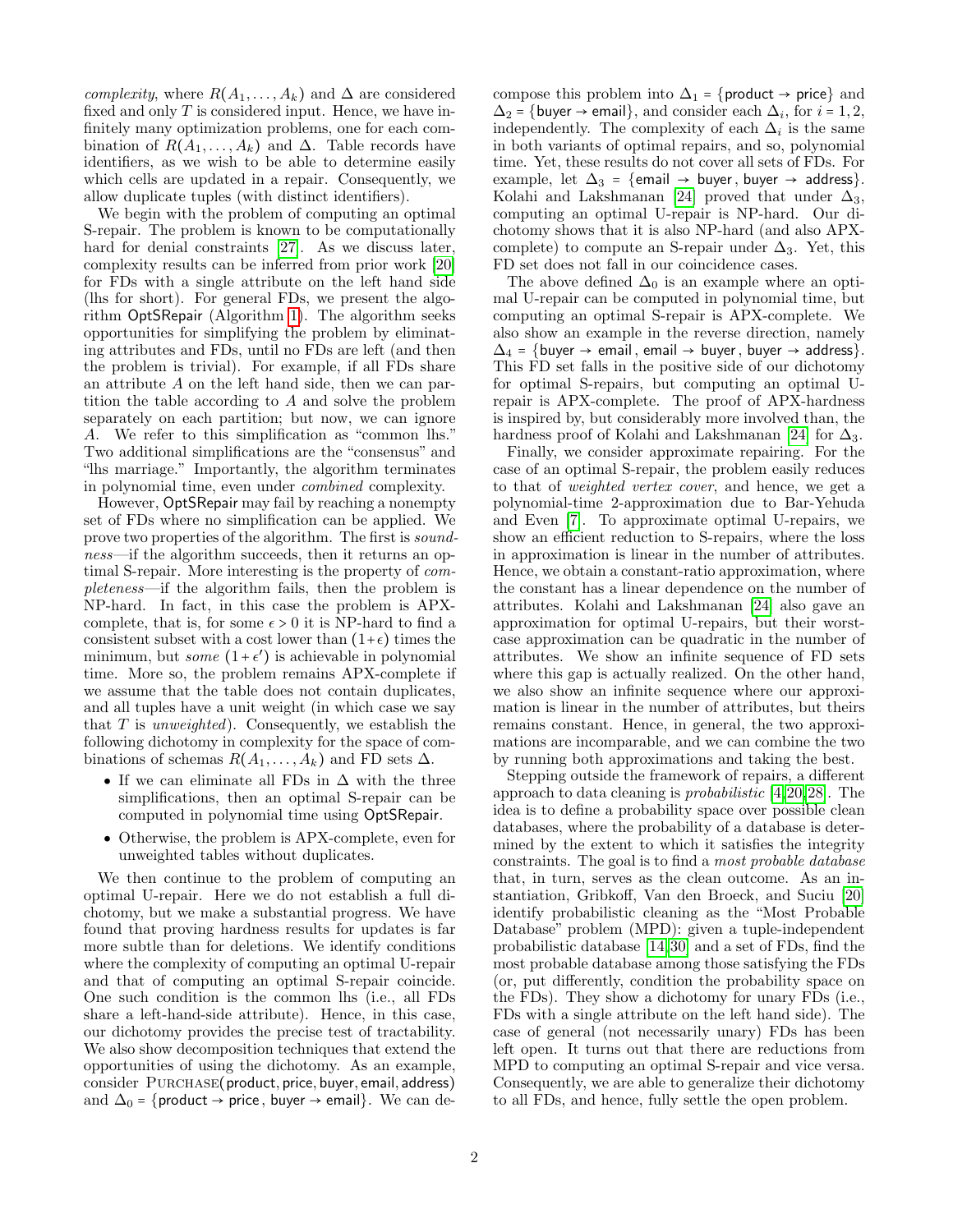# 2. PRELIMINARIES

We first present some basic terminology and notation that we use throughout the paper.

#### 2.1 Schemas and Tables

An instance of our data model is a single table where each tuple is associated with an identifier and a weight that states how costly it is to change or delete the tuple. Such a table corresponds to a relation schema that we denote by  $R(A_1, \ldots, A_k)$ , where R is the *relation* name and  $A_1, \ldots, A_k$  are distinct *attributes*. We say that  $R(A_1, \ldots, A_k)$  is k-ary since it has k attributes. When there is no risk of confusion, we may refer to  $R(A_1, \ldots, A_k)$  by simply R.

We use capital letters from the beginning of the English alphabet (e.g.,  $A, B, C$ ), possibly with subscripts and/or superscripts, to denote individual attributes, and capital letters from the end of the English alphabet (e.g.,  $X$ ,  $Y$ ,  $Z$ ), possibly with subscripts and/or superscripts, to denote sets of attributes. We follow the convention of writing sets of attributes without curly braces and without commas (e.g., ABC).

We assume a countably infinite domain Val of attribute values. By a tuple we mean a sequence of values in Val. A table T over  $R(A_1, \ldots, A_k)$  has a collection  $ids(T)$  of (tuple) identifiers and it maps every identifier i to a tuple in  $Val^k$  and a positive weight; we denote this tuple by  $T[i]$  and this weight by  $w_T(i)$ . For  $i \in ids(T)$ we refer to  $T[i]$  as a tuple of T. We denote by  $T[*]$ the set of all tuples of  $T$ . We say that  $T$  is:

- duplicate free if distinct tuples disagree on at least one attribute, that is,  $T[i] \neq T[j]$  whenever  $i \neq j$ ;
- *unweighted* if all tuple weights are equal, that is,  $w_T(i) = w_T(j)$  for all identifiers i and j.

We use  $|T|$  to denote the number of tuple identifiers of T, that is,  $|T| \stackrel{\text{def}}{=} |ids(T)|$ . Let  $\mathbf{t} = (a_1, \ldots, a_k)$  be a tuple of T. We use **t**.  $A_i$  to refer to the value  $a_i$ . If  $\overline{X}$  =  $A_{i_1}, \ldots, A_{i_\ell}$  is a sequence of attributes in  $\{A_1, \ldots, A_k\},\$ then  $\mathbf{t}[X]$  denotes the tuple  $(\mathbf{t}.A_{i_1}.\ldots,\mathbf{t}.A_{i_1}).$ 

Example 2.1. Our running example is around the tables of Figure [1.](#page-2-0) The figure shows tables over the schema OFFICE(facility, room, floor, city), describing the location of offices in an organization. For example, the tuple  $T[1]$  corresponds to an office in room 322, in the third floor of the headquarters (HQ) building, located in Paris. The meaning of the yellow background color will be clarified later. The identifier of each tuple is shown on the leftmost (gray shaded) column, and its weight on the rightmost column (also gray shaded). Note that table  $S_2$  is duplicate free and unweighted, table  $S_1$  is duplicate free but not unweighted, and table  $U_2$  is neither duplicate free nor unweighted.  $\square$ 

#### 2.2 Functional Dependencies (FDs)

Let  $R(A_1, \ldots, A_k)$  be a schema. As usual, an FD (over  $R$ ) is an expression of the form  $X \to Y$  where X and  $Y$  are sequences of attributes of  $R$ . We refer to

<span id="page-2-2"></span><span id="page-2-1"></span><span id="page-2-0"></span>

| id                                                        | facility | room                        | floor        | city              | $\overline{w}$   |
|-----------------------------------------------------------|----------|-----------------------------|--------------|-------------------|------------------|
| $\mathbf{1}$                                              | HQ       | 322                         | 3            | Paris             | $\overline{2}$   |
| $\overline{2}$                                            | HQ       | 322                         | 30           | Madrid            | $\mathbf{1}$     |
| $\boldsymbol{3}$                                          | HQ       | 122                         | 1            | Madrid            | $\mathbf{1}$     |
| $\overline{4}$                                            | Lab1     | <b>B35</b>                  | 3            | London            | $\overline{2}$   |
| $(a)$ Table T                                             |          |                             |              |                   |                  |
| id                                                        | facility | room                        | floor        | city              | $\overline{w}$   |
| $\overline{2}$                                            | HQ       | 322                         | 30           | Madrid            | 1                |
| 3                                                         | HQ       | 122                         | 1            | Madrid            | $\mathbf{1}$     |
| $\overline{4}$                                            | Lab1     | <b>B35</b>                  | 3            | London            | $\overline{2}$   |
|                                                           |          | (b) Consistent subset $S_1$ |              |                   |                  |
|                                                           |          |                             |              |                   |                  |
| id                                                        | facility | room                        | floor        | city              | $\boldsymbol{w}$ |
| $\mathbf{1}$                                              | HQ       | 322                         | 3            | Paris             | $\overline{2}$   |
| $\overline{4}$                                            | Lab1     | <b>B35</b>                  | 3            | London            | $\overline{2}$   |
|                                                           |          | (c) Consistent subset $S_2$ |              |                   |                  |
|                                                           |          |                             |              |                   |                  |
| id                                                        | facility | room                        | floor        | city              | $\overline{w}$   |
| $\overline{3}$                                            | HQ       | 122                         | $\mathbf{1}$ | Madrid            | 1                |
| $\overline{4}$                                            | Lab1     | <b>B35</b>                  | 3            | London            | $\overline{2}$   |
|                                                           |          | (d) Consistent subset $S_3$ |              |                   |                  |
| id                                                        | facility | room                        | floor        | city              | $\overline{w}$   |
| $\overline{1}$                                            | F01      | 322                         | 3            | Paris             | $\overline{2}$   |
| $\overline{2}$                                            | HQ       | 322                         | 30           | Madrid            | $\mathbf{1}$     |
| 3                                                         | HQ       | 122                         | 1            | Madrid            | $\mathbf{1}$     |
| $\overline{4}$                                            | Lab1     | <b>B35</b>                  | 3            | London            | $\overline{2}$   |
|                                                           |          | (e) Consistent update $U_1$ |              |                   |                  |
|                                                           |          |                             |              |                   |                  |
| id                                                        | facility | room                        | floor        | $\overline{city}$ | $\overline{w}$   |
| $\mathbf{1}$                                              | HQ       | 322                         | 3            | Paris             | $\overline{2}$   |
| $\overline{2}$                                            | HQ       | 322                         | 3            | Paris             | $\mathbf{1}$     |
| 3                                                         | HQ       | 122                         | $\mathbf 1$  | Paris             | $\mathbf{1}$     |
| $\overline{4}$                                            | Lab1     | <b>B35</b>                  | 3            | London            | $\overline{2}$   |
|                                                           |          | (f) Consistent update $U_2$ |              |                   |                  |
| id                                                        | facility | room                        | floor        | $\overline{city}$ | $\overline{w}$   |
| $\mathbf{1}$                                              | HQ       | 322                         | 30           | Madrid            | $\overline{2}$   |
| $\overline{2}$                                            | HQ       | 322                         | 30           | Madrid            | $\mathbf{1}$     |
| 3                                                         | HQ       | 122                         | $\mathbf{1}$ | Madrid            | $\mathbf{1}$     |
| $\overline{4}$                                            | Lab1     | <b>B35</b>                  | 3            | London            | $\overline{2}$   |
| $(g)$ Consistent update $U_3$                             |          |                             |              |                   |                  |
| $\Gamma_{\alpha r}$ OEFICE (facility room floor city) and |          |                             |              |                   |                  |

<span id="page-2-4"></span><span id="page-2-3"></span>Figure 1: For OFFICE(facility, room, floor, city) and FDs facility  $\rightarrow$  city and facility room  $\rightarrow$  floor, a table T, consistent subsets  $S_1$ ,  $S_2$  and  $S_3$ , and consistent updates  $U_1, U_2$  and  $U_3$ . Changed values are marked in yellow.

 $X$  as the *left-hand side*, or *lhs* for short, and to  $Y$  as the *right-hand side*, of *rhs* for short. A table  $T$  *satisfies*  $X \rightarrow Y$  if every two tuples that agree on X also agree on Y; that is, for all  $\mathbf{t}, \mathbf{s} \in T[*]$ , if  $\mathbf{t}[X] = \mathbf{s}[X]$  then  $t[Y] = s[Y]$ . We say that T *satisfies* a set  $\Delta$  of FDs if T satisfies each FD in  $\Delta$ ; otherwise, T violates  $\Delta$ .

An FD  $X \to Y$  is entailed by  $\Delta$ , denoted  $\Delta \vDash X \to Y$ , if every table T that satisfies  $\Delta$  also satisfies the FD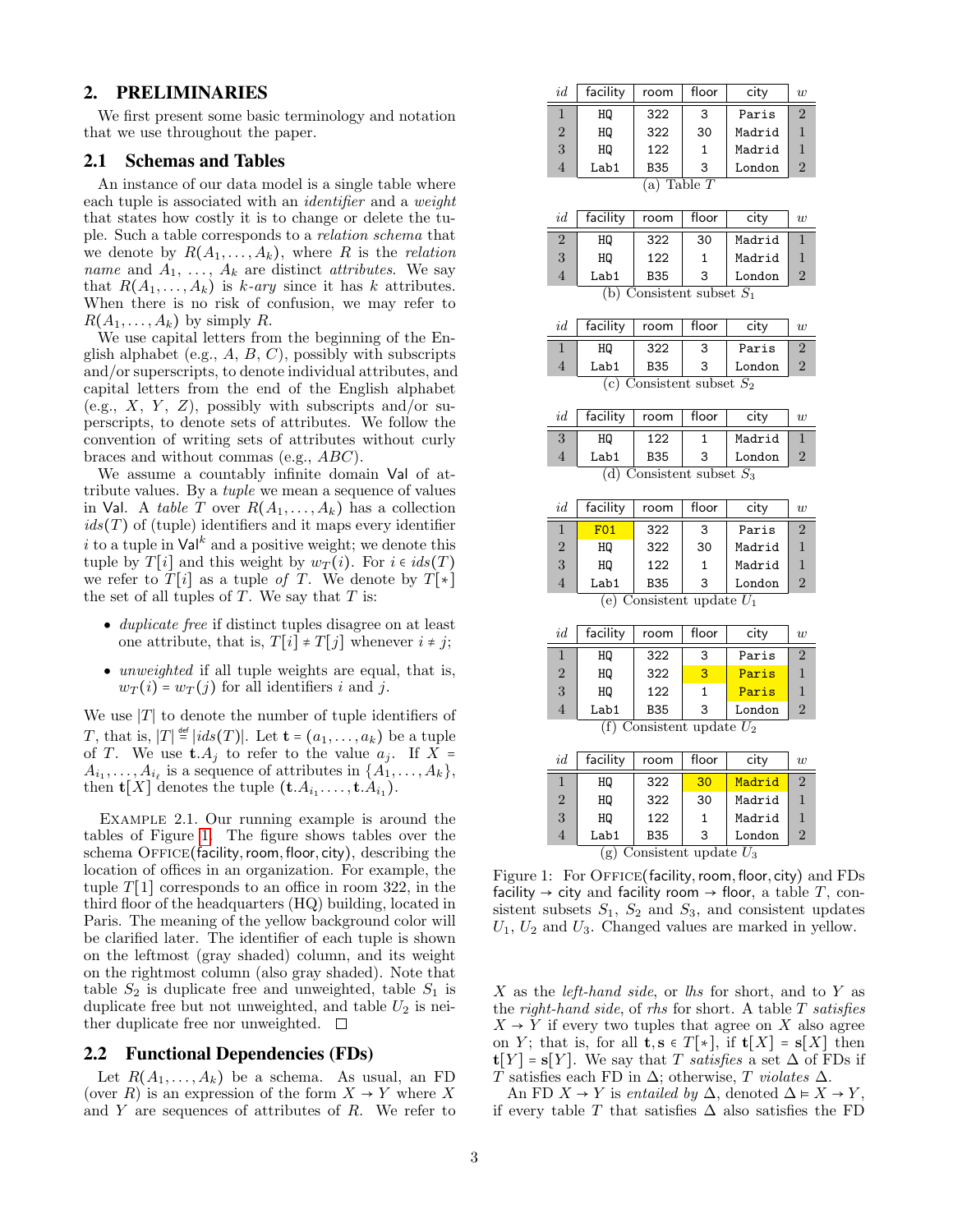$X \to Y$ . The *closure* of  $\Delta$ , denoted  $cl(\Delta)$ , is the set of all FDs over R that are entailed by  $\Delta$ . The *closure* of an attribute set X (w.r.t.  $\Delta$ ), denoted  $cl_{\Delta}(X)$ , is the set of all attributes A such that the FD  $X \rightarrow A$  is entailed by  $\Delta$ . Two sets  $\Delta_1$  and  $\Delta_2$  of FDs are *equivalent* if they have the same closure (or in other words, each FD in  $\Delta_1$ ) is entailed by  $\Delta_2$  and vice versa, or put differently, every table that satisfies one also satisfies the other). An FD  $X \to Y$  is trivial if  $Y \subseteq X$ ; otherwise, it is nontrivial. Note that a trivial FD belongs to the closure of every set of FDs (including the empty one). We say that  $\Delta$ is *trivial* if  $\Delta$  does not contain any nontrivial FDs (e.g., it is empty); otherwise,  $\Delta$  is *nontrivial*.

Next, we give some non-standard notation that we need for this paper. A *common lhs* of an FD set  $\Delta$  is an attribute A such that  $A \in X$  for all FDs  $X \to Y$ in ∆. An FD set ∆ is a chain if for every two FDs  $X_1 \rightarrow Y_1$  and  $X_2 \rightarrow Y_2$  it is the case that  $X_1 \subseteq X_2$  or  $X_2 \subseteq X_1$ . Livshits and Kimelfeld [\[26\]](#page-12-18) proved that the class of chain FD sets consists of precisely the FD sets in which the *subset repairs*, which we define in Section [2.3,](#page-3-0) can be counted in polynomial time (assuming  $P \neq \#P$ ). The chain FD sets will arise in this work as well.

Example 2.2. In our running example (Figure [1\)](#page-2-0) the set  $\Delta$  consists of the following FDs:

- facility  $\rightarrow$  city: a facility belongs to a single city.
- facility room  $\rightarrow$  floor: a room in a facility does not go beyond one floor.

Note that the FDs allow for the same room number to occur in different facilities (possibly on different floors, in different cities). The attribute facility is a common lhs. Moreover,  $\Delta$  is a chain FD set, since {facility} ⊆ {facility, room}. Table T (Figure [1\(a\)\)](#page-2-1) violates  $\Delta$ , and the other tables (Figures [1\(b\)](#page-2-2)[–1\(g\)\)](#page-2-3) satisfy  $\Delta$ . □

An FD  $X \to Y$  might be such that X is empty, and then we denote it by  $\varnothing \to Y$  and call it a *consensus* FD. Satisfying the consensus FD  $\emptyset \rightarrow Y$  means that all tuples agree on  $Y$ , or in other words, the column that corresponds to each attribute in Y consists of copies of the same value. For example,  $\varnothing \rightarrow$  city means that all tuples have the same city. A consensus attribute (of  $\Delta$ ) is an attribute in  $cl_(\emptyset)$ , that is, an attribute A such that  $\emptyset \to A$  is implied by  $\Delta$ . We say that  $\Delta$  is consensus free if it has no consensus attributes.

#### <span id="page-3-0"></span>2.3 Repairs

Let  $R(A_1, \ldots, A_k)$  be a schema, and let T be a table. A subset of T is a table S that is obtained from T by eliminating tuples. More formally, table  $S$  is a subset of T if  $ids(S) \subseteq is(S)$  and for all  $i \in is(S)$  we have  $S[i] = T[i]$  and  $w_S(i) = w_T(i)$ . If S is a subset of T, then the *distance* from S to T, denoted  $dist_{sub}(S, T)$ , is the weighted sum of the tuples missing from  $S$ ; that is,

$$
dist_{\text{sub}}(S,T) \stackrel{\text{def}}{=} \sum_{i \in ids(T) \setminus ids(S)} w_T(i).
$$

A value update of T (or just update of T for short) is a table  $U$  that is obtained from  $T$  by changing attribute values. More formally, a table  $U$  is an update of T if  $ids(U) =ids(T)$  and for all  $i \in is(S(U))$ we have  $w_U(i) = w_T(i)$ . We adopt the definition of Kolahi and Lakshmanan  $[24]$  for the distance from  $U$  to T. Specifically, if u and t are tuples of tables over R, then the *Hamming distance*  $H(\mathbf{u}, \mathbf{t})$  is the number of attributes in which u and t disagree, that is,  $H(\mathbf{u}, \mathbf{t}) = |\{j \mid \mathbf{u}.A_j \neq \mathbf{t}.A_j\}|.$  If U is an update of T then the *distance* from U to T, denoted  $dist_{sub}(U, T)$ , is the weighted Hamming distance between U and T (where every changed value counts as the weight of the tuple); that is,

$$
dist_{\text{upd}}(U,T) \stackrel{\text{def}}{=} \sum_{i \in ids(T)} w_T(i) \cdot H(T[i],U[i]) .
$$

Let  $R(A_1, \ldots, A_k)$  be a schema, let T be table, and let  $\Delta$  be a set of FDs. A consistent subset (of T w.r.t.  $\Delta$ ) is a subset S of T such that  $S \models \Delta$ , and a consistent update (of T w.r.t.  $\Delta$ ) is an update U of T such that  $U \models \Delta$ . A subset repair, or just S-repair for short, is a consistent subset that is not strictly contained in any other consistent subset. An update repair, or just Urepair for short, is a consistent update that becomes inconsistent if any set of updated values is restored to the original values in  $T$ . An *optimal subset repair* of  $T$ , or just optimal S-repair for short, is a consistent subset S of T such that  $dist_{sub}(S, T)$  is minimal among all consistent subsets of T. Similarly, an optimal update repair of  $T$ , or just *optimal U-repair* for short, is a consistent update U of T such that  $dist_{\text{upd}}(U, T)$  is minimal among all consistent updates of T. When there is risk of ambiguity, we may stress that the optimal S-repair (or U-repair) is of T and under  $\Delta$  or under R and  $\Delta$ .

Every (S- or U-) optimal repair is a repair, but not necessarily vice versa. Clearly, a consistent subset (respectively, update) can be transformed into a (not necessarily optimal) S-repair (respectively, U-repair), with no increase of distance, in polynomial time. In fact, we do not really need the concept of a repair per se, and the definition is given mainly for compatibility with the literature (e.g., [\[1\]](#page-12-1)). Therefore, unless explicitly stated otherwise, we do not distinguish between an S-repair and a consistent subset, and between a U-repair and a consistent update.

We also define *approximations* of optimal repairs in the obvious ways, as follows. For a number  $\alpha \geq 1$ , an  $\alpha$ -optimal S-repair is an S-repair S of T such that  $dist_{\text{sub}}(S,T) \leq \alpha dist_{\text{sub}}(S',T)$  for all S-repairs S' of T, and an  $\alpha$ -optimal U-repair is a U-repair U of T such that  $dist_{\text{upd}}(U, T) \leq \alpha dist_{\text{upd}}(U', T)$  for all U-repairs  $U'$ of T. In particular, an optimal S-repair (resp., optimal U-repair) is the same as a 1-optimal S-repair (resp., 1 optimal U-repair).

Example 2.3. In our running example (Figure [1\)](#page-2-0), tables  $S_1$ ,  $S_2$  and  $S_3$  are consistent subsets, and  $U_1$ ,  $U_2$ and  $U_3$  are consistent updates. For clarity, we marked with yellow shading the values that were changed for constructing each  $U_i$ . We have  $dist_{sub}(S_1, T) = 2$  since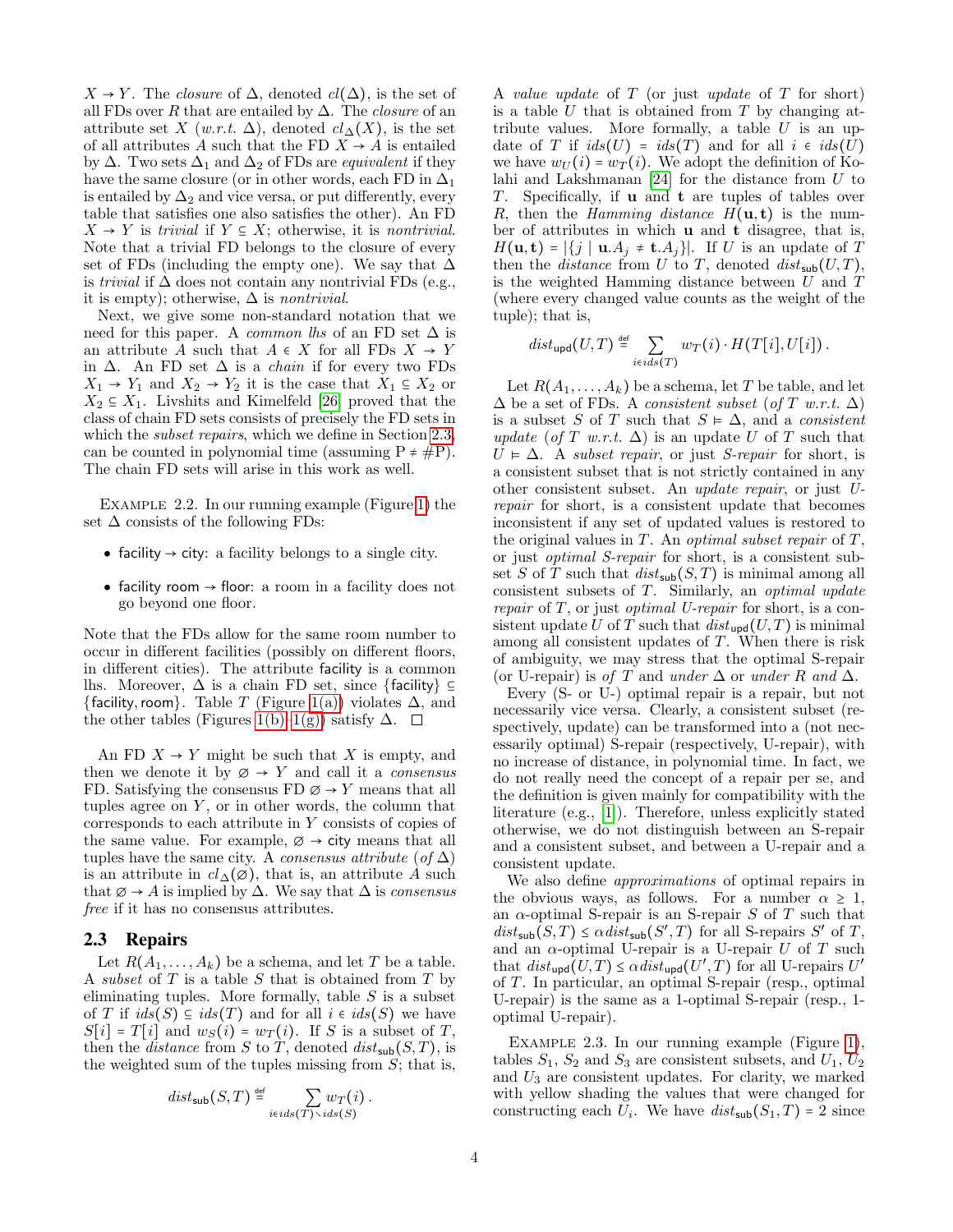the missing tuple (tuple 1) has the weight 2. We also have  $dist_{sub}(S_2, T) = 2$  and  $dist_{sub}(S_3, T) = 3$ . The reader can verify that  $S_1$  and  $S_2$  are optimal S-repairs. However,  $S_3$  is not an optimal S-repair since its distance to  $T$  is greater than the minimum. Nevertheless,  $S_3$  is an 1.5-optimal S-repair (since  $3/2 = 1.5$ ). Similarly, we have  $dist_{\text{upd}}(U_1, T) = 2$ ,  $dist_{\text{upd}}(U_2, T) = 3$ , and  $dist_{\text{upd}}(U_3, T) = 4$  (since  $U_3$  is obtained by changing two values from a tuple of weight 2).  $\square$ 

It should be noted that the values of an update  $U$  of a table  $T$  are not necessarily taken from the *active domain* (i.e., values that occur in  $T$ ). An example is the value F01 of table  $U_1$  in Figure [1\(e\).](#page-2-4) This has implications on the complexity of computing optimal U-repairs. We discuss a restriction on the allowed update values in Section [5.](#page-11-0)

## 2.4 Complexity

We adopt the conventional measure of *data complex*ity, where the schema  $R(A_1, \ldots, A_k)$  and dependency set  $\Delta$  are assumed to be *fixed*, and only the table T is considered input. In particular, a "polynomial" running time may have an exponential dependency on  $k$ , as in  $O(|T|^k)$ , Hence, each combination of  $R(A_1, \ldots, A_k)$  and ∆ defines a distinct problem of finding an optimal repair (of the relevant type), and different combinations may feature different computational complexities.

For the complexity of approximation, we use the following terminology. In an optimization problem P, each input  $x$  has a space of solutions  $y$ , each associated with a cost  $cost(x, y)$ . Given x, the goal is to compute a solution y with a minimum cost. For  $\alpha \geq 1$ , an  $\alpha$ approximation for  $P$  is an algorithm that, for input  $x$ , produces an  $\alpha$ -*optimal* solution y, which means that  $cost(x, y) \leq \alpha \cdot cost(x, y')$  for all solutions y'. The complexity class APX consists of all optimization problems that have a polynomial-time constant-factor approximation. A polynomial-time reduction  $f$  from an optimization problem  $Q$  to an optimization problem  $P$  is a strict reduction if for all  $\alpha \geq 1$ , any  $\alpha$ -optimal solution for  $f(x)$  can be transformed in polynomial time into an  $\alpha$ -optimal solution for x [\[25\]](#page-12-19); it is a *PTAS* (Polynomial-Time Approximation Scheme) reduction if for all  $\alpha > 1$ there exists  $\beta_{\alpha} > 1$  such that any  $\beta_{\alpha}$ -optimal solution for  $f(x)$  can be transformed in polynomial time into an  $\alpha$ -optimal solution for x. A strict reduction is also a PTAS reduction, but not necessarily vice versa. A problem P is APX-hard if there is a PTAS reduction to P from every problem in APX; it is APX-complete if, in addition, it is in APX. If  $P$  is APX-hard, then there is a constant  $\alpha_P > 1$  such that P cannot be approximated better than  $\alpha_P$ , or else P=NP.

# <span id="page-4-2"></span>3. COMPUTING AN OPTIMAL S-REPAIR

In this section, we study the problem of computing an optimal S-repair. We begin with some conventions.

*Assumptions and Notation.* Throughout this section we assume that every FD has a single attribute on its righthand side, that is, it has the form  $X \rightarrow A$ . Clearly, this is not a limiting assumption, since replacing  $X \rightarrow YZ$ with  $X \to Y$  and  $X \to Z$  preserves equivalence.

Let  $\Delta$  be a set of FDs. If X is a set of attributes, then we denote by  $\Delta$  – X the set  $\Delta'$  of FDs that is obtained from  $\Delta$  by removing each attribute of X from every lhs and rhs of every FD in  $\Delta$ . Hence, no attribute in X occurs in  $\Delta$  – X. If A is an attribute, then we may write  $\Delta - A$  instead of  $\Delta - \{A\}$ .

An lhs marriage of an FD set  $\Delta$  is a pair  $(X_1, X_2)$  of distinct lhs of FDs in  $\Delta$  with the following properties.

- $\bullet$   $cl_{\Delta}(X_1) = cl_{\Delta}(X_2)$
- The lhs of every FD in  $\Delta$  contains either  $X_1$  or  $X_2$ (or both).

<span id="page-4-0"></span>Example 3.1. A simple example of an FD set with an lhs marriage is the following FD set.

<span id="page-4-1"></span>
$$
\Delta_{A \leftrightarrow B \to C} \stackrel{\text{def}}{=} \{A \to B \mid B \to A \mid B \to C\} \tag{1}
$$

As another example, consider the following FD set.

$$
\Delta_1 \stackrel{\text{def}}{=} \{ \text{ssn} \to \text{first, ssn} \to \text{last, first last} \to \text{ssn, ssn} \to \text{address, ssn office} \to \text{phone, ssn office} \to \text{fax} \}
$$

In  $\Delta_1$  the pair ({ssn}, {first, last}) is an lhs marriage.  $\square$ 

Finally, if  $S$  is a subset of a table  $T$ , then we denote by  $w_T(S)$  the sum of weights of the tuples of S, that is,

$$
w_T(S) \stackrel{\text{def}}{=} \sum_{i \in i ds(S)} w_T(i)
$$

#### 3.1 Algorithm

def

We now describe an algorithm for finding an optimal S-repair. The algorithm terminates in polynomial time, even under combined complexity, yet it may fail. If it succeeds, then the result is guaranteed to be an optimal S-repair. We later discuss the situations in which the algorithm fails. The algorithm, OptSRepair, is shown as Algorithm [1.](#page-5-0) The input is a set  $\Delta$  of FDs and a table T, both over the same relation schema (that we do not need to refer to explicitly). In the remainder of this section, we fix  $\Delta$  and T, and describe the execution of OptSRepair on  $\Delta$  and T.

The algorithm handles four cases. The first is where  $\Delta$  is trivial. Then, T is itself an optimal S-repair. The second case is where  $\Delta$  has a common lhs A. Then, the algorithm groups the tuples by  $A$ , finds an optimal S-repair for each group (via a recursive call to OptSRepair), this time by ignoring  $A$  (i.e., removing  $A$ from the FDs of  $\Delta$ ), and returning the union of the optimal S-repairs. The precise description is in the subroutine CommonLHSRep (Subroutine [1\)](#page-5-0). The third case is where  $\Delta$  has a consensus FD  $\varnothing \to A$ . Similarly to the second case, the algorithm groups the tuples by A and finds an optimal S-repair for each group. This time, however, the algorithm returns the optimal S-repair with the maximal weight. The precise description is in the subroutine ConsensusRep (Subroutine [2\)](#page-5-0).

The fourth (last) case is the most involved. This is the case where  $\Delta$  has an lhs marriage  $(X_1, X_2)$ . In this case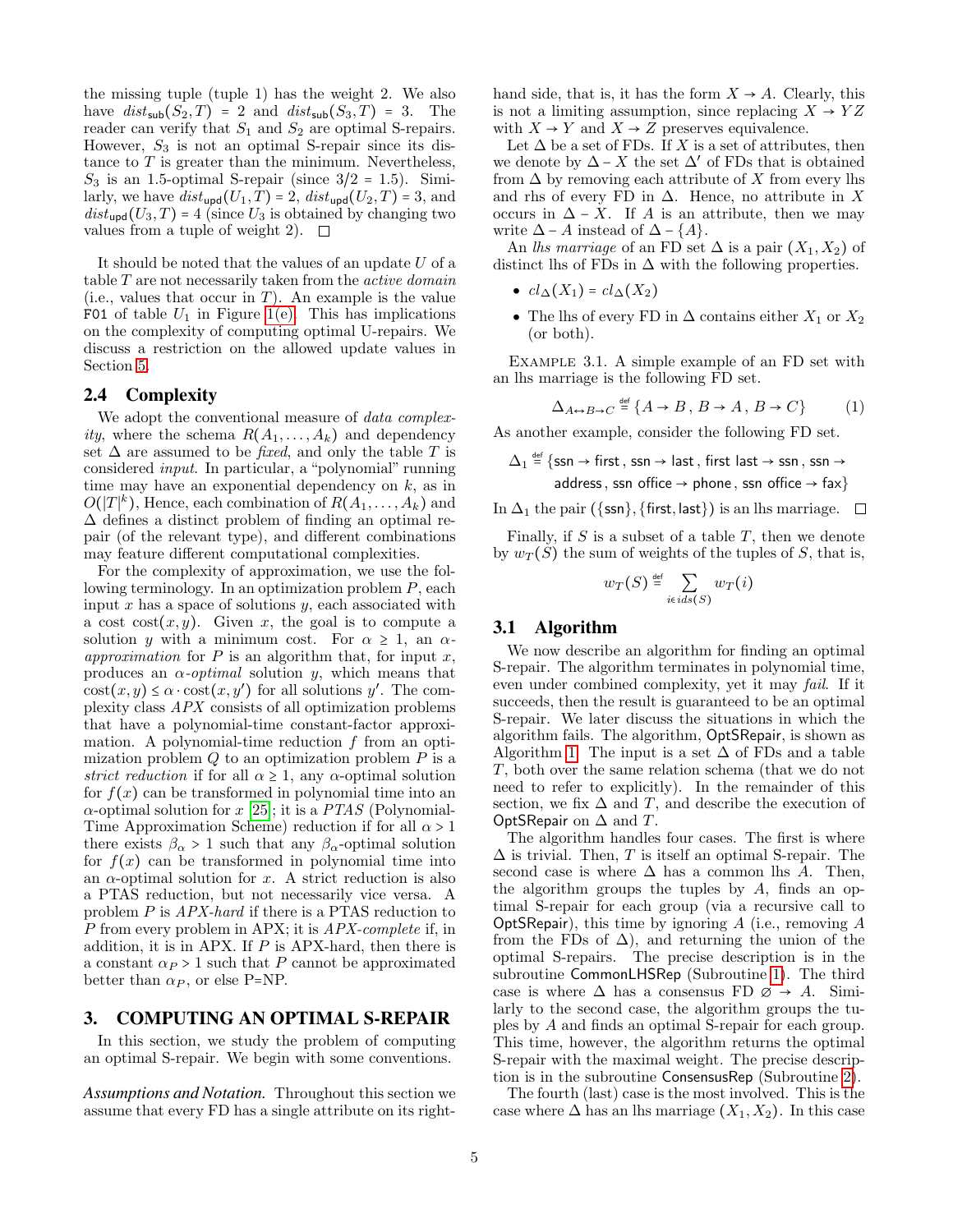#### <span id="page-5-0"></span>Algorithm 1 OptSRepair $(\Delta, T)$

| 1: if $\Delta$ is trivial then<br>$\triangleright$ successful termination |  |  |
|---------------------------------------------------------------------------|--|--|
| 2: return $T$                                                             |  |  |
| 3: remove trivial FDs from $\Delta$                                       |  |  |
| 4: if $\Delta$ has a common lhs then                                      |  |  |
| 5: return CommonLHSRep $(\Delta, T)$                                      |  |  |
| 6: if $\Delta$ has a consensus FD then                                    |  |  |
| 7: return ConsensusRep $(\Delta, T)$                                      |  |  |
| 8: if $\Delta$ has an lhs marriage then                                   |  |  |
| 9: return MarriageRep $(\Delta, T)$                                       |  |  |
| $\triangleright$ cannot find a minimum repair<br>$10:$ fail               |  |  |
|                                                                           |  |  |

| Subroutine 1 CommonLHSRep $(\Delta, T)$ |                                                                                        |  |  |  |
|-----------------------------------------|----------------------------------------------------------------------------------------|--|--|--|
|                                         | 1: $A \coloneqq a$ common lhs of $\Delta$                                              |  |  |  |
|                                         | 2: return $\cup_{(a)\in \pi_A T[\ast]} \mathsf{OptSRepair}(\sigma_{A=a}T, \Delta - A)$ |  |  |  |

| Subroutine 2 Consensus $\mathsf{Rep}(\Delta,T)$             |  |  |  |
|-------------------------------------------------------------|--|--|--|
| 1: select a consensus FD $\varnothing \to A$ in $\Delta$    |  |  |  |
| 2: for all $a \in \pi_A T[*]$ do                            |  |  |  |
| $S_a$ := OptSRepair( $\sigma_{A=a}T$ , $\Delta - A$ )<br>3: |  |  |  |
| 4: $a_{\max}$ := $\arg\max_{(a)\in \pi_A T[*]} w_T(S_a)$    |  |  |  |
| 5: return $S_{a_{\text{max}}}$                              |  |  |  |

#### Subroutine 3 MarriageRep( $\Delta$ , T)

1: select an lhs marriage  $(X_1, X_2)$  of  $\Delta$ 2: for all  $(\mathbf{a}_1, \mathbf{a}_2) \in \pi_{X_1 X_2} T[*]$  do 3:  $S_{\mathbf{a}_1,\mathbf{a}_2} \coloneqq \mathsf{OptSRepair}(\sigma_{X_1=\mathbf{a}_1,X_2=\mathbf{a}_2}T,\Delta-X_1X_2)$ 4:  $w(\mathbf{a}_1, \mathbf{a}_2) = w_T(S_{\mathbf{a}_1, \mathbf{a}_2})$ 5:  $V_i := \pi_{X_i} T[*]$  for  $i = 1, 2$ 6:  $E = \{(\mathbf{a}_1, \mathbf{a}_2) | (\mathbf{a}_1, \mathbf{a}_2) \in \pi_{X_1 X_2} T[*]\}$ 7: G := weighted bipartite graph  $(V_1, V_2, E, w)$ 8:  $E_{\text{max}}$  := a maximum matching of G 9: return ∪<sub>(a<sub>1</sub>,a<sub>2</sub>)∈ $E_{\text{max}}$ S<sub>a<sub>1</sub>,a<sub>2</sub></sub></sub>

the problem is reduced to finding a maximum weighted matching of a bipartite graph. The graph, which we denote by  $G = (V_1, V_2, E, w)$ , consists of two disjoint node sets  $V_1$  and  $V_2$ , an edge set E that connects nodes from  $V_1$  to nodes from  $V_2$ , and a weight function w that assigns a weight  $w(v_1, v_2)$  to each edge  $(v_1, v_2)$ . For  $i = 1, 2$ , the node set  $V_i$  is the set of tuples in the projection of T to  $X_i$ .<sup>[1](#page-5-1)</sup> To determine the weight  $w(v_1, v_2)$ , we select from T the subset  $T_{v_1,v_2}$  that consists of the tuples that agree with  $v_1$  and  $v_2$  on  $X_1$  and  $X_2$ , respectively. We then find an optimal S-repair for  $T_{v_1,v_2}$ , after we remove from  $\Delta$  every attribute in either  $X_1$  or  $X_2$ . Then, the weight  $w(v_1, v_2)$  is the weight of this optimal S-repair. Next, we find a maximum matching  $E_{\text{max}}$  of

#### <span id="page-5-3"></span>Algorithm 2 OSRSucceeds( $\Delta$ )

|                   | 1: while $\Delta$ is nontrivial do                                 |  |
|-------------------|--------------------------------------------------------------------|--|
| 2:                | remove trivial FDs from $\Delta$                                   |  |
| 3:                | if $\Delta$ has a common lhs A then                                |  |
| 4:                | $\Lambda := \Lambda - A$                                           |  |
| 5:                | else if $\Delta$ has a consensus FD $\emptyset \rightarrow A$ then |  |
| 6:                | $\Lambda := \Lambda - X$                                           |  |
| 7:                | else if $\Delta$ has an lhs marriage $(X_1, X_2)$ then             |  |
| 8:                | $\Delta \coloneqq \Delta - X_1 X_2$                                |  |
| 9:                | else                                                               |  |
| 10:               | return false                                                       |  |
| $11:$ return true |                                                                    |  |

G. Note that  $E_{\text{max}}$  is a subset of E such that no node appears more than once. The returned result is then the disjoint union of the optimal S-repair of  $T_{v_1,v_2}$  over all  $(v_1, v_2)$  in  $E_{\text{max}}$ . The precise description is in the subroutine MarriageRep (Subroutine [3\)](#page-5-0).

The following theorem states the correctness and efficiency of OptSRepair.

<span id="page-5-4"></span>THEOREM 3.2. Let  $\Delta$  and T be a set of FDs and a table, respectively, over a relation schema  $R(A_1, \ldots, A_k)$ . If OptSRepair $(\Delta, T)$  succeeds, then it returns an optimal S-repair. Moreover, OptSRepair $(\Delta, T)$  terminates in polynomial time in k,  $|\Delta|$ , and |T|.

What about the cases where OptSRepair( $\Delta$ , T) fails? We discuss it in the next section.

*Approximation.* An easy observation is that the computation of an optimal subset is easily reducible to the weighted vertex-cover problem—given a graph  $G$  where nodes are assigned nonnegative weights, find a vertex cover (i.e., a set C of nodes that intersects with all edges) with a minimal sum of weights. Indeed, given a table T, we construct the graph G that has  $ids(T)$ as the set of nodes, and an edge between every  $i$  and  $j$ such that  $T[i]$  and  $T[j]$  contradict one or more FDs in  $\Delta$ . Given a vertex cover C for G, we obtain a consistent subset  $S$  by deleting from  $T$  every tuple with an identifier in C. Clearly, this reduction is strict. As weighted vertex cover is 2-approximable in polynomial time [\[7\]](#page-12-13), we conclude the same for optimal subset repairing.

<span id="page-5-2"></span>PROPOSITION 3.3. For all FD sets  $\Delta$ , a 2-optimal Srepair can be computed in polynomial time.

While Proposition [3.3](#page-5-2) is straightforward, it is of practical importance as it limits the severity of the lower bounds we establish in the next section. Moreover, we will later show that the proposition has implications on the problem of approximating an optimal U-repair.

#### 3.2 Dichotomy

The reader can observe that the success or failure of OptSRepair $(\Delta, T)$  depends only on  $\Delta$ , and not on T. The algorithm OSRSucceeds( $\Delta$ ), depicted as Algo-rithm [2,](#page-5-3) tests whether  $\Delta$  is such that OptSRepair succeeds by simulating the cases and corresponding changes

<span id="page-5-1"></span><sup>&</sup>lt;sup>1</sup>In principle, it may be the case that the same tuple occurs in both  $V_1$  and  $V_2$ , since the tuple is in both projections. Nevertheless, we still treat the two occurrences of the tuple as distinct nodes, and so effectively assume that  $V_1$  and  $V_2$ are disjoint.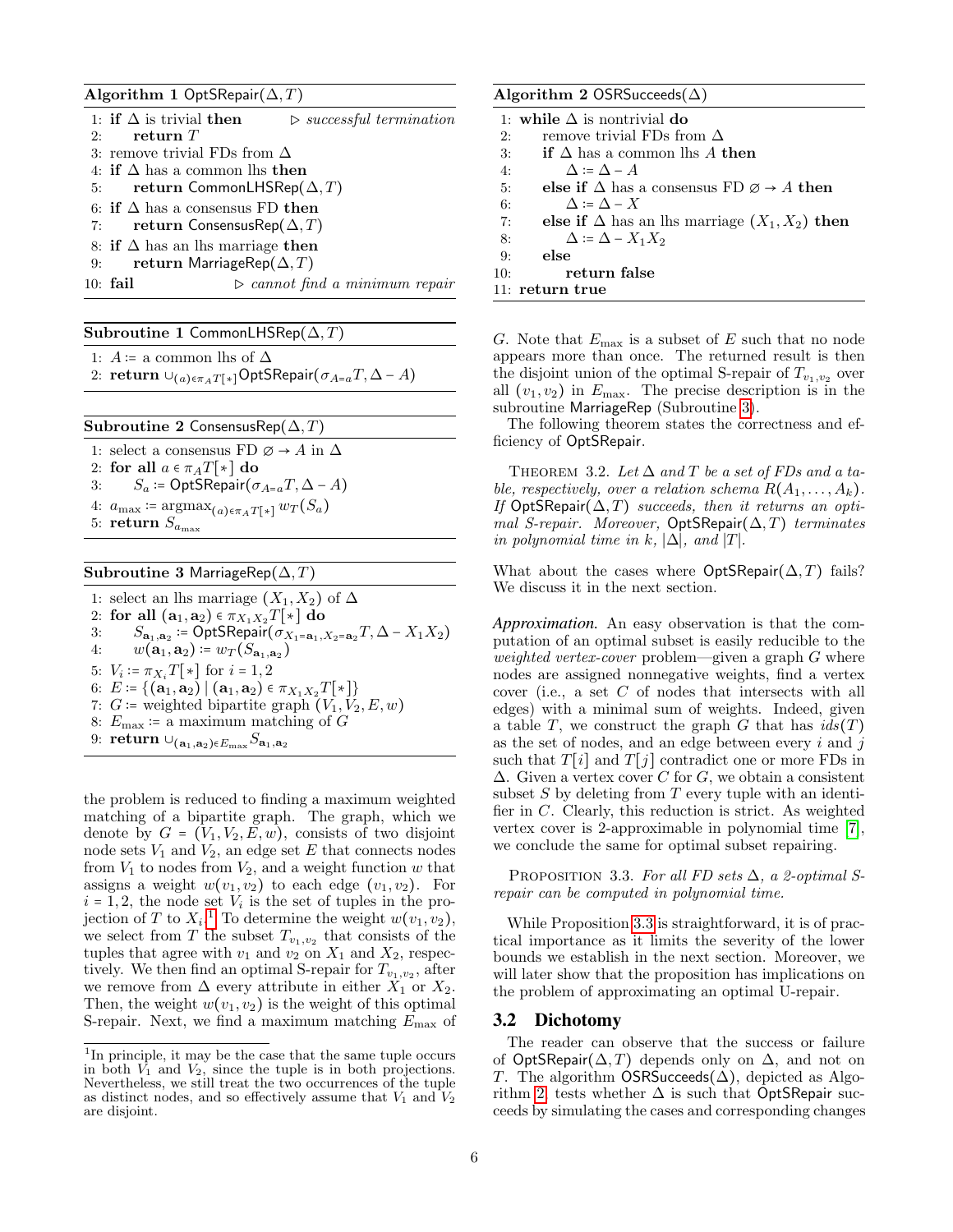to  $\Delta$ . The next theorem shows that, under conventional complexity assumptions, OptSRepair covers all sets  $\Delta$ such that an optimal S-repair can be found in polynomial time. Hence, we establish a dichotomy in the complexity of computing an optimal S-repair.

<span id="page-6-0"></span>THEOREM 3.4. Let  $\Delta$  be a set of FDs.

- If OSRSucceeds( $\Delta$ ) returns true, then an optimal S-repair can be computed in polynomial time by executing OptSRepair $(\Delta, T)$  on the input T.
- If OSRSucceeds( $\Delta$ ) returns false, then computing an optimal S-repair is APX-complete, and remains APX-complete on unweighted, duplicate-free tables.

Moreover, the execution of OSRSucceeds( $\Delta$ ) terminates in polynomial time in  $|\Delta|$ .

Recall that a problem in APX has a constant factor approximation and, under the assumption that P≠NP, an APX-hard problem cannot be approximated better than some constant factor (that may depend on the problem itself).

<span id="page-6-3"></span>Example 3.5. We now illustrate the application of Theorem [3.4](#page-6-0) to several FD sets. Consider first the FD set  $\Delta$  of our running example. The execution of OSRSucceeds( $\Delta$ ) transforms  $\Delta$  as follows.

$$
{\begin{aligned}\n\{{\begin{aligned}\n\{{\begin{aligned}\n\{{\begin{aligned}\n\{{\begin{aligned}\n\{{\begin{aligned}\n\{{\begin{aligned}\n\{{\begin{aligned}\n\{{\begin{aligned}\n\{{\begin{aligned}\n\{{\begin{aligned}\n\{{\begin{aligned}\n\{{\begin{aligned}\n\{{\begin{aligned}\n\{{\begin{aligned}\n\{{\begin{aligned}\n\{{\begin{aligned}\n\{{\begin{aligned}\n\{{\begin{aligned}\n\{{\begin{aligned}\n\{{\begin{aligned}\n\{{\begin{aligned}\n\{{\begin{aligned}\n\{{\begin{aligned}\n\{{\begin{aligned}\n\{{\begin{aligned}\n\{{\begin{aligned}\n\{{\begin{aligned}\n\{{\begin{aligned}\n\{{\begin{aligned}\n\{{\begin{aligned}\n\{{\begin{aligned}\n\{{\begin{aligned}\n\{{\begin{aligned}\n\{{\begin{aligned}\n\{{\begin{aligned}\n\{{\begin{aligned}\n\{{\begin{aligned}\n\{{\begin{aligned}\n\{{\begin{aligned}\n\{{\begin{aligned}\n\{{\begin{aligned}\n\{{\begin{aligned}\n\{{\begin{aligned}\n\{{\begin{aligned}\n\{{\begin{aligned}\n\{{\begin{aligned}\n\{{\begin{aligned}\n\{{\begin{aligned}\n\{{\begin{aligned}\n\{{\begin{aligned}\n\{{\begin{aligned}\n\{{\begin{aligned}\n\{{\begin{aligned}\n\{{\begin{aligned}\n\{{\begin{aligned}\n\{{\begin{aligned}\n\{{\begin{aligned}\n\{{\begin{aligned}\n\{{\begin{aligned}\n\{{\begin{aligned}\n\{{\begin{aligned}\n\{{\begin{aligned}\n\{{\begin{aligned}\n\{{\begin{aligned}\n\{{\begin{aligned}\n\{{\begin{aligned}\n\{{\begin{aligned}\n\{{\begin{aligned}\n\{{\begin{aligned}\n\{{\begin{aligned}\n\{{\begin{aligned}\n\{{\begin{aligned}\n\{{\begin{aligned}\n\{{\begin{aligned}\n\{{\begin{aligned}\n\{{\begin{aligned}\n\{{\begin{aligned}\n\{{\begin{aligned}\n\{{\begin{aligned}\n\{{\begin{aligned}\n\{{\begin{aligned}\n\{{\begin{aligned}\n\{{\begin{aligned}\n\{{\begin{aligned}\n\{{\begin{aligned}\n\{{\begin{aligned}\n\{{\begin{aligned}\n\{{\begin{aligned}\n\{{\begin{aligned}\n\{{\begin{aligned}\n\{{\begin{aligned}\n\{{\begin{aligned}\n\{{\begin{aligned}\n\{{\begin{aligned}
$$

Hence, OSRSucceeds( $\Delta$ ) is true, and hence, an optimal S-repair can be found in polynomial time.

Next, consider the FD set  $\Delta_{A \leftrightarrow B \to C}$  from Example [3.1.](#page-4-0) OSRSucceeds( $\Delta_{A \leftrightarrow B \to C}$ ) executes as follows.

$$
\{A \to B, B \to A, B \to C\}
$$
  
(lhs marriage)  $\Rightarrow \{\emptyset \to C\}$   
(consensus)  $\Rightarrow \{\}$ 

Hence, this is again an example of an FD set on the tractable side of the dichotomy.

As the last positive example we consider the FD set  $\Delta_1$  of Example [3.1.](#page-4-0)

 ${ssn \rightarrow first, ssn \rightarrow last, first last \rightarrow ssn, ssn \rightarrow address,$ 

ssn office  $\rightarrow$  phone, ssn office  $\rightarrow$  fax}

(lhs marriage)  $\Rightarrow$  { $\emptyset \rightarrow$  address, office  $\rightarrow$  phone, office  $\rightarrow$  fax}

$$
(\text{consensus}) \Rightarrow \{\text{oflice} \rightarrow \text{phone}, \text{oflice} \rightarrow \text{fax}\}
$$

$$
(\text{common lhs}) \Rightarrow \{\emptyset \to \text{phone}, \emptyset \to \text{fax}\}
$$

$$
(\text{consensus}) \Rightarrow \{\}
$$

On the other hand, for  $\Delta = \{A \rightarrow B, B \rightarrow C\}$ , none of the conditions of  $OSRS$ ucceeds( $\Delta$ ) is true, and therefore, the algorithm returns false. It thus follows from Theorem [3.4](#page-6-0) that computing an optimal S-repair is APXcomplete (even if all tuple weights are the same and there are no duplicate tuples). The same applies to  $\Delta = \{A \rightarrow B, C \rightarrow D\}.$ 

<span id="page-6-2"></span>Table 1: FD sets over  $R(A, B, C)$  used in the proof of hardness of Theorem [3.4.](#page-6-0)

| <b>Name</b>                                         | FDs                                                          |  |
|-----------------------------------------------------|--------------------------------------------------------------|--|
| $\Delta$ A $\rightarrow$ B $\rightarrow$ C          | $A \rightarrow B, B \rightarrow C$                           |  |
| $\Delta_{A\to C\leftarrow B}$                       | $A \rightarrow C, B \rightarrow C$                           |  |
| $\Delta_{AB\rightarrow C\rightarrow B}$             | $AB \rightarrow C, C \rightarrow B$                          |  |
| $\Delta_{AB \leftrightarrow AC \leftrightarrow BC}$ | $AB \rightarrow C$ , $AC \rightarrow B$ , $BC \rightarrow A$ |  |

As another example, the following corollary of Theorem [3.4](#page-6-0) generalizes the tractability of our running example to general chain FD sets.

<span id="page-6-4"></span>COROLLARY 3.6. If  $\Delta$  is a chain FD set, then an optimal S-repair can be computed in polynomial time.

PROOF. The reader can easily verify that when  $\Delta$ is a chain FD set, OSRSucceeds( $\Delta$ ) will reduce it to emptiness by repeatedly removing consensus attributes and common-lhs, as done in our running example.  $\Box$ 

## 3.3 Proof of Theorem [3.4](#page-6-0)

In this section we discuss the proof of Theorem [3.4.](#page-6-0) (The full proof is in the [Appendix.](#page-13-0)) The positive side is a direct consequence of Theorem [3.2.](#page-5-4) For the negative side, membership in APX is due to Proposition [3.3.](#page-5-2) The proof of hardness is based on the concept of a fact-wise reduction [\[22\]](#page-12-20), as previously done for proving dichotomies on sets of FDs [\[16,](#page-12-21) [22,](#page-12-20) [23,](#page-12-22) [26\]](#page-12-18). In our setup, a fact-wise reduction is defined as follows. Let  $R$  and  $R'$ be two relation schemas. A *tuple mapping* from  $R$  to  $R'$ is a function  $\mu$  that maps tuples over R to tuples over  $R'$ . We extend  $\mu$  to map tables T over R to tables over R' by defining  $\mu(T)$  to be  $\{\mu(t) | t \in T\}$ . Let  $\Delta$  and  $\Delta'$ be sets of FDs over R and  $R'$ , respectively. A fact-wise *reduction* from  $(R, \Delta)$  to  $(R', \Delta)$  is a tuple mapping Π from R to R' with the following properties: (a)  $\Pi$ is injective, that is, for all tuples  $t_1$  and  $t_2$  over R, if  $\Pi(\mathbf{t}_1) = \Pi(\mathbf{t}_2)$  then  $\mathbf{t}_1 = \mathbf{t}_2$ ; (b)  $\Pi$  preserves consistency and inconsistency; that is,  $\Pi(T)$  satisfies  $\Delta'$  if and only if T satisfies  $\Delta$ ; and (c)  $\Pi$  is computable in polynomial time. The following lemma is straightforward.

<span id="page-6-1"></span>LEMMA 3.7. Let R and R' be relation schemas and  $\Delta$ and  $\Delta'$  FD sets over R and R', respectively. If there is a  $\textit{fact-wise reduction from} (R, \Delta) \textit{ to } (R', \Delta'), \textit{then there}$ is a strict reduction from the problem of computing an optimal S-repair under R and  $\Delta$  to that of computing an optimal S-repair under  $R'$  and  $\Delta'$ .

In the remainder of this section, we describe the way we use Lemma [3.7.](#page-6-1) Our proof consists of four steps.

1. We first prove APX-hardness for each of the FD sets in Table [1](#page-6-2) over  $R(A, B, C)$ . For  $\Delta_{A\rightarrow B\rightarrow C}$ and  $\Delta_{A\to C\leftarrow B}$  we adapt reductions by Gribkoff et al. [\[20\]](#page-12-12) in a work that we discuss in Section [3.4.](#page-7-0) For  $\Delta_{AB\rightarrow C\rightarrow B}$  we show a reduction from MAX-nonmixed-SAT [\[21\]](#page-12-23). Most intricate is the proof for  $\Delta_{AB \leftrightarrow AC \leftrightarrow BC}$ , where we devise a nontrivial adaptation of a reduction by Amini et al. [\[3\]](#page-12-24) to triangle packing in graphs of bounded degree.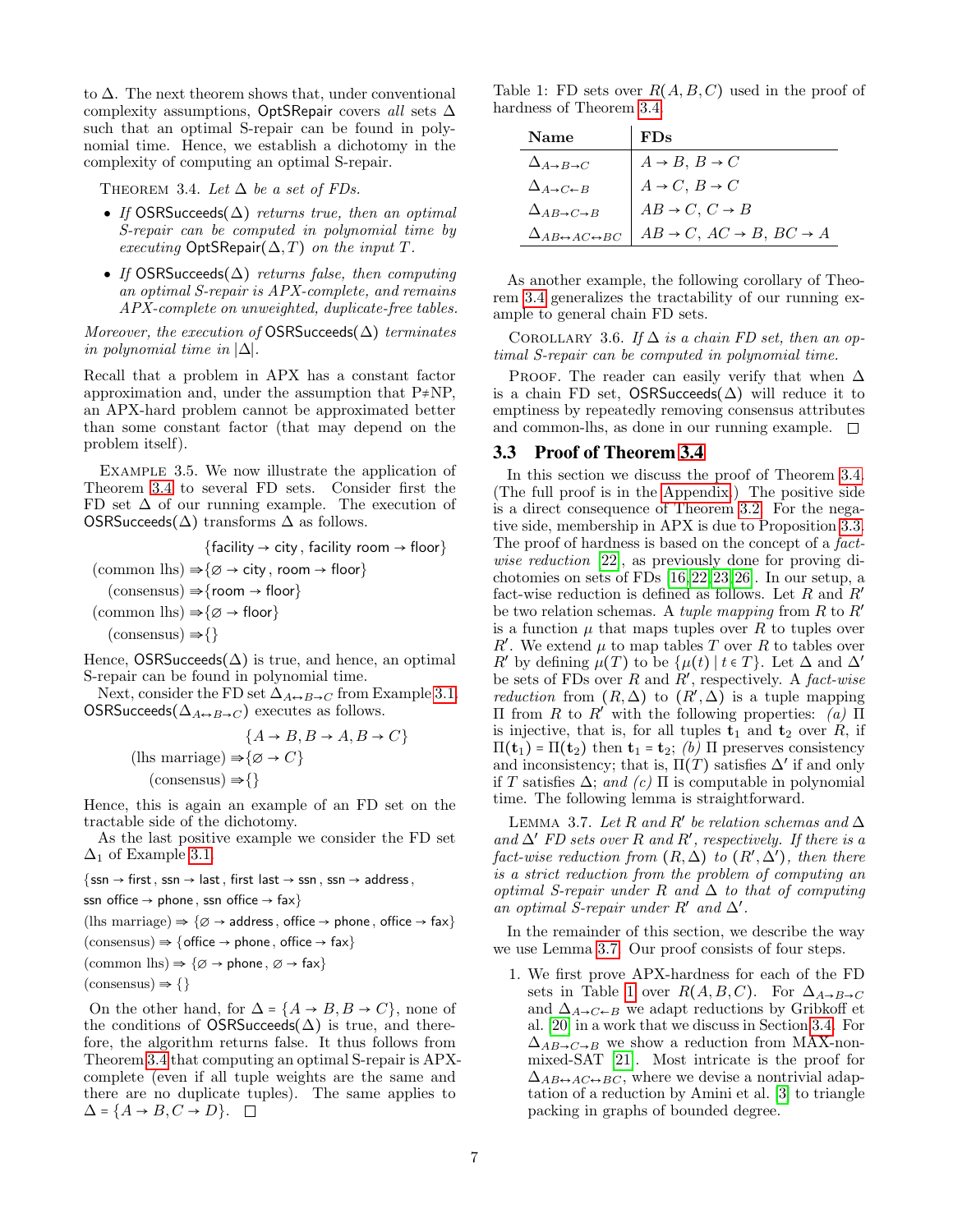- 2. Next, we prove that whenever OSRSucceeds simplifies  $\Delta$  into  $\Delta'$ , there is a fact-wise reduction from  $(R, \Delta')$  to  $(R, \Delta)$ , where R is the underlying relation schema.
- 3. Then, we consider an FD set  $\Delta$  that cannot be further simplified (that is,  $\Delta$  does not have a common lhs, a consensus FD, or an lhs marriage). We show that  $\Delta$  can be classified into one of five certain classes of FD sets (that we discuss next).
- 4. Finally, we prove that for each FD set  $\Delta$  in one of the five classes there exists a fact-wise reduction from one of the four schemas of Table [1.](#page-6-2)

The most challenging part of the proof is identifying the classes of FD sets in Step 3 in such a way that we are able to build the fact-wise reductions in Step 4. We first identify that if an FD set  $\Delta$  cannot be simplified, then there are at least two distinct local minima  $X_1 \rightarrow Y_1$ and  $X_2 \rightarrow Y_2$  in  $\Delta$ . By a *local minimum* we mean an FD with a set-minimal lhs, that is, an FD  $X \rightarrow Y$  such that no FD  $Z \rightarrow W$  in  $\Delta$  satisfies that Z is a strict subset of X. We pick any two local minima from  $\Delta$ . Then, we divide the FD sets into five classes based on the relationships between  $X_1, X_2, cl_\Delta(X_1) \setminus X_1$ , which we denote by  $\overline{X}_1$ , and  $cl_{\Delta}(X_2) \setminus X_2$ , which we denote by  $\widehat{X}_2$ . The classes are illustrated in Figure [2.](#page-7-1)

Each line in Figure [2](#page-7-1) represents one of the sets  $X_1$ ,  $X_2, \widehat{X_1}$  or  $\widehat{X_2}$ . If two lines do not overlap, it means that we assume that the corresponding two sets are disjoint. For example, the sets  $X_1$  and  $X_2$  in class (1) have an empty intersection. Overlapping lines represent sets that have a nonempty intersection, an example being the sets  $\widehat{X}_1$  and  $\widehat{X}_2$  in class (2). If two dashed lines overlap, it means that we do not assume anything about their intersection. As an example, the sets  $X_1$  and  $X_2$ can have an empty or a nonempty intersection in each one of the classes. Finally, if a line covers another line, it means that the set corresponding to the first line contains the set corresponding to the second line. For instance, the set  $\overline{X_2}$  in class (4) contains the set  $X_1 \setminus X_2$ , while in class (5) it holds that  $(X_1 \,\setminus X_2) \notin \widehat{X_2}$ . We remark that Figure [2](#page-7-1) well covers the important cases that we need to analyze, but it misses a few cases. (As previously said, full details are in the [Appendix.](#page-13-0))

Example 3.8. For each one of the five classes of FD sets from Figure [2](#page-7-1) we will now give an example of an FD set that belongs to this class.

**Class 1.**  $\Delta_1 = \{A \rightarrow B, C \rightarrow D\}$ . In this case  $X_1 =$  $\{A\}, X_2 = \{C\}, \ \widehat{X_1} = \{B\} \text{ and } \widehat{X_2} = \{D\}. \text{ Thus, } \widehat{X_1} \cap$  $X_2 = \emptyset$ ,  $\widehat{X_2} \cap X_1 = \emptyset$  and  $\widehat{X_1} \cap \widehat{X_2} = \emptyset$  and indeed the only overlapping lines in (1) are the dashed lines corresponding to  $X_1$  and  $X_2$ .

**Class 2.**  $\Delta_2 = \{A \rightarrow CD, B \rightarrow CE\}$ . It holds that  $X_1 =$  ${A}, X_2 = {B}, \overline{X_1} = {C, D}$  and  $\overline{X_2} = {C, E}.$  Hence,  $\widehat{X}_1 \cap X_2 = \emptyset$  and  $\widehat{X}_2 \cap X_1 = \emptyset$ , but  $\widehat{X}_1 \cap \widehat{X}_2 \neq \emptyset$ , and the difference from (1) is that the lines corresponding to  $\widehat{X}_1$  and  $\widehat{X}_2$  in (2) overlap.

<span id="page-7-1"></span>

Figure 2: Classes of FD sets that cannot be simplified.

**Class 3.**  $\Delta_3 = \{A \rightarrow BC, B \rightarrow D\}$ . Here, it holds that  $X_1 = \{A\}, X_2 = \{B\}, \ \widehat{X_1} = \{B, C, D\} \text{ and } \widehat{X_2} = \{D\}.$ Thus,  $\widehat{X}_1 \cap X_2 \neq \emptyset$ , but  $\widehat{X}_2 \cap X_1 = \emptyset$ . The difference from  $(2)$  is that now the lines corresponding to  $X_2$  and  $\overline{X}_1$  overlap and we do not assume anything about the intersection between  $\widehat{X}_1$  and  $\widehat{X}_2$ .

**Class 4.**  $\Delta_4 = \{AB \rightarrow C, AC \rightarrow B, BC \rightarrow A\}$ . In this case we have three local minima. We pick two of them:  $AB \rightarrow C$  and  $AC \rightarrow B$ . Now,  $X_1 = \{AB\}$ ,  $X_2 = \{AC\}$ ,  $\widehat{X}_1$  = {C} and  $\widehat{X}_2$  = {B}. Thus,  $\widehat{X}_1 \cap X_2 \neq \emptyset$  and  $\widehat{X}_2 \cap$  $X_1 \neq \emptyset$ . The difference from (3) is that now the lines corresponding to  $X_1$  and  $\widehat{X_2}$  overlap. Moreover, the line corresponding to  $\widehat{X}_1$  covers the entire line corresponding to  $X_2 \setminus X_1$  and the line corresponding to  $\widehat{X}_2$  covers the entire line corresponding to  $X_1 \setminus X_2$ . This means that we assume that  $(X_1 \setminus X_2) \subseteq \widehat{X_2}$  and  $(X_2 \setminus X_1) \subseteq \widehat{X_1}$ . Class 5.  $\Delta_5 = \{AB \rightarrow C, C \rightarrow AD\}$ . Here,  $X_1 =$  ${A, B}, X_2 = {C}, \overline{X_1} = {C, D}$  and  $\overline{X_2} = {A, D}$ , therefore  $\widehat{X}_1 \cap X_2 \neq \emptyset$  and  $\widehat{X}_2 \cap X_1 \neq \emptyset$ . The difference from

# (4) is that now we assume that  $(X_1 \setminus X_2) \notin \widehat{X_2}$ . 3.4 Most Probable Database

<span id="page-7-0"></span>In this section, we draw a connection to the Most Probable Database problem (MPD) [\[20\]](#page-12-12). A table in our setting can be viewed as a relation of a tuple-independent database [\[14\]](#page-12-16) if each weight is in the interval [0, 1]. In that case, we view the weight as the probability of the corresponding tuple, and we call the table a probabilistic table. Such a table T represents a probability space over the subsets of T, where a subset is selected by considering each tuple  $T[i]$  independently and selecting it with the probability  $w_T(i)$ , or equivalently, deleting it with the probability  $1 - w_T(i)$ . Hence, the probability of a subset S, denoted  $Pr_T(S)$ , is given by:

<span id="page-7-2"></span>
$$
\Pr_T(S) \stackrel{\text{def}}{=} \left( \prod_{i \in id_S(S)} w_T(i) \right) \times \left( \prod_{i \in id_S(T) \setminus id_S(S)} (1 - w_T(i)) \right) (2)
$$

Given a constraint  $\varphi$  over the schema of  $T,$  MPD for  $\varphi$ is the problem of computing a subset S that satisfies  $\varphi$ , and has the maximal probability among all such subsets. Here, we consider the case where  $\varphi$  is a set  $\Delta$  of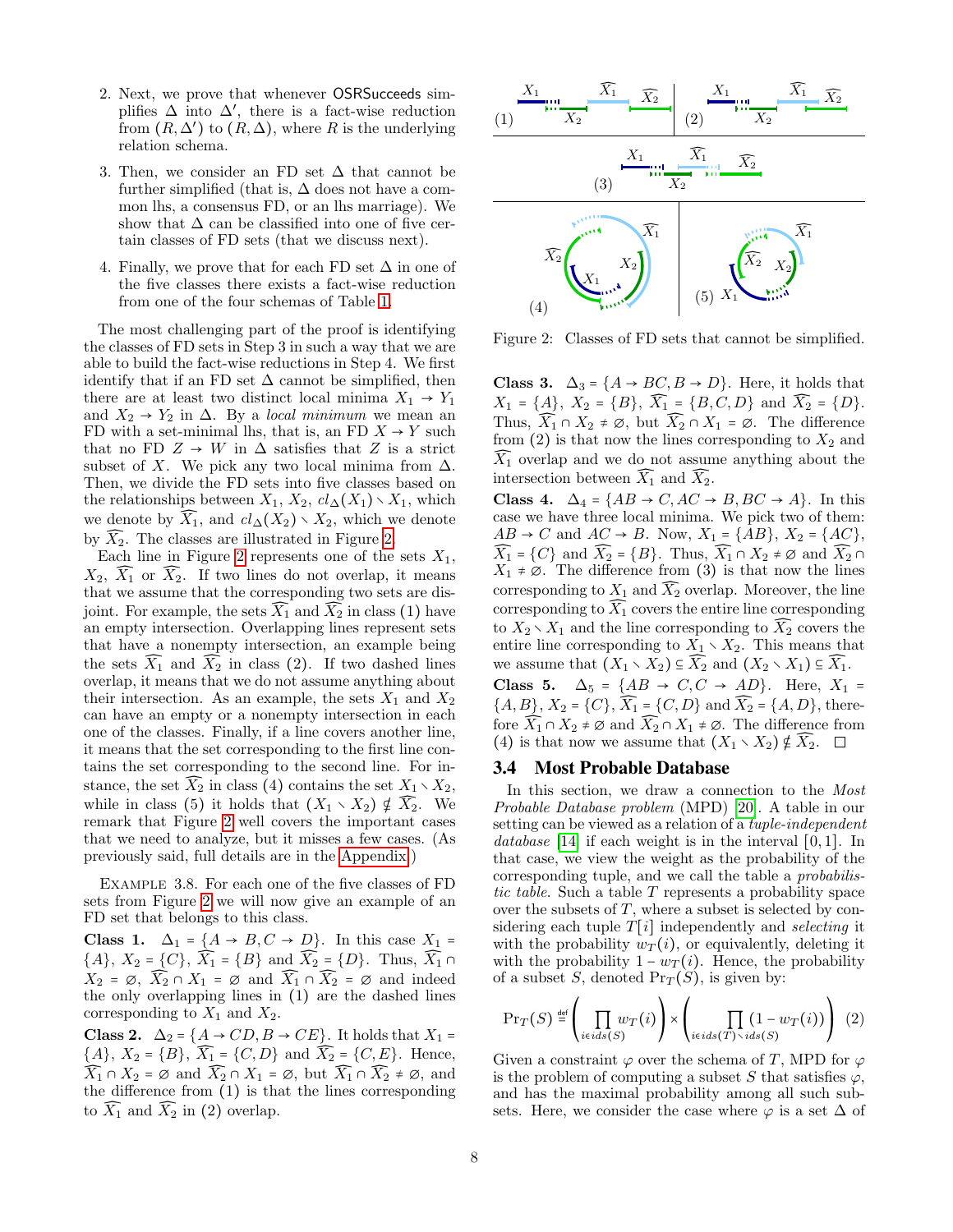FDs. Hence MPD for  $\Delta$  is the problem of computing

$$
\underset{S \subseteq T, S \models \Delta}{\operatorname{argmax}} \, \Pr_T(S).
$$

Gribkoff, Van den Broeck, and Suciu [\[20\]](#page-12-12) proved the following dichotomy for unary FDs, which are FDs of the form  $A \rightarrow X$  having a single attribute on their lhs.

THEOREM 3.9. [\[20\]](#page-12-12) Let  $\Delta$  be a set of unary FDs over a relational schema. MPD for  $\Delta$  is either solvable in polynomial time or NP-hard.

The question of whether such a dichotomy holds for general (not necessarily unary) FDs has been left open. The following corollary of Theorem [3.4](#page-6-0) fully resolves this question.

THEOREM 3.10. Let  $\Delta$  be a set of FDs over a relational schema. If OSRSucceeds( $\Delta$ ) is true, then MPD for  $\Delta$  is solvable in polynomial time; otherwise, it is NP-hard.

PROOF. We first show a reduction from MPD to the problem of computing an optimal S-repair. Let T be an input for MPD. By a certain tuple we refer to a tuple identifier  $i \in ids(T)$  such that  $w_T(i) = 1$ . We assume that the set of certain tuples satisfies  $\Delta$  collectively, since otherwise the probability of any consistent subset is zero (and we can select, e.g., the empty subset as a most likely solution). We can then replace each probability 1 with a probability that is smaller than, yet close enough to 1, so that every consistent subset that excludes a certain fact is less likely than any subset that includes all certain facts. In addition, as observed by Gribkoff et al. [\[20\]](#page-12-12), tuples with probability at most 0.5 can be eliminated, since we can always remove them from any (consistent) subset without reducing the probability. Hence, we assume that  $0.5 < w_T(i) < 1$  for all  $i \in ids(T)$ . From [\(2\)](#page-7-2) we conclude the following.

$$
\Pr_T(S) = \left(\prod_{i \in ids(S)} \frac{w_T(i)}{1 - w_T(i)}\right) \times \left(\prod_{i \in ids(T)} (1 - w_T(i))\right)
$$

$$
\propto \left(\prod_{i \in ids(S)} \frac{w_T(i)}{1 - w_T(i)}\right)
$$

The reason for the proportionality  $(\infty)$  is that all consistent subsets share the same right factor of the first product. Hence, we construct a table  $T'$  that is the same as T, except that  $w_{T}(i) = \log(w_T(i)/(1-w_T(i)))$ for all  $i \in ids(T')$ , and then a most likely database of T is the same<sup>[2](#page-8-0)</sup> as an optimal S-repair of  $T'$ .

For the "otherwise" part we show a reduction from the problem of computing an optimal S-repair of an unweighted table to MPD. The reduction is straightforward: given T, we set the weight  $w_T(i)$  of each tuple to 0.9 (or any fixed number greater than 0.5). From [\(2\)](#page-7-2) it follows that a consistent subset is most probable if and only if it has a maximal number of tuples.  $\Box$ 

Comment 3.11. When considering unary FDs, there is a disagreement between our tractability condition (Algorithm [2\)](#page-5-3) and that of Gribkoff et al. [\[20\]](#page-12-12). In particular, the FD set  $\Delta_{A \leftrightarrow B \to C}$  defined in [\(1\)](#page-4-1) is classified as polynomial time in our dichotomy while NP-hard by Gribkoff et al. [\[20\]](#page-12-12). This is due to a gap in their proof of hardness.<sup>[3](#page-8-1)</sup>  $\Box$ 

#### <span id="page-8-4"></span>4. COMPUTING AN OPTIMAL U-REPAIR

In this section, we focus on the problem of finding an optimal U-repair and an approximation thereof. We devise general tools for analyzing the complexity of this problem, compare it to the problem of finding an optimal S-repair (discussed in the previous section), and identify sufficient conditions for efficient reductions between the two problems. Yet, unlike S-repairs, the existence of a full dichotomy for computing an optimal U-repair remains an open problem.

*Notation.* Let  $\Delta$  be a set of FDs. An lhs cover of  $\Delta$  is a set C of attributes that hits every lhs, that is,  $X \cap C \neq$  $\varnothing$  for every  $X \to Y$  in  $\Delta$ . We denote the minimum cardinality of an lhs cover of  $\Delta$  by  $mlc(\Delta)$ . For instance, if  $\Delta$  is nonempty and has a common lhs (e.g., Figure [1\)](#page-2-0), then  $mlc(\Delta) = 1$ . For a set  $\Delta$  of FDs,  $attr(\Delta)$  denotes the set of attributes that appear in  $\Delta$  (i.e., the union of lhs and rhs over all the FDs in  $\Delta$ ). Two FD sets  $\Delta_1$ and  $\Delta_2$  (over the same schema) are *attribute disjoint* if  $attr(\Delta_1)$  and  $attr(\Delta_2)$  are disjoint. For example, {A →  $BC, C \rightarrow D$  and  $\{E \rightarrow FG\}$  are attribute disjoint.

# 4.1 Reductions between FD Sets

In this section we show two reductions between sets of FDs. The following theorem implies that to determine the complexity of the union of two attribute-disjoint FD sets, it suffices to look at each set separately.

<span id="page-8-2"></span>THEOREM 4.1. Suppose that  $\Delta = \Delta_1 \cup \Delta_2$  where  $\Delta_1$ and  $\Delta_2$  are attribute disjoint. The following are equivalent for all  $\alpha \geq 1$ .

- 1. An  $\alpha$ -optimal U-repair can be computed in polynomial time under  $\Delta$ .
- 2. An  $\alpha$ -optimal U-repair can be computed in polynomial time under each of  $\Delta_1$  and  $\Delta_2$ .

If we have a polynomial-time algorithm to compute an  $\alpha$ -optimal solution for  $\Delta$ , it can be used to obtain an  $\alpha$ -optimal solution for  $\Delta_1$  by setting all attributes not in  $attr(\Delta_1)$  to 0, and running the algorithm (similarly for  $\Delta_2$ ). In the reverse direction, it can be shown that simply composing  $\alpha$ -optimal solutions of  $\Delta_1, \Delta_2$  gives an  $\alpha$ -optimal solution for  $\Delta$ .

Example 4.2. Consider the following set of FDs.

<span id="page-8-3"></span> $\Delta \stackrel{\scriptscriptstyle{\mathsf{def}}}{=} \{\mathsf{item} \to \mathsf{cost}\,,\, \mathsf{buyer} \to \mathsf{address}\}$ 

<span id="page-8-0"></span><sup>2</sup>We do not need to make an assumption of infinite precision to work with logarithms, since the algorithms we use for computing an optimal S-repair can replace addition and subtraction with multiplication and division, respectively.

<span id="page-8-1"></span> $3$ This has been established in a private communication with the authors of [\[20\]](#page-12-12).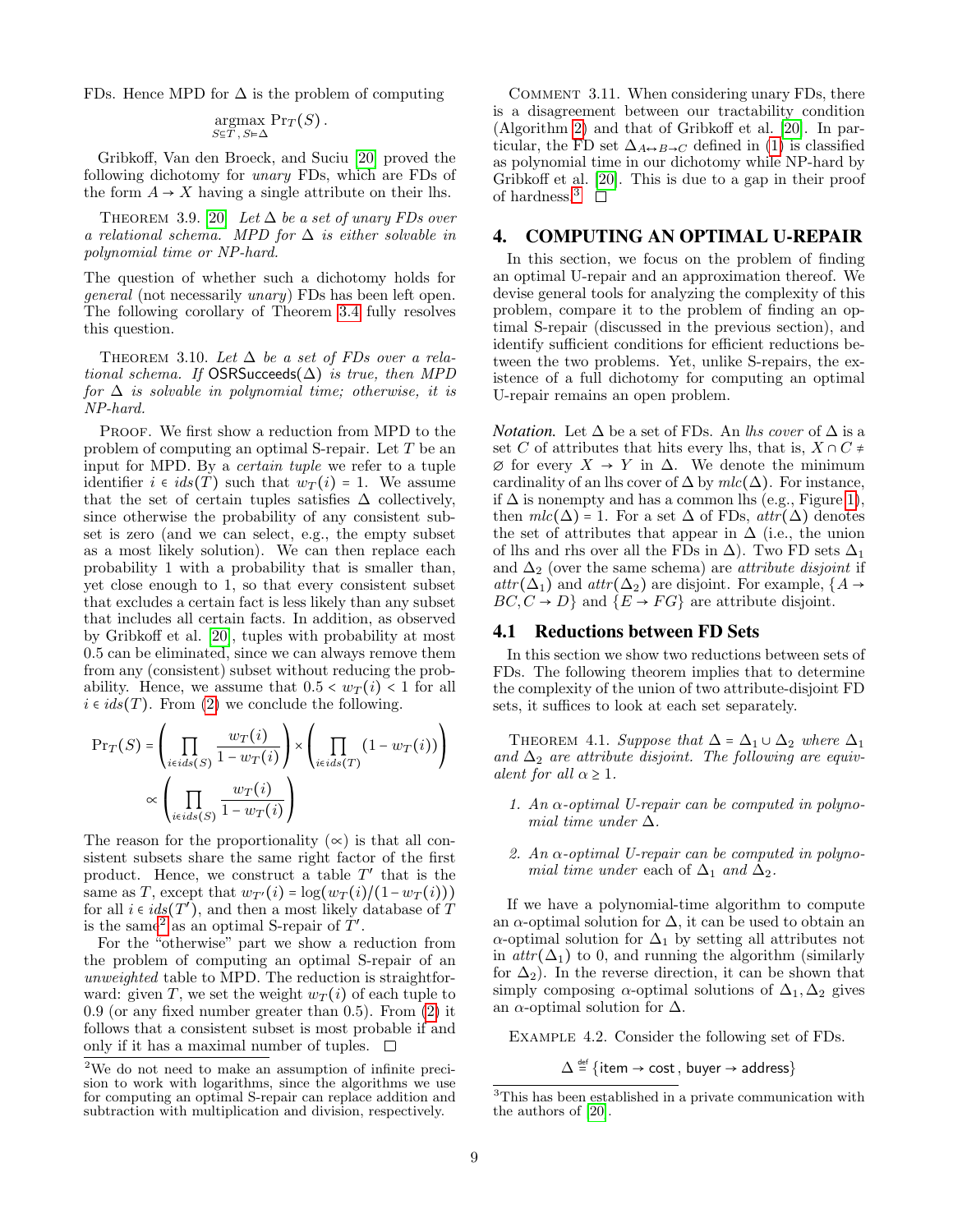We will later show that if  $\Delta$  consists of a single FD, then an optimal U-repair can be computed in polynomial time. Hence, we can compute an optimal U-repair under  $\Delta_1$  = {item → cost} and under  $\Delta_2$  = {buyer → phone}. Then, Theorem [4.1](#page-8-2) implies that an optimal U-repair can be computed in polynomial time under  $\Delta$  as well.

Now consider the following set of FDs.

# $\Delta' \stackrel{\scriptscriptstyle{\mathsf{def}}}{=} \{\mathsf{item} \to \mathsf{cost}\,,\, \mathsf{buyer} \to \mathsf{address}\,,\, \mathsf{address} \to \mathsf{state}\}$

Kolahi and Lakshmanan [\[24\]](#page-12-6) proved that it is NP-hard to compute an optimal U-repair for  $\{A \rightarrow B, B \rightarrow C\},\$ by reduction from the problem of finding a minimum vertex cover of a graph G. Their reduction is, in fact, a PTAS reduction if we use vertex cover in a graph of a bounded degree [\[2\]](#page-12-25). Hence, computing an optimal Urepair is APX-hard for this set of FDs. Theorem [4.1](#page-8-2) then implies that it is also APX-hard for  $\Delta'$ .

Next, we discuss the problem in the presence of consensus FDs. The following theorem states that such FDs do not change the complexity of the problem. Recall that, for a set  $\Delta$  of FDs and a set X of attributes, the set  $\Delta$  − X denotes the set of FDs that is obtained from  $\Delta$  by removing each attribute of X from the lhs and rhs of every FD. Also recall that  $cl_{\Delta}(\emptyset)$  is the set of all consensus attributes.

<span id="page-9-0"></span>THEOREM 4.3. Let  $\Delta$  be a set of FDs. There is a strict reduction from computing an optimal U-repair for  $\Delta$  to computing an optimal U-repair for  $\Delta$ -cl<sub> $\Delta$ </sub>( $\varnothing$ ), and vice versa.

The proof (given in the [Appendix\)](#page-26-0) uses Theorem [4.1](#page-8-2) and a special treatment of the case where all FDs are consensus. As an example of applying Theorem [4.3,](#page-9-0) if ∆ consists of only consensus FDs, then an optimal U-repair can be computed in polynomial time, since  $\Delta - cl_{\Delta}(\emptyset)$  is empty. As another example, if  $\Delta$  is the set  $\{\emptyset \to D, AD \to B, B \to CD\}$  then  $\Delta - cl_{\Delta}(\emptyset) = \{A \to$  $B, B \rightarrow C$  and, according to Theorem [4.3,](#page-9-0) computing an optimal U-repair is APX-hard, since this problem is hard for  $\{A \rightarrow B, B \rightarrow C\}$  due to Kolahi and Lakshmanan [\[24\]](#page-12-6), as explained in Example [4.2.](#page-8-3)

#### 4.2 Reductions to/from Subset Repairing

In this section we establish several results that enable us to infer complexity results for the problem of computing an optimal U-repair from that of computing an optimal S-repair via polynomial-time reductions. These results are based on the following proposition, which shows that we can transform a consistent update into a consistent subset (with no extra cost) and, in the absence of consensus FDs, a consistent subset into a consistent update (with some extra cost). We give the proof here, as it shows the actual constructions.

<span id="page-9-1"></span>PROPOSITION 4.4. Let  $\Delta$  be a set of FDs and T a table. The following can be done in polynomial time.

1. Given a consistent update U, construct a consistent subset S such that  $dist_{sub}(S, T) \leq dist_{upd}(U, T)$ .

#### 2. Given a consistent subset S, and assuming that  $\Delta$ is consensus free, construct a consistent update U such that  $dist_{\text{upd}}(U, T) \leq mlc(\Delta) \cdot dist_{\text{sub}}(S, T)$ .

PROOF. We construct  $S$  from  $U$  by excluding any  $i \in ids(T)$  such that  $T[i]$  has at least one attribute updated in U (i.e.,  $H(T[i], U[i]) \geq 1$ ). We construct U from S as follows. Let  $\overline{C}$  be an lhs cover of minimum cardinality  $mlc(\Delta)$ . The tuple of each  $i \in ids(S)$  is left intact, and for  $i \in ids(T) \setminus ids(S)$  we update the value of  $T[i].A$  for each attribute  $A \in C$  to a fresh constant from our infinite domain Val. Since  $C$  is an lhs cover and there are no consensus FDs, for all  $X \rightarrow Y$  in  $\Delta$ it holds that two distinct tuples in  $U$  that agree on  $X$ must correspond to intact tuples; hence,  $U$  is consistent (as S is consistent).  $\square$ 

As we discuss later in Section [4.4,](#page-10-0) Proposition [4.4,](#page-9-1) combined with Proposition [3.3,](#page-5-2) reestablishes the result of Kolahi and Lakshmanan [\[24\]](#page-12-6), stating the computing a U-repair is in APX. We also establish the following additional consequences of Proposition [4.4.](#page-9-1) The first is an immediate corollary (that we refer to later on) about the relationship between optimal repairs.

<span id="page-9-3"></span>COROLLARY 4.5. Let  $\Delta$  be a set of FDs, T a table,  $S^*$ an optimal S-repair of T, and  $U^*$  an optimal U-repair of T. Then  $dist_{sub}(S^*,T) \leq dist_{upd}(U^*,T)$ . Moreover, if  $\Delta$  is consensus free, then dist<sub>upd</sub> $(U^*,T) \leq mlc(\Delta)$ .  $dist_{\textsf{sub}}(S^*, T)$ .

The second consequence relates to FD sets  $\Delta$  with a common lhs, that is,  $mlc(\Delta) = 1$ .

<span id="page-9-2"></span>COROLLARY 4.6. Let  $\Delta$  be an FD set with a common lhs. There is a strict reduction from the problem of computing an optimal S-repair to that of computing an optimal U-repair, and vice versa.

For example, if  $\Delta$  consists of a single FD, then an optimal U-repair can be computed in polynomial time. Additional examples follow.

Example 4.7. To illustrate the use of Corollary [4.6,](#page-9-2) consider the FD set  $\Delta$  of our running example (Fig-ure [1\)](#page-2-0). Since  $\Delta$  has a common lhs, and we have estab-lished in Example [3.5](#page-6-3) that an optimal S-repair for  $\Delta$ can be found in polynomial time (i.e.,  $\Delta$  passes the test of OSRSucceeds), we get that an optimal U-repair can also be computed in polynomial time for  $\Delta$ .

As another illustration, consider the following FD set.

 $\Delta_1 \stackrel{\scriptscriptstyle{\mathsf{def}}}{=} \{\mathsf{id} \text{ country} \rightarrow \mathsf{passport} \, , \, \mathsf{id} \text{ passport} \rightarrow \mathsf{country}\}$ 

Again, as  $\Delta_1$  has a common lhs, and  $\Delta_1$  passes the test of OSRSucceeds (by applying common lhs followed by an lhs marriage), from Theorem [3.4](#page-6-0) we conclude that an optimal U-repair can be found in polynomial time.

Finally, consider the following set of FDs.

 $\Delta_2\stackrel{\scriptscriptstyle\rm def}{=}\{\text{state city}\rightarrow\text{zip},\,\text{state zip}\rightarrow\text{country}\}$ 

The reader can verify that  $\Delta_2$  fails OSRSucceeds, and therefore, from Theorem [3.4](#page-6-0) we conclude that computing an optimal U-repair is APX-complete.  $\square$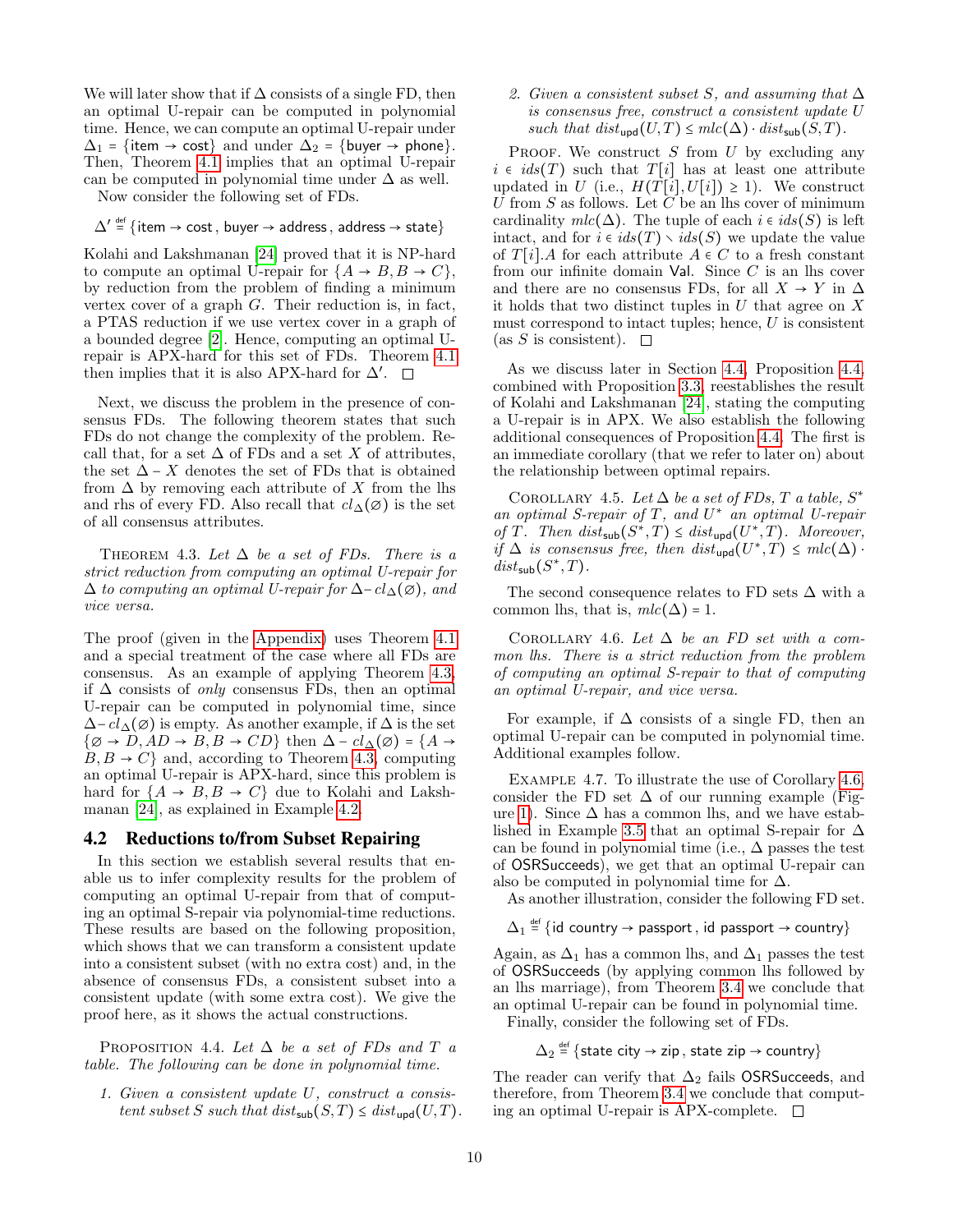By combining Theorem [4.3,](#page-9-0) Corollary [4.6,](#page-9-2) and Corollary [3.6,](#page-6-4) we conclude the following.

COROLLARY 4.8. If  $\Delta$  is a chain FD set, then an optimal U-repair can be computed in polynomial time.

PROOF. If  $\Delta$  is a chain FD set, then so is  $\Delta - cl_{\Delta}(\emptyset)$ . Theorem [4.3](#page-9-0) states that computing an optimal U-repair has the same complexity under the two FD sets. Moreover, if  $\Delta - cl_{\Delta}(\emptyset)$  is nonempty, then it has at least one common lhs. From Corollary [4.6](#page-9-2) we conclude that the problem then strictly reduces to computing an Srepair, which, by Corollary [3.6,](#page-6-4) can be done in polynomial time.  $\square$ 

Hence, for chain FD sets, an optimal repair can be computed for both subset and update variants.

#### <span id="page-10-6"></span>4.3 Incomparability to S-Repairs

Corollaries [4.6](#page-9-2) and [4.8](#page-10-1) state cases where computing an optimal S-repair has the same complexity as computing an optimal U-repair. A basic case (among others) that the corollaries do not cover is in the following proposition, where again both variants have the same (polynomial-time) complexity.

<span id="page-10-5"></span>PROPOSITION 4.9. Under  $\Delta = \{A \rightarrow B, B \rightarrow A\}$ , an optimal U-repair can be computed in polynomial time.

For  $\Delta = \{A \rightarrow B, B \rightarrow A\}$ , although  $mlc(\Delta) = 2$ , we show that  $dist_{\text{upd}}(U^*,T) = dist_{\text{sub}}(S^*,T)$  for an optimal U-repair  $U^*$  and an optimal S-repair  $S^*$  for any table T over R. Since  $\Delta$  passes the test of OSRSucceeds (by applying lhs marriage), from Theorem [3.4](#page-6-0) an optimal S-repair can be computed in polynomial time, and therefore an optimal U-repair of  $\{A \rightarrow B, B \rightarrow A\}$  can also be computed in polynomial time.

Do the two variants of optimal repairs feature the same complexity for every set of FDs? Next, we answer this question in a negative way.

We have already seen an example of an FD set  $\Delta$ where an optimal U-repair can be computed in polynomial time, but finding an S-repair is APX-complete. Indeed, Example [4.2](#page-8-3) shows that  $\{A \rightarrow B, C \rightarrow D\}$  is a tractable case for optimal U-repairs; yet, it fails the test of OSRSucceeds, and is therefore hard for optimal S-repairs (Theorem [3.4\)](#page-6-0).

Showing an example of the other direction is more involved. The FD set in this example is  $\Delta_{A \leftrightarrow B \to C}$  from Example [3.1.](#page-4-0) In Example [3.5](#page-6-3) we showed that  $\Delta_{A \leftrightarrow B \to C}$ passes the test of OSRSucceeds, and therefore, an optimal S-repair can be computed in polynomial time. This is not the case for an optimal U-repair.

<span id="page-10-2"></span>THEOREM 4.10. For the relation schema  $R(A, B, C)$ and the FD set  $\Delta_{A \leftrightarrow B \to C}$ , computing an optimal Urepair is APX-complete, even on unweighted, duplicatefree tables.

The proof of hardness in Theorem [4.10](#page-10-2) is inspired by, yet different from, the reduction of Kolahi and Laksh-manan [\[24\]](#page-12-6) for showing hardness for  $\{A \rightarrow B, B \rightarrow C\}$ . <span id="page-10-1"></span>The reduction is from the problem of finding a minimum vertex cover of a graph  $G(V, E)$ . Every edge  $\{u, v\} \in E$ gives rise to the tuples  $(u, v, 0)$  and  $(v, u, 0)$ . In addition, each vertex  $v \in V$  gives rise to the tuple  $(v, v, 1)$ . The proof shows that there is a consistent update of cost at most  $2|E| + k$  (assuming a unit weight for each tuple) if and only if G has a vertex cover of size at most  $k$ . To establish a PTAS reduction, we use the APX-hardness of vertex cover when G is of bounded degree [\[2\]](#page-12-25). The challenging (and interesting) part of the proof is in showing that a consistent update of cost  $2|E| + k$  can be transformed into a vertex cover of size k; this part is considerably more involved than the corresponding proof of Kolahi and Lakshmanan [\[24\]](#page-12-6).

We conclude with the following corollary, stating the existence of FD sets where the two variants of the problem feature different complexities.

COROLLARY 4.11. There exist FD sets  $\Delta_1$  and  $\Delta_2$ such that:

- 1. Under  $\Delta_1$  an optimal S-repair can be computed in polynomial time, but computing an optimal Urepair is APX-complete.
- 2. Under  $\Delta_2$  an optimal U-repair can be computed in polynomial time, but computing an optimal Srepair is APX-complete.

#### <span id="page-10-0"></span>4.4 Approximation

<span id="page-10-3"></span>In this section we discuss approximations for optimal U-repairs. The combination of Propositions [3.3](#page-5-2) and [4.4](#page-9-1) gives the following.

THEOREM 4.12. Let  $\Delta$  be a set of FDs, and  $\alpha = 2 \cdot$ mlc( $\Delta$ ). An  $\alpha$ -optimal U-repair can be computed in polynomial time.

Note that the approximation ratio can be further im-proved by applying Theorem [4.1:](#page-8-2) if  $\Delta$  is the union of attribute-disjoint FD sets  $\Delta_1$  and  $\Delta_2$ , then an  $\alpha$ optimal U-repair can be computed (under  $\Delta$ ) where

$$
\alpha = 2 \cdot \max\{mlc(\Delta_1),mlc(\Delta_2)\}.
$$

Kolahi and Lakshmanan [\[24\]](#page-12-6) have also given a constant-factor approximation algorithm for U-repairs (assuming  $\Delta$  is fixed). To compare their ratio with ours, we first explain their ratio.

<span id="page-10-4"></span>Let  $\Delta$  be a set of FDs and assume (without loss of generality) that the rhs of each FD consists of a single attribute. Kolahi and Lakshmanan [\[24\]](#page-12-6) define two measures on  $\Delta$ . By  $MFS(\Delta)$  we denote the maximum number of attributes involved in the lhs of any FD in  $\Delta$ . An *implicant* of an attribute  $A$  is a set  $X$  of attributes such that  $X \to A$  is in the closure of  $\Delta$ . A *core implicant* of  $A$  is a set  $C$  of attributes that hits every implicant of A (i.e.,  $X \cap C \neq \emptyset$  whenever  $X \to A$  is in the closure of  $\Delta$ ). A minimum core implicant of A is a core implicant of A with the smallest cardinality. By  $MCI(\Delta)$  we denote the size of the largest minimum core implicant over all attributes A.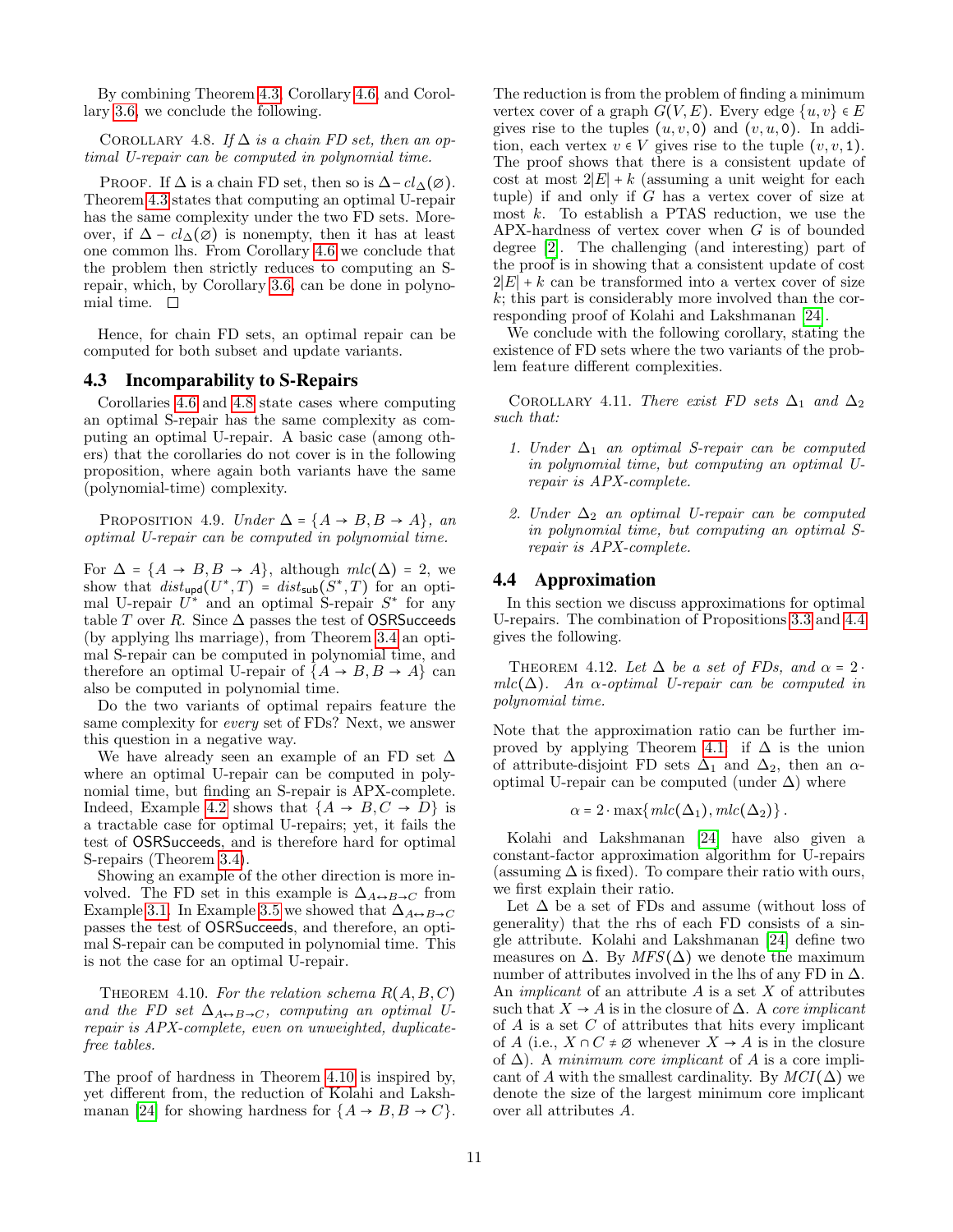THEOREM 4.13. [\[24\]](#page-12-6) For any set  $\Delta$  of FDs, an  $\alpha$ optimal U-repair can be computed in polynomial time where  $\alpha = (MCI(\Delta) + 2) \cdot (2MFS(\Delta) - 1)$ .

In both Theorems [4.12](#page-10-3) and [4.13,](#page-10-4) the approximation ratios are constants under data complexity, but depend on  $\Delta$ . It is still unknown whether there is a constant  $\alpha$  that applies to all FD sets  $\Delta$ . Yet, it is known that a constant-ratio approximation cannot be obtained in polynomial time under combined complexity (where R, T, and  $\Delta$  are all given as input) [\[24\]](#page-12-6).

Although the proof of Theorem [4.12](#page-10-3) is much simpler than the non-trivial proof of Theorem [4.13](#page-10-4) given in [\[24\]](#page-12-6), it can be noted that the approximation ratios in these two theorems are not directly comparable. If  $k$  is the number of attributes, then the worst-case approxima-tion ratio in Theorem [4.13](#page-10-4) is quadratic in  $k$ , while the worst-case approximation in Theorem [4.12](#page-10-3) is linear in  $k$ (precisely, linear in min $(k, |\Delta|)$ ). Moreover, an easy observation is that the ratio between the two approximation ratios can be at most linear in  $k$ . In the remainder of this section, we illustrate the difference between the approximations with examples.

First, we show an infinite sequence of FD sets where the approximation ratio of Theorem [4.12](#page-10-3) is  $\Theta(k)$  and that of Theorem [4.13](#page-10-4) is  $\Theta(k^2)$ . For a natural number  $k \geq 1$ , we define  $\Delta_k$  as follows.

$$
\Delta_k \stackrel{\text{def}}{=} \{A_0 \cdots A_k \to B_0, B_0 \to C, B_1 \to A_0, \dots, B_k \to A_0\}
$$

The approximation ratio for  $\Delta_k$  given by Theorem [4.12](#page-10-3) is  $2(k+2)$ . For the approximation ratio of Theorem [4.13,](#page-10-4) we have  $MFS(\Delta_k) = k+1$  (due to the FD  $A_0 \cdots A_k \rightarrow B$ ) and  $MCI(\Delta_k) = k$  (since the core implicant of  $A_0$  is  ${B_1, \ldots, B_k}$ . Hence, the approximation ratio of The-orem [4.13](#page-10-4) grows quadratically with k (i.e., it is  $\Theta(k^2)$ ).

On the other hand, following is a sequence of FD sets in which the approximation ratio of Theorem [4.12](#page-10-3) grows linearly with k, while that of Theorem [4.13](#page-10-4) is a constant.

$$
\Delta'_k \stackrel{\text{def}}{=} \{A_0A_1 \to B_0, A_1A_2 \to B_1, \dots, A_kA_{k+1} \to B_k\}
$$

Here, the approximation ratio of Theorem [4.12](#page-10-3) is  $\Theta(k)$ (since  $mlc(\overline{\Delta'_k})$  is  $[(k+1)/2]$ ), but that of Theorem [4.13](#page-10-4) is constant, since  $MFS(\Delta'_{k}) = 2$  and  $MCI(\Delta'_{k}) = 1$ .

The following theorem shows that computing an optimal U-repair for both  $\Delta_k$  and  $\Delta'_k$  is a hard problem, thus an approximation is, indeed, needed.

<span id="page-11-1"></span>THEOREM 4.14. Let  $k \geq 1$  be fixed. Computing an optimal U-repair is APX-complete for:

1. 
$$
R(A_0, \ldots, A_k, B_0, \ldots, B_k, C)
$$
 and  $\Delta_k$ ;

2. 
$$
R(A_0,\ldots,A_{k+1},B_0,\ldots,B_k)
$$
 and  $\Delta'_k$ .

The proof for  $\Delta_k$  is by a reduction from computing an optimal U-repair under  $\{A \rightarrow B, B \rightarrow C\}$  (see Ex-ample [4.2\)](#page-8-3). For  $\Delta'_{k}$ , we first show that the problem is APX-hard for  $k = 1$ . In this case, the FD set contains two FDs  $A_0A_1 \rightarrow B_0$  and  $A_1A_2 \rightarrow B_1$ , thus  $A_1$  is a common lhs, and Corollary [4.6,](#page-9-2) combined with the fact that computing an optimal S-repair under  $\{A \rightarrow B, C \rightarrow D\}$ 

is APX-hard (Theorem [3.4\)](#page-6-0), imply that computing an optimal U-repair is APX-hard as well. Then, we construct a reduction from computing an optimal U-repair under  $\Delta'_{k}$  for  $k = 1$  to computing an optimal U-repair under  $\Delta_k^{\prime}$  for  $k > 1$ .

Clearly, one can take the benefit of the approximations of both Theorems [4.12](#page-10-3) and [4.13](#page-10-4) by computing Urepairs by both algorithms and selecting the one with the smaller cost. As we showed, this combined approximation outperforms each of its two components.

#### <span id="page-11-0"></span>5. DISCUSSION AND FUTURE WORK

We investigated the complexity of computing an optimal S-repair and an optimal U-repair. For the former, we established a dichotomy over all sets of FDs (and schemas). For the latter, we developed general techniques for complexity analysis, showed concrete complexity results, and explored the connection to the complexity of S-repairs. We presented approximation results and, in the case of U-repairs, compared to the approximation of Kolahi and Lakshmanan [\[24\]](#page-12-6). In the case of S-repairs, we drew a direct connection to probabilistic database repairs, and completed a dichotomy by Gribkoff et al. [\[20\]](#page-12-12) to the entire space of FDs. Quite a few directions are left for future investigation, and we conclude with a discussion of some of these.

As our results are restricted to FDs, an obvious important direction is to extend our study to other types of integrity constraints, such as denial constraints [\[18\]](#page-12-2), conditional FDs [\[10\]](#page-12-26), referential constraints [\[15\]](#page-12-27), and tuple-generating dependencies [\[8\]](#page-12-28). Moreover, the repair operations we considered are either exclusively tuple deletions or exclusively value updates. Hence, another clear direction is to allow mixtures of deletions, insertions and updates, where the cost depends on the operation type, the involved tuple, and the involved attribute (in the case of updates).

Our understanding of the complexity of computing an optimal U-repair is considerably more restricted than that of an optimal S-repair. We would like to complete our complexity analysis for optimal U-repairs into a full dichotomy. More fundamentally, we would like to incorporate restrictions on the allowed value updates. Our results are heavily based on the ability to update any cell with any value from an infinite domain. A natural restriction on the update repairs is to allow revising only certain attributes, possibly using a finite (small) space of possible new values. It is not clear how to incorporate such a restriction in our results and proof techniques.

In the case of S-repairs, we are interested in incorporating preferences, as in the framework of prioritized repairing by Staworko et al. [\[29\]](#page-12-29). There, priorities among tuples allow to eliminate subset repairs that are inferior to others (where "inferior" has several possible interpretations). It may be the case that priorities are rich enough to clean the database unambiguously [\[23\]](#page-12-22). A relevant question is, then, what is the minimal number of tuples that we need to delete in order to have an unambiguous repair? Alternatively, how many preferences are needed for this cause?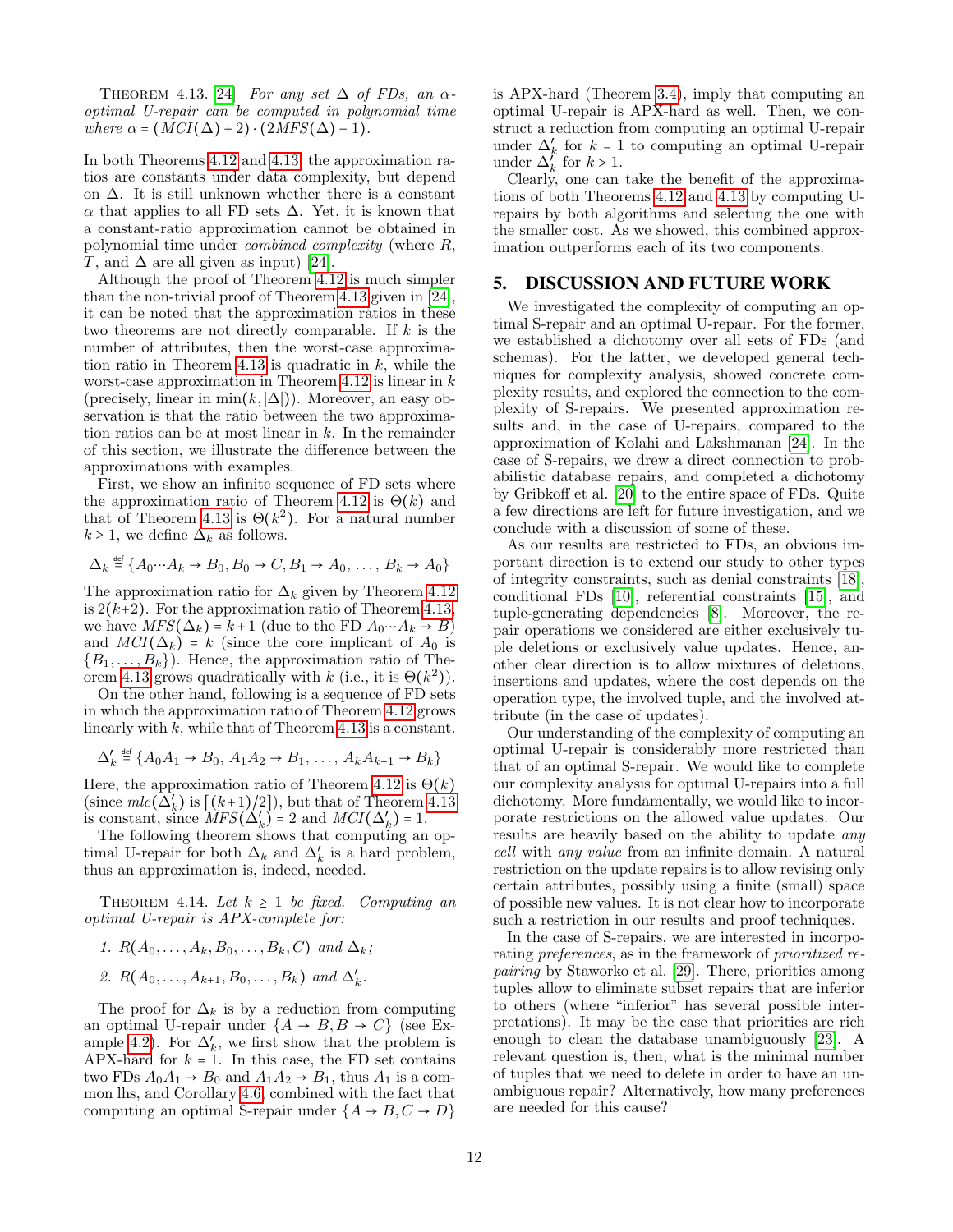# 6. REFERENCES

- <span id="page-12-1"></span>[1] F. N. Afrati and P. G. Kolaitis. Repair checking in inconsistent databases: algorithms and complexity. In ICDT, pages 31–41. ACM, 2009.
- <span id="page-12-25"></span>[2] P. Alimonti and V. Kann. Some apx-completeness results for cubic graphs. Theor. Comput. Sci., 237(1-2):123–134, 2000.
- <span id="page-12-24"></span>[3] O. Amini, S. Pérennes, and I. Sau. Hardness and approximation of traffic grooming. Theor. Comput. Sci., 410(38-40):3751–3760, 2009.
- <span id="page-12-14"></span>[4] P. Andritsos, A. Fuxman, and R. J. Miller. Clean answers over dirty databases: A probabilistic approach. In Proceedings of the 22nd International Conference on Data Engineering, ICDE 2006, 3-8 April 2006, Atlanta, GA, USA, page 30. IEEE Computer Society, 2006.
- <span id="page-12-0"></span>[5] M. Arenas, L. E. Bertossi, and J. Chomicki. Consistent query answers in inconsistent databases. In PODS, pages 68–79. ACM, 1999.
- <span id="page-12-8"></span>[6] A. Assadi, T. Milo, and S. Novgorodov. DANCE: data cleaning with constraints and experts. In 33rd IEEE International Conference on Data Engineering, ICDE 2017, San Diego, CA, USA, April 19-22, 2017, pages 1409–1410. IEEE Computer Society, 2017.
- <span id="page-12-13"></span>[7] R. Bar-Yehuda and S. Even. A linear-time approximation algorithm for the weighted vertex cover problem. J. Algorithms, 2(2):198–203, 1981.
- <span id="page-12-28"></span>[8] C. Beeri and M. Y. Vardi. Formal systems for tuple and equality generating dependencies. SIAM J. Comput., 13(1):76–98, 1984.
- <span id="page-12-9"></span>[9] M. Bergman, T. Milo, S. Novgorodov, and W. Tan. QOCO: A query oriented data cleaning system with oracles. PVLDB, 8(12):1900–1903, 2015.
- <span id="page-12-26"></span>[10] P. Bohannon, W. Fan, F. Geerts, X. Jia, and A. Kementsietsidis. Conditional functional dependencies for data cleaning. In ICDE, pages 746–755. IEEE, 2007.
- <span id="page-12-3"></span>[11] M. A. Casanova, R. Fagin, and C. H. Papadimitriou. Inclusion dependencies and their interaction with functional dependencies. J. Comput. Syst. Sci., 28(1):29–59, 1984.
- <span id="page-12-4"></span>[12] J. Chomicki and J. Marcinkowski. Minimal-change integrity maintenance using tuple deletions. Inf. Comput., 197(1-2):90–121, 2005.
- <span id="page-12-10"></span>[13] M. Dallachiesa, A. Ebaid, A. Eldawy, A. K. Elmagarmid, I. F. Ilyas, M. Ouzzani, and N. Tang. NADEEF: a commodity data cleaning system. In SIGMOD, pages 541–552. ACM, 2013.
- <span id="page-12-16"></span>[14] N. N. Dalvi and D. Suciu. Efficient query evaluation on probabilistic databases. In VLDB,

pages 864–875. Morgan Kaufmann, 2004.

- <span id="page-12-27"></span>[15] C. J. Date. Referential integrity. In VLDB, pages 2–12. VLDB Endowment, 1981.
- <span id="page-12-21"></span>[16] R. Fagin, B. Kimelfeld, and P. G. Kolaitis. Dichotomies in the complexity of preferred repairs. In PODS, pages 3–15. ACM, 2015.
- <span id="page-12-7"></span>[17] W. Fan and F. Geerts. Foundations of Data Quality Management. Synthesis Lectures on Data Management. Morgan & Claypool Publishers, 2012.
- <span id="page-12-2"></span>[18] T. Gaasterland, P. Godfrey, and J. Minker. An overview of cooperative answering. J. Intell. Inf. Syst., 1(2):123–157, 1992.
- <span id="page-12-11"></span>[19] F. Geerts, G. Mecca, P. Papotti, and D. Santoro. The LLUNATIC data-cleaning framework. PVLDB, 6(9):625–636, 2013.
- <span id="page-12-12"></span>[20] E. Gribkoff, G. V. den Broeck, and D. Suciu. The most probable database problem. In BUDA, 2014.
- <span id="page-12-23"></span>[21] J. Håstad. Some optimal inapproximability results. J. ACM, 48(4):798–859, 2001.
- <span id="page-12-20"></span>[22] B. Kimelfeld. A dichotomy in the complexity of deletion propagation with functional dependencies. In PODS, pages 191–202, 2012.
- <span id="page-12-22"></span>[23] B. Kimelfeld, E. Livshits, and L. Peterfreund. Detecting ambiguity in prioritized database repairing. In ICDT, volume 68 of LIPIcs, pages 17:1–17:20. Schloss Dagstuhl - Leibniz-Zentrum fuer Informatik, 2017.
- <span id="page-12-6"></span>[24] S. Kolahi and L. V. S. Lakshmanan. On approximating optimum repairs for functional dependency violations. In ICDT, volume 361, pages 53–62. ACM, 2009.
- <span id="page-12-19"></span>[25] M. W. Krentel. The complexity of optimization problems. J. Comput. Syst. Sci., 36(3):490–509, 1988.
- <span id="page-12-18"></span>[26] E. Livshits and B. Kimelfeld. Counting and enumerating (preferred) database repairs. In PODS, pages 289–301, 2017.
- <span id="page-12-5"></span>[27] A. Lopatenko and L. E. Bertossi. Complexity of consistent query answering in databases under cardinality-based and incremental repair semantics. In *ICDT*, pages 179–193, 2007.
- <span id="page-12-15"></span>[ $28$ ] T. Rekatsinas, X. Chu, I. F. Ilyas, and C. Ré. Holoclean: Holistic data repairs with probabilistic inference. PVLDB, 10(11):1190–1201, 2017.
- <span id="page-12-29"></span>[29] S. Staworko, J. Chomicki, and J. Marcinkowski. Prioritized repairing and consistent query answering in relational databases. Ann. Math. Artif. Intell., 64(2-3):209–246, 2012.
- <span id="page-12-17"></span>[30] D. Suciu, D. Olteanu, R. Christopher, and C. Koch. Probabilistic Databases. Morgan & Claypool Publishers, 1st edition, 2011.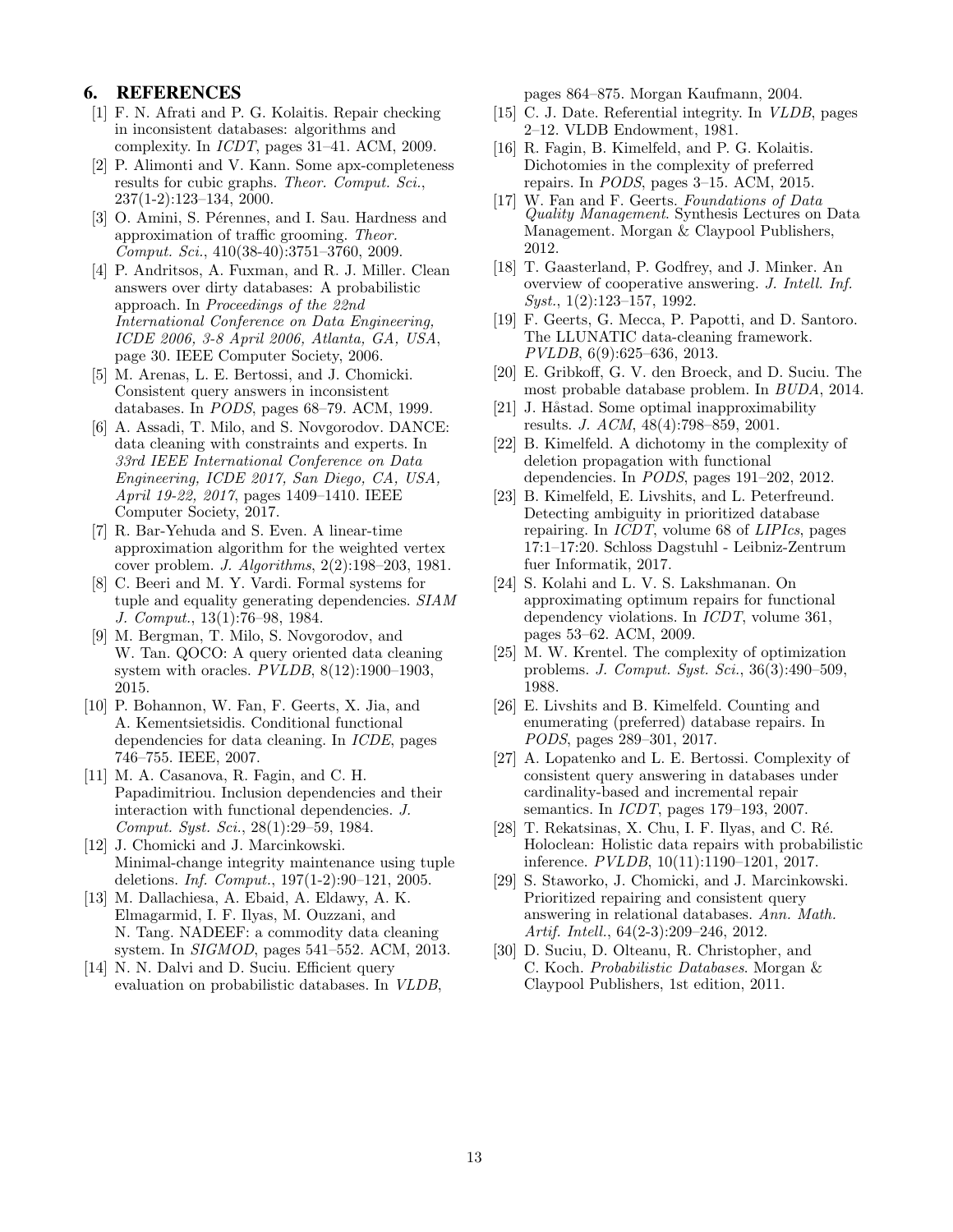## APPENDIX

#### <span id="page-13-0"></span>A. DETAILS FROM SECTION 3

In this section, we prove Theorem [3.4.](#page-6-0)

THEOREM [3.4.](#page-6-0) Let  $\Delta$  be a set of FDs.

- If OSRSucceeds( $\Delta$ ) returns true, then an optimal S-repair can be computed in polynomial time by executing OptSRepair $(\Delta, T)$  on the input T.
- If OSRSucceeds( $\Delta$ ) returns false, then computing an optimal S-repair is APX-complete, and remains APXcomplete on unweighted, duplicate-free tables.

Moreover, the execution of OSRSucceeds( $\Delta$ ) terminates in polynomial time in  $|\Delta|$ .

# A.1 Tractability Side

We start by proving the positive side of Theorem [3.4.](#page-6-0) Figure [3](#page-14-0) illustrates our proof. The idea is the following: we start with a table  $T_0$  and an FD set  $\Delta_0$ , for which we want to find an optimal S-repair. Then, we apply the simplifications (represented by the red arrows in the figure) until it is no longer possible. We can find an optimal S-repair in polynomial time if we have a trivial set of FDs at this point (which can also be empty). In order to prove that, we show for each one of the simplifications (common lhs, consensus FD and lhs marriage), that if the problem after the simplification can be solved in polynomial time, then we can use this solution to solve the original problem (before the simplification). The lemmas that appear next the black arrows in the figure contain our proofs.

<span id="page-13-1"></span>LEMMA A.1. Let T be a table, and let  $\Delta$  be a set of FDs, such that  $\Delta$  has a common lhs A. If for each a  $\epsilon \pi_A T[*]$ , OptSRepair( $\Delta - A$ ,  $\sigma_{A=a}T$ ) returns an optimal S-repair of  $\sigma_{A=a}T$  w.r.t.  $\Delta - A$ , then OptSRepair( $\Delta$ , T) returns an optimal S-repair of T w.r.t.  $\Delta$ .

PROOF. Assume that for each  $a \in \pi_A T[*]$ , it holds that OptSRepair( $\Delta - A$ ,  $\sigma_{A=a}T$ ) returns an optimal S-repair of  $\sigma_{A=a}T$  w.r.t.  $\Delta - A$ . We contend that the algorithm OptSRepair( $\Delta, T$ ) returns an optimal S-repair of T w.r.t.  $\Delta$ . Since the condition of line 4 of OptSRepair is satisfied, the subroutine CommonLHSRep will be called. Thus, we have to prove that CommonLHSRep1( $\Delta$ , T) returns an optimal S-repair of T.

Let J be the result of CommonLHSRep( $\Delta$ , T). We will start by proving that J is consistent. Let us assume, by way of contradiction, that J is not consistent. Thus, there are two tuples  $t_1$  and  $t_2$  in J that violate an FD  $Z \to W$ in  $\Delta$ . Since  $A \in \mathbb{Z}$  (as A is a common lhs attribute), the tuples  $t_1$  and  $t_2$  agree on the value of attribute A. Assume that  $t_1.A = t_2.A = a$ . By definition, there is an FD  $(Z \setminus \{A\}) \rightarrow (W \setminus \{A\})$  in  $\Delta - A$ . Clearly, the tuples  $t_1$  and  $t_2$  agree on all the attributes in  $Z \setminus \{A\}$ , and since they also agree on the attribute A, there exists an attribute  $B \in (W \setminus \{A\})$  such that  $\mathbf{t}_1.B \neq \mathbf{t}_2.B$ . Thus,  $\mathbf{t}_1$  and  $\mathbf{t}_2$  violate an FD in  $\Delta - A$ , which is a contradiction to the fact that OptSRepair( $\Delta - A$ ,  $\sigma_{A=a}T$ ) returns an optimal S-repair of  $\sigma_{A=a}T$  that contains both  $t_1$  and  $t_2$ .

Next, we will prove that  $J$  is an optimal S-repair of  $T$ . Let us assume, by way of contradiction, that this is not the case. That is, there is another consistent subset  $J'$  of T, such that the weight of the tuples in  $T \setminus J'$  is lower than the weight of the tuples in  $T \setminus J$ . In this case, there exists at least one value a' of attribute A, such that the weight of the tuples  $\mathbf{t} \in (T \setminus J')$  for which it holds that  $\mathbf{t} \cdot A = a'$  is lower than the weight of such tuples in  $T \setminus J$ . Let  $H = {\mathbf{h}_1, \ldots, \mathbf{h}_r}$  be the set of tuples from T for which it holds that  $\mathbf{h}_j A = a'$ . Let  $\{f_1, \ldots, f_n\}$  be the set of tuples in  $H \cap J$ , and let  $\{g_1, \ldots, g_m\}$  be the set of tuples in  $H \cap J'$ . It holds that  $w_T(H \setminus J) > w_T(H \setminus J')$ . We claim that  $\{g_1, \ldots, g_m\}$  is a consistent subset of  $\sigma_{A=a'}T$ , which is a contradiction to the fact that  $\{f_1, \ldots, f_n\}$  is an optimal S-repair of  $\sigma_{A=a'}T$ . Let us assume, by way of contradiction, that  $\{g_1, \ldots, g_m\}$  is not a consistent subset of  $\sigma_{A=a'}T$ . Thus, there exist two tuples  $g_{j_1}$  and  $g_{j_2}$  in  $\{g_1, \ldots, g_m\}$  that violate an FD,  $Z \to W$ , in  $\Delta - A$ . By definition, there is an FD  $(Z \cup \{A\}) \to (W \cup Y)$  in  $\Delta$ , where  $Y \subseteq \{A\}$ , and since  $\mathbf{g}_{j_1}$  and  $\mathbf{g}_{j_2}$  agree on the value of attribute A, they clearly violate this FD, which is a contradiction to the fact that they both appear in  $J'$  (which is a consistent subset of  $T$ ).  $\Box$ 

<span id="page-13-2"></span>LEMMA A.2. Let T be a table, and let  $\Delta$  be a set of FDs, such that  $\Delta$  contains a consensus FD  $\emptyset \to X$ . If for each  $a \in \pi_X T[*]$ , OptSRepair $(\Delta - X, \sigma_{X=a}T)$  returns an optimal S-repair of  $\sigma_{X=a}T$  w.r.t.  $\Delta - X$ , then OptSRepair $(\Delta, T)$ returns an optimal S-repair of T w.r.t.  $\Delta$ .

PROOF. Assume that for each  $a \in \pi_X T[*]$ , it holds that OptSRepair( $\Delta - X$ ,  $\sigma_{X=a}T$ ) returns an optimal S-repair of  $\sigma_{X=a}T$  w.r.t.  $\Delta$  – X. We contend that the algorithm OptSRepair( $\Delta$ , T) returns an optimal S-repair of T w.r.t.  $\Delta$ . Note that the condition of line 4 cannot be satisfied, since there is no attribute that appears on the left-hand side of  $\emptyset \to A$ . Since the condition of line 6 of OptSRepair is satisfied, the subroutine ConsensusRep will be called. Thus, we have to prove that ConsensusRep( $\Delta$ , T) returns an optimal S-repair of T.

Let J be the result of ConsensusRep( $\Delta$ , T). We will start by proving that J is consistent. Let us assume, by way of contradiction, that J is not consistent. Thus, there are two tuples  $\mathbf{t}_1$  and  $\mathbf{t}_2$  in J that violate an FD  $Z \to W$  in  $\Delta$ . Note that  $t_1$  and  $t_2$  agree on the value of the attributes in X (since ConsensusRep( $\Delta$ , T) always returns a set of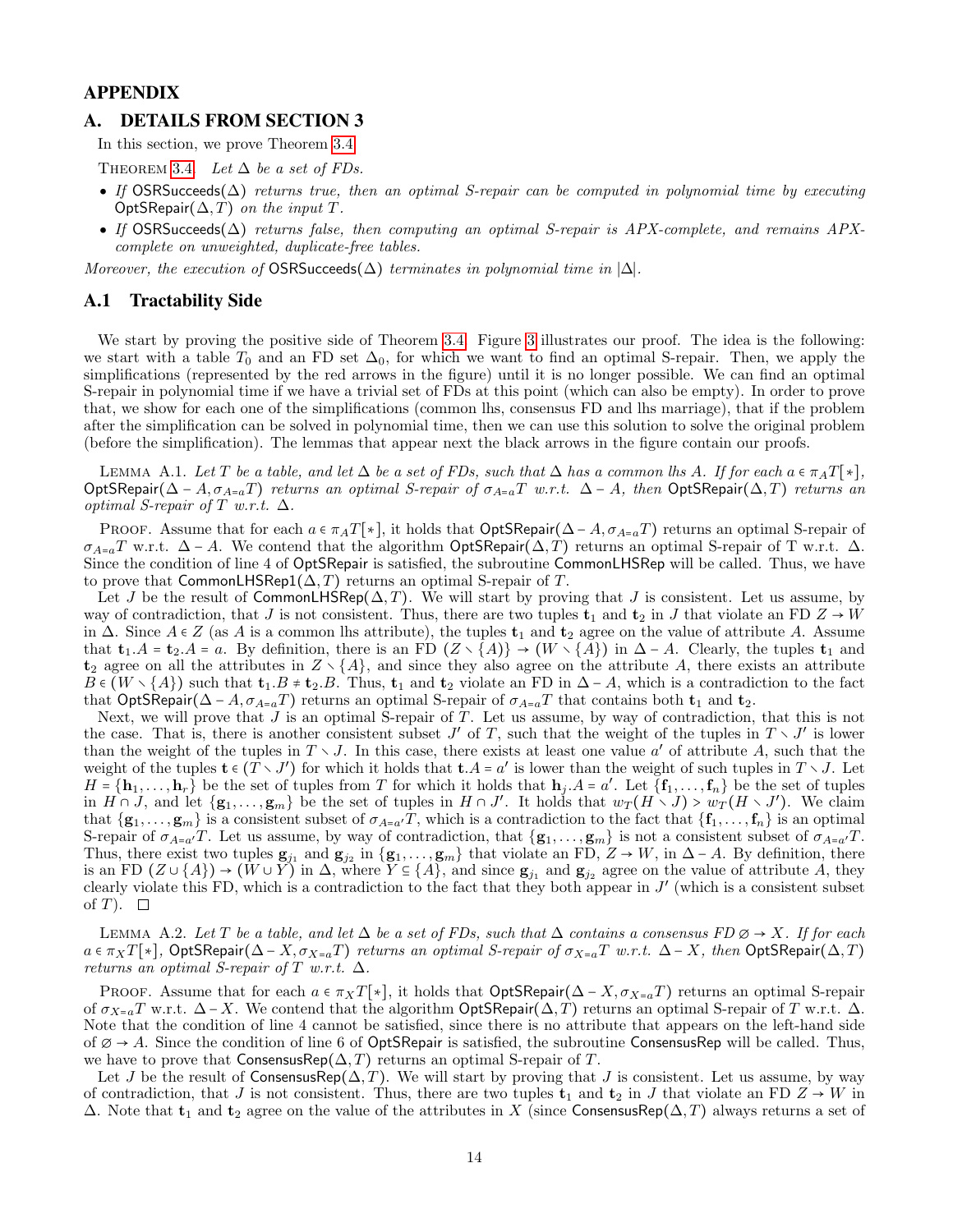<span id="page-14-0"></span>

Figure 3: An illustration of our proof of the positive side of Theorem [3.4.](#page-6-0) We start with an FD set  $\Delta_0$  and apply simplifications to it, until we get a trivial set of FDs ∆. The red arrows represent simplifications and the dashed blue arrows represent renaming of a set of FDs. A black arrow from  $\Delta'$  to  $\Delta$  means that if we can also find an optimal S-repair for  $\Delta'$  in polynomial time, then we can find an optimal S-repair for  $\Delta$  in polynomial time. The proof is in the lemma that appears next to the corresponding black arrow.

tuples that agree on the value of the attributes in X). Assume that  $\mathbf{t}_1[X] = \mathbf{t}_2[X] = a$ . Thus, it holds that there exists an attribute  $A' \in W$ , such that  $\mathbf{t}_1.A' \neq \mathbf{t}_2.A'$ . By definition, there is an FD  $(Z \setminus X) \to (W \setminus X)$  in  $\Delta - X$ . Clearly, the tuples  $t_1$  and  $t_2$  agree on all the attributes in  $Z \setminus X$ , but do not agree on the attribute  $A' \in (W \setminus X)$ . Thus,  $t_1$  and  $t_2$  violate an FD in  $\Delta$  – X, which is a contradiction to the fact that OptSRepair( $\Delta$  –  $X, \sigma_{X=a}T$ ) returns an optimal S-repair of  $\sigma_{X=a}T$  that contains both  $t_1$  and  $t_2$ .

Next, we will prove that  $J$  is an optimal S-repair of  $T$ . Let us assume, by way of contradiction, that this is not the case. That is, there is another consistent subset  $J'$  of T, such that the weight of the tuples in  $T \setminus J'$  is lower than the weight of the tuples in  $T \setminus J$ . Clearly, each consistent subset of T only contains tuples that agree on the value of attribute A (that is, tuples that belong to  $\sigma_{X=a}T$  for some value a. The instance J is an optimal S-repair of  $\sigma_{X=a'}T$ for some value a'. If  $J' \subseteq \sigma_{X=a'}T$ , then we get a contradiction to the fact that J is an optimal S-repair of  $\sigma_{X=a'}T$ . Thus,  $J' \subseteq \sigma_{X=a''}T$  for some other value a''. In this case, the optimal S-repair of  $\sigma_{X=a''}T$  has a higher weight than the optimal S-repair of  $\sigma_{X=a'}T$ , which is a contradiction to the fact that ConsensusRep returns an optimal S-repair of  $\sigma_{X=a}T$  that has the highest weight among all such optimal S-repairs.  $\Box$ 

<span id="page-14-1"></span>LEMMA A.3. Let T be a table, and let  $\Delta$  be a set of FDs, such that  $\Delta$  has an lhs marriage  $(X_1, X_2)$  and does not have a common lhs. If it holds that  $\mathsf{OptSRepair}(\Delta - X_1X_2, \sigma_{X_1=a_1,X_2=a_2}T)$  returns an optimal S-repair of  $\sigma_{X_1=a_1,X_2=a_2}T$  w.r.t.  $\Delta$  –  $X_1X_2$  for each pair  $(a_1,a_2) \in \pi_{X_1X_2}T[*]$ , then  $\textsf{OptSRepair}(\Delta,T)$  returns an optimal S-repair of T w.r.t.  $\Delta$ .

PROOF. Assume that for each  $(a_1, a_2) \in \pi_{X_1 X_2} T[*]$ , it holds that  $\mathsf{OptSRepair}(\Delta - X_1 X_2, \sigma_{X_1=a_1, X_2=a_2} T)$  returns an optimal S-repair of  $\sigma_{X_1=a_1,X_2=a_2}T$  w.r.t.  $\Delta - X_1X_2$ . We contend that the algorithm OptSRepair( $\Delta, T$ ) returns an optimal S-repair of T w.r.t.  $\Delta$ . We assumed that  $\Delta$  does not have a common lhs, thus the condition of line 4 is not satisfied. The condition of line 6 cannot be satisfied as well, since neither  $X_1 \subseteq \emptyset$  nor  $X_2 \subseteq \emptyset$  (as we remove trivial FDs from  $\Delta$  in line 3). The condition of line 8 on the other hand is satisfied, thus the algorithm will call subroutine MarriageRep and return the result. Thus, we have to prove that MarriageRep( $\Delta$ , T) returns an optimal S-repair of T.

Let us denote by J the result of MarriageRep( $\Delta$ , T). We will start by proving that J is consistent. Let  $t_1$  and  $t_2$  be two tuples in T. Note that it cannot be the case that  $t_1[X_1] \neq t_2[X_1]$  but  $t_1[X_2] = t_2[X_2]$  (or vice versa), since in this case the matching that we found for the graph G contains two edges  $(a_1, a_2)$  and  $(a'_1, a_2)$ , which is impossible. Moreover, if it holds that  $\mathbf{t}_1[X_1] \neq \mathbf{t}_2[X_1]$  and  $\mathbf{t}_1[X_2] \neq \mathbf{t}_2[X_2]$ , then  $\mathbf{t}_1$  and  $\mathbf{t}_2$  do not agree on the left-hand side of any FD in  $\Delta$  (since we assumed that for each FD  $Z \to W$  in  $\Delta$  it either holds that  $X_1 \subseteq Z$  or  $X_2 \subseteq Z$ ). Thus,  $\{t_1, t_2\}$  satisfies all the FDs in  $\Delta$ . Now, let us assume, by way of contradiction, that J is not consistent. Thus, there are two tuples  $t_1$  and  $t_2$  in J that violate an FD  $Z \to W$  in  $\Delta$ . That is,  $t_1$  and  $t_2$  agree on all the attributes in Z, but do not agree on at least one attribute  $B \in W$ . As mentioned above, the only possible case is that  $\mathbf{t}_1[X_1] = \mathbf{t}_2[X_1] = a_1$  and  $\mathbf{t}_1[X_2] = \mathbf{t}_2[X_2] = a_2$ . In this case,  $\mathbf{t}_1$  and  $\mathbf{t}_2$  both belong to  $\sigma_{X_1=a_1,X_2=a_2}T$ , and they do not agree on an attribute  $B \in (W \setminus (X_1 \cup X_2))$ . The FD  $(Z \setminus (X_1 \cup X_2) \to (W \setminus (X_1 \cup X_2))$  belongs to  $\Delta$  −  $X_1X_2$ , and clearly  $t_1$  and  $t_2$  also violate this FD, which is a contradiction to the fact that J only contains an optimal S-repair of  $\sigma_{X_1=a_1,X_2=a_2}T$  and does not contain any other tuples from  $\sigma_{X_1=a_1,X_2=a_2}T$  (recall that we assumed that OptSRepair( $\Delta - X_1X_2, \sigma_{X_1=a_1,X_2=a_2}T$ ) returns an optimal S-repair for each  $(a_1,a_2) \in \pi_{X_1X_2}T[*]$ ).

Next, we will prove that  $J$  is an optimal S-repair of  $T$ . Let us assume, by way of contradiction, that this is not the case. That is, there is another consistent subset  $J'$  of T, such that the weight of the tuples in  $T \setminus J'$  is lower than the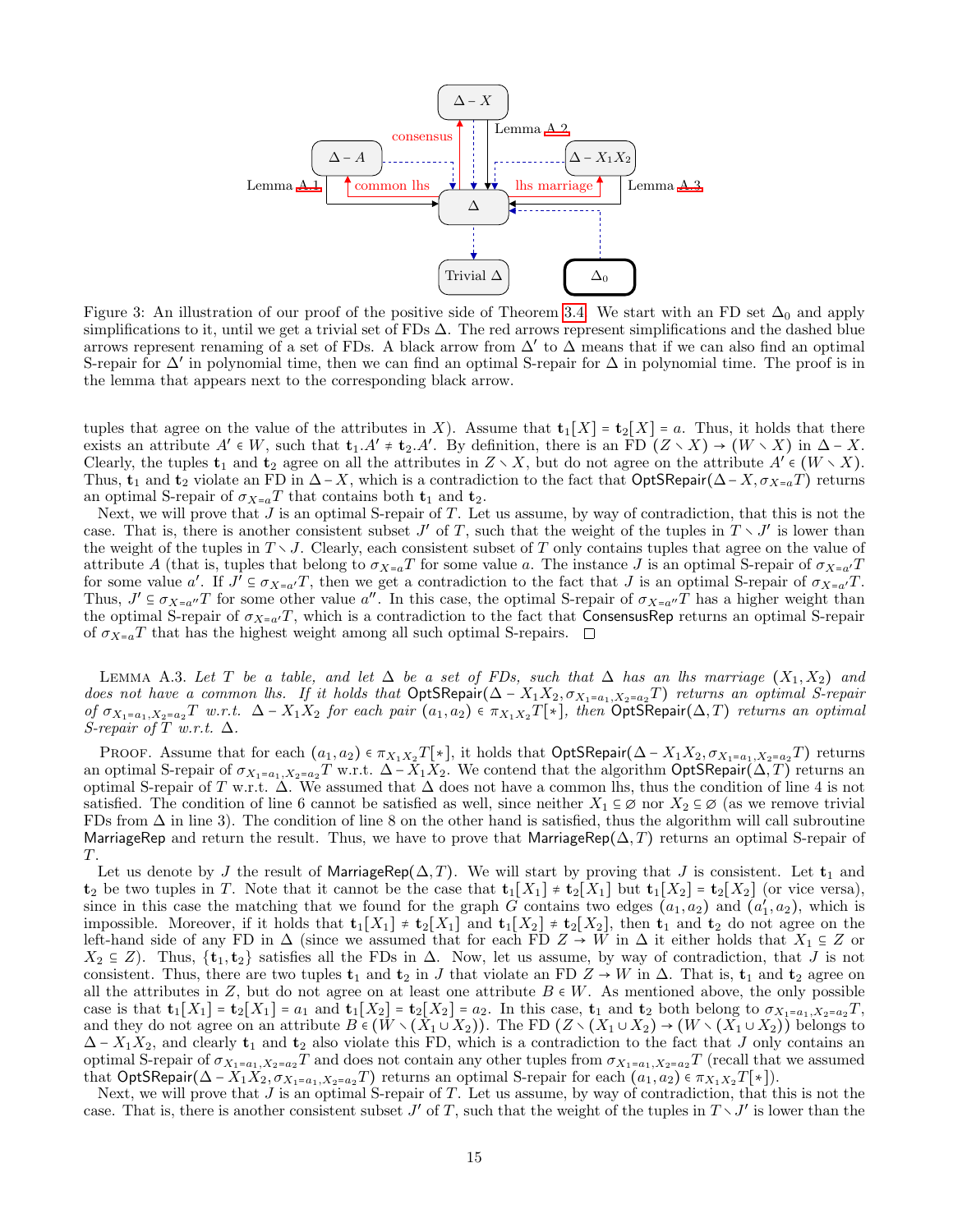weight of the tuples in  $T \setminus J$ , and  $J'$  is an optimal S-repair of T. Note that the weight of the matching corresponding to J is the total weight of the tuples in J (since the weight of each edge  $(a_1, a_2)$ ) is the weight of the optimal S-repair of  $\sigma_{X_1=a_1,X_2=a_2}$  and J contains the optimal S-repair of each  $\sigma_{X_1=a_1,X_2=a_2}$ , such that the edge  $(a_1,a_2)$  belongs to the matching). Let  $t_1$  and  $t_2$  be two tuples in J'. Note that it cannot be the case that  $t_1[X_1] = t_2[X_1]$  but  $t_1[X_2] \neq t_2[X_2]$ , since in this case,  $\{t_1, t_2\}$  violates the FD  $X_1 \to cl_{\Delta}(X_1)$  which is implied from  $\Delta$  and this is a contradiction to the fact that J' satisfied  $\Delta$  (we recall that  $cl_{\Delta}(X_1) = cl_{\Delta}(X_2)$ , and since  $X_2 \subseteq cl_{\Delta}(X_2)$ , it holds that  $X_2 \subseteq cl_{\Delta}(X_1)$ . Similarly, it cannot be the case that  $\mathbf{t}_1[X_1] \neq \mathbf{t}_2[X_1]$  but  $\mathbf{t}_1[X_2] = \mathbf{t}_2[X_2]$ . Hence, it either holds that  $\mathbf{t}_1[X_1] = \mathbf{t}_2[X_1]$  and  $\mathbf{t}_1[X_2] = \mathbf{t}_2[X_2]$  or  $\mathbf{t}_1[X_1] \neq \mathbf{t}_2[X_1]$  and  $\mathbf{t}_1[X_2] \neq \mathbf{t}_2[X_2]$ . Therefore, J' clearly corresponds to a matching of G as well (the matching will contain an edge  $(a_1, a_2)$ ) if there is a tuple  $\mathbf{t} \in J'$ , such that  $t[X_1] = a_1$  and  $t[X_2] = a_2$ .

Next, we claim that for each edge  $(a_1, a_2)$  that belongs to the above matching (the matching that corresponds to J'), the subinstance J' contains an optimal S-repair of  $\sigma_{X_1=a_1,X_2=a_2}T$  w.r.t.  $\Delta - X_1X_2$ . Clearly, J' cannot contain two tuples  $t_1$  and  $t_2$  from  $\sigma_{X_1=a_1,X_2=a_2}T$  that violate an FD  $Z \to W$  from  $\Delta - X_1X_2$  (otherwise,  $t_1$  and  $t_2$  will also violate the FD  $(Z \cup Y_1) \to (W \cup Y_2)$  from  $\Delta$  (where  $Y_1 \subseteq (X_1 \cup X_2)$  and  $Y_2 \subseteq (X_1 \cup X_2)$ ), which is a contradiction to the fact that J' is a consistent subset of T). Thus, J' contains a consistent set of tuples from  $\sigma_{X_1=a_1,X_2=a_2}T$ . If this set of tuples is not an optimal S-repair of  $\sigma_{X_1=a_1,X_2=a_2}T$ , then we can replace this set of tuples with an optimal S-repair of  $\sigma_{X_1=a_1,X_2=a_2}T$ . This will not break the consistency of J' since these tuples do not agree on the attributes in neither  $X_1$  nor  $X_2$  with any other tuple in J', and each FD  $Z \to W$  in  $\Delta$  is such that  $X_1 \subseteq Z$  or  $X_2 \subseteq Z$ . The result will be a consistent subset of  $T$  with a higher weight than  $J'$  (that is, the weight of the removed tuples will be lower), which is a contradiction to the fact that  $J'$  is an optimal S-repair of T. Therefore, for each edge  $(a_1, a_2)$ that belongs to the above matching, J' contains tuples with a total weight of  $w_T(S_{a1,a2})$ , where  $S_{a1,a2}$  is an optimal S-repair of  $\sigma_{X_1=a_1,X_2=a_2}T$ , and the weight of this matching is the total weight of tuples in J'. In this case, we found a matching of  $G$  with a higher weight than the matching corresponding to  $J$ , which is a contradiction to the fact that J corresponds to the maximum weighted matching of  $G$ .  $\Box$ 

Next, we prove Theorem [3.2.](#page-5-4)

THEOREM [3.2.](#page-5-4) Let  $\Delta$  and T be a set of FDs and a table, respectively, over a relation schema  $R(A_1, \ldots, A_k)$ . If OptSRepair( $\Delta$ , T) succeeds, then it returns an optimal S-repair. Moreover, OptSRepair( $\Delta$ , T) terminates in polynomial time in k,  $|\Delta|$ , and |T|.

PROOF. We will prove the theorem by induction on n, the number of simplifications that will be applied to  $\Delta$  by OptSRepair. We start by proving the basis of the induction, that is  $n = 0$ . In this case, OptSRepair will only succeed if  $\Delta = \emptyset$  or if  $\Delta$  is trivial. Clearly, in this case, T is consistent w.r.t.  $\Delta$  and an optimal S-repair of T is T itself. And indeed, OptSRepair $(\Delta, T)$  will return T in polynomial time.

For the inductive step, we need to prove that if the claim is true for all  $n = 1, \ldots, k - 1$ , it is also true for  $n = k$ . In this case, OptSRepair $(\Delta, T)$  will start by applying some simplification to the schema. Clearly, the result is a set of FDs  $\Delta'$ , such that OptSRepair $(\Delta', T')$  will apply  $n-1$  simplifications to  $\Delta'$ . One of the following holds:

- $\Delta$  has a common lhs A. In this case, the condition of line 4 is satisfied and the subroutine CommonLHSRep will be called. Note that  $\text{OptSRepair}(\Delta, T)$  will succeed only if  $\text{OptSRepair}(\Delta - A, \sigma_{A=a}T)$  succeeds for each  $a \in \pi_A T[*]$ . We know from the inductive assumption that if OptSRepair( $\Delta - A$ ,  $\sigma_{A=a}T$ ) succeeds, then it returns an optimal S-repair. Thus, Lemma [A.1](#page-13-1) implies that  $OptSRepair(\Delta, T)$  returns an optimal S-repair of T w.r.t. ∆.
- $\Delta$  has a consensus FD  $\emptyset \to X$ . In this case, the condition of line 4 is not satisfied, but the condition of line 6 is satisfied and the subroutine ConsensusRep will be called. Again, OptSRepair( $\Delta$ , T) will succeed only if OptSRepair( $\Delta - X$ ,  $\sigma_{X=a}T$ ) succeeds for each  $a \in \pi_X T[*]$ . We know from the inductive assumption that if OptSRepair $(\Delta - X, \sigma_{X=a}T)$  succeeds, then it returns an optimal S-repair. Thus, Lemma [A.2](#page-13-2) implies that OptSRepair $(\Delta, T)$  returns an optimal S-repair of T w.r.t.  $\Delta$ .
- $\Delta$  does not have a common lhs, but has an lhs marriage. In this case, the conditions of line 4 and line 6 are not satisfied, but the condition of line 8 is satisfied and the subroutine MarriageRep will be called. As in the previous cases, OptSRepair( $\Delta$ , T) will succeed only if OptSRepair( $\Delta - X_1X_2$ ,  $\sigma_{X_1=a_1,X_2=a_2}$ T) succeeds for each  $(a_1, a_2) \in \pi_{X_1X_2}T[*]$ . We know from the inductive assumption that if OptSRepair $(\Delta - X_1X_2, \sigma_{X_1=a_1,X_2=a_2}T)$ succeeds, then it returns an optimal S-repair. Thus, Lemma [A.3](#page-14-1) implies that OptSRepair $(\Delta, T)$  returns an optimal S-repair of  $T$  w.r.t.

It is only left to prove that OptSRepair terminates in polynomial time in k, | $\Delta$ |, and |T|. We will first explain how checking each one of the conditions can be done in polynomial time. Then, we will provide the recurrence relation for each one of the subroutines of the algorithm. The algorithm will first check if ∆ is trivial. This can be done in polynomial time as we can go over the FDs and for each one of them check if each attribute that appears on the rhs also appears on the lhs. Then, the algorithm checks if  $\Delta$  has a common lhs. This can also be done in polynomial time by going over the attributes in  $A_1, \ldots, A_k$  and checking for each one of them if the lhs of each FD in  $\Delta$  contains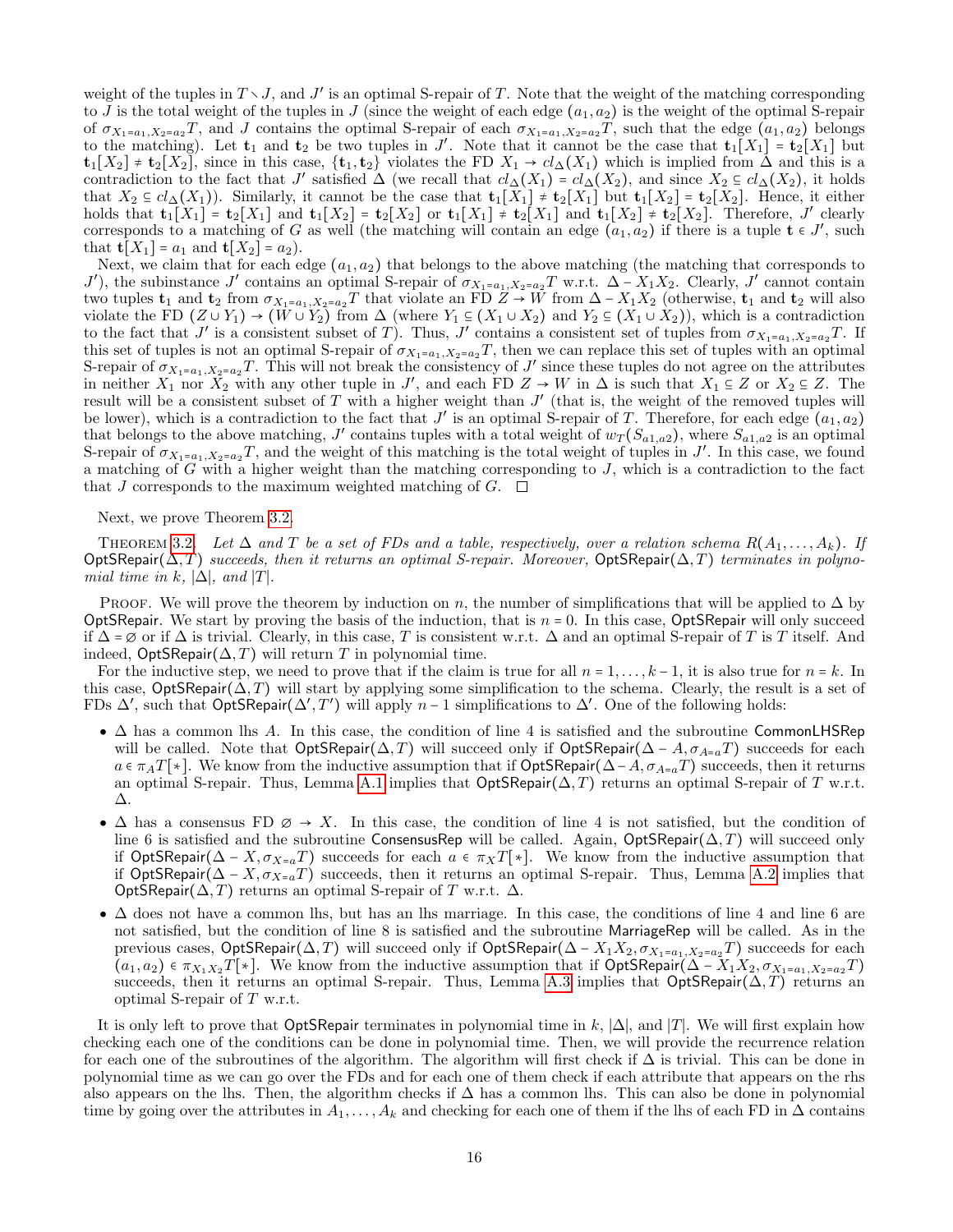it. If this condition does not hold, then the algorithm will check if ∆ has a consensus FD. This can be done in polynomial time by going over the FDs in  $\Delta$  and checking for each one of them if the lhs is empty. Finally, if this condition does not hold as well, the algorithm will check if  $\Delta$  has an lhs marriage. To do that in polynomial time, we can go over the FDs in  $\Delta$  and for each one of them find the closure of its lhs w.r.t.  $\Delta$  (it is known that this can be done in polynomial time). Then, for each pair of FDs in  $\Delta$  that agree on the closure of their lhs, we have to check if one of their lhs is contained in the lhs of each other FD in  $\Delta$ .

If the condition of line 4 holds, then the subroutine CommonLHSRep will be called. Since we have already found a common lhs  $A$  (when we were checking if the condition holds), it is only left to divide  $T$  into blocks of tuples that agree on the value of  $A$  (which again can be done in polynomial time by going over the tuples in  $T$  and for each one of them checking the value of attribute A) and make a recursive call to OptSRepair for each one of the blocks. The recurrence relation for this subroutine is:

$$
F(k,|T|,|\Delta|) = \sum_{a \in \pi_A T[\ast]} F(k-1,|\sigma_{A=a}T|,|\Delta-A|) + poly(k,|T|,|\Delta|)
$$
\n(3)

If the condition of line 6 holds, then the subroutine ConsensusRep will be called. This case is very similar to the previous one. Since we have already found a consensus FD  $\emptyset \to X$ , it is only left to divide T into blocks of tuples that agree on the value of the attributes in  $X$  and make a recursive call to OptSRepair for each one of the blocks. The recurrence relation for this subroutine is:

$$
F(k,|T|,|\Delta|) = \sum_{a \in \pi_X} F(k-|X|,|\sigma_{X=a}T|,|\Delta-X|) + poly(k,|T|,|\Delta|)
$$
\n(4)

If the condition of line 8 holds, then the subroutine MarriageRep will be called. In this case, we go over each pair of values  $(a_1, a_2)$  that appear in the attributes  $(X_1, X_2)$  in some tuple of T (note that there are at most |T| such pairs). Then, we make a recursive call to OptSRepair for each one of these pairs and calculate the weight of the result  $S_{a_1,a_2}$  (clearly, this can be done in polynomial time in the size of  $S_{a_1,a_2}$ ). Finally, we build the graph G and find a maximum weighted matching for the graph (which can be done in polynomial time with the Hungarian algorithm). The recurrence relation for this subroutine is:

$$
F(k,|T|,|\Delta|) = \sum_{(a_1,a_2)\in\pi_{X_1X_2}T[*]} F(k-|X_1\cup X_2|,|\sigma_{X_1=a_1,X_2=a_2}T|,|\Delta-X_1X_2|) + poly(k,|T|,|\Delta|)
$$
(5)

Since finding an optimal S-repair for a trivial FD set can be done in polynomial time in the size of  $T$ , and since in each one of the three recurrence relations, the tables in the middle argument form a partition of  $T$ , a standard analysis of F shows that it is bounded by a polynomial.  $\square$ 

#### A.2 Hardness Side

As mentioned above, our proof of hardness is based on the concept of a *fact-wise reduction* [\[22\]](#page-12-20). We first prove, for each one of the FD sets in Table [1](#page-6-2) (over the schema  $R(A, B, C)$ ), that computing an optimal S-repair is APXcomplete. Then, we prove the existence of fact-wise reductions from these FD sets over the schema  $R(A, B, C)$  to other sets of FDs over other schemas.

Figure [4](#page-17-0) illustrates our proof. The idea is the following: we start with a table  $T_0$  and an FD set  $\Delta_0$ , for which we want to find an optimal S-repair. Then, we apply the simplifications (represented by the red arrows in the figure) until it is no longer possible. We prove, for each one of the simplifications (common lhs, consensus FD and lhs marriage), that there is a fact-wise reduction from the problem after the simplification to the problem before the simplification. The problem is APX-complete if at this point we have a set of FDs that is not trivial. In this case, we pick two local minima from the FD set. We recall that an FD  $X \to Y$  in  $\Delta$  is a local minimum if there is no FD  $Z \to W$  in  $\Delta$  such that  $Z \subset X$ . These two local minima belong to one of five classes, that we discuss in Section [3](#page-4-2) and later in this section. Finally, we prove for each one of the classes, that there is a fact-wise reduction to this class from one of four FD sets. To prove APX-hardness for these four sets (over the relation schema  $R(A, B, C)$ ) we construct reductions from problems that are known to be APX-hard. A black arrow in Figure [4](#page-17-0) represents a reduction that we construct in the lemma that appears next to the arrow.

#### *A.2.1 Hard Schemas*

We start by proving that computing an optimal S-repair for the FD sets in Table [1](#page-6-2) is APX-complete. Proposition [3.3](#page-5-2) implies that the problem is in APX for each one of these sets. Thus, it is only left to show that the problem is also APX-hard. Gribkoff et al. [\[20\]](#page-12-12) prove that the MPD problem is NP-hard for both  $\Delta_{A\to B\to C}$  and  $\Delta_{A\to C\leftarrow B}$ . Their hardness proof also holds for the problem of computing an optimal S-repair. More formally, the following hold.

<span id="page-16-1"></span><span id="page-16-0"></span>LEMMA A.4. [\[20\]](#page-12-12) Computing an optimal S-repair for  $\Delta_{A\rightarrow C\leftarrow B}$  is NP-hard.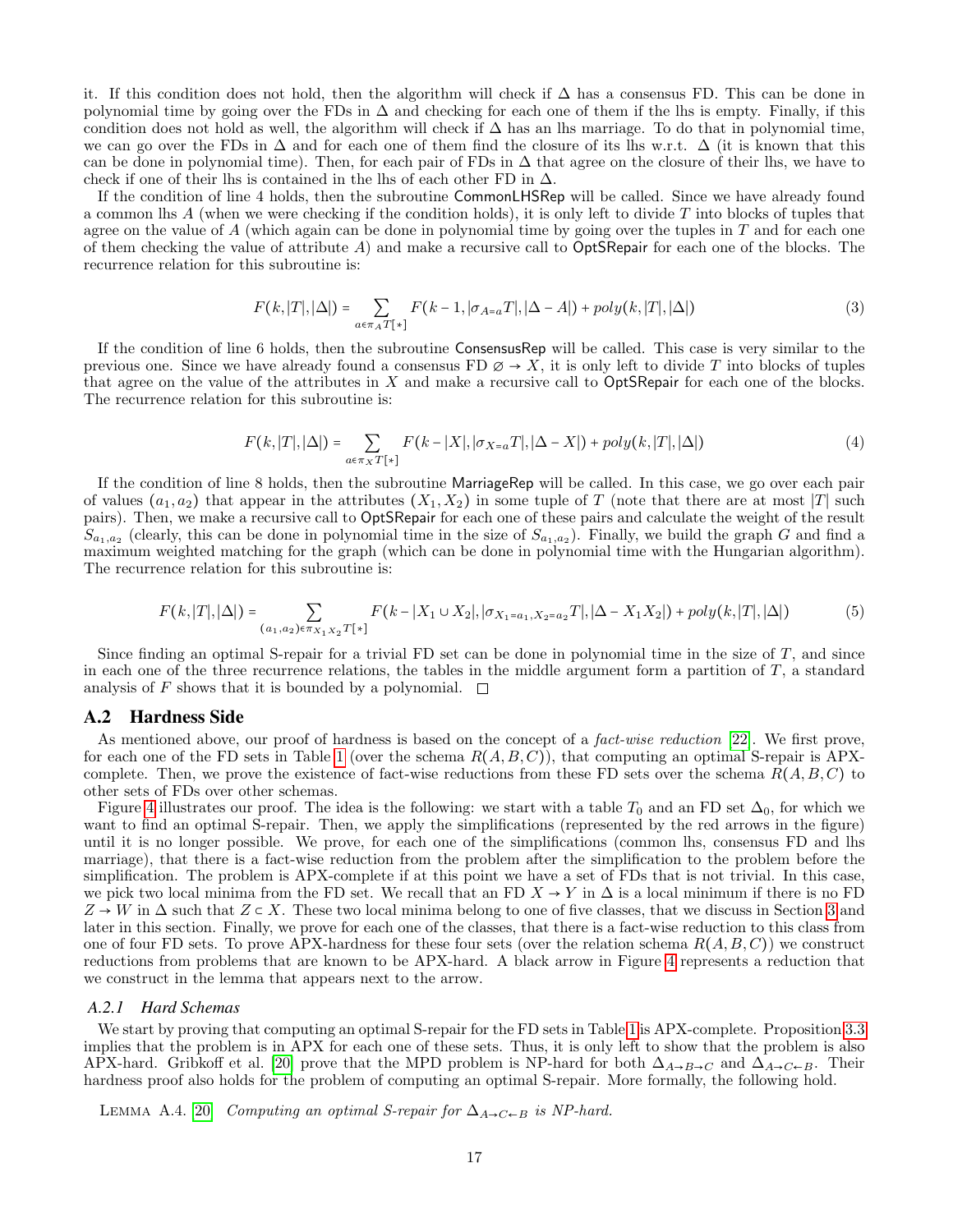<span id="page-17-0"></span>

Figure 4: An illustration of our proof of the negative side of Theorem [3.4.](#page-6-0) We start with an FD set  $\Delta_0$  and apply simplifications to it, until we get a non trivial set of FDs  $\Delta$ , that we classify into one of five classes. The red arrows represent simplifications and the dashed blue arrows represent renaming. A black arrow represents a reduction that we construct in the lemma that appears next to the arrow.

LEMMA A.5. [\[20\]](#page-12-12) Computing an optimal S-repair for  $\Delta_{A\rightarrow B\rightarrow C}$  is NP-hard.

They prove both of these result by showing a reduction from the MAX-2-SAT problem: given a 2-CNF formula  $\varphi$ . determine what is the maximum number of clauses in  $\varphi$  which can be simultaneously satisfied. In their reductions it holds that the maximum number of clauses that can be simultaneously satisfied is exactly the size of an optimal S-repair of the constructed table T (which is unweighted and duplicate-free). The problem MAX-2-SAT is known to be APX-hard. However, this is not enough to prove APX-hardness for our problem, as we would like to approximate the minimum number of tuples to delete, rather than the size of the optimal S-repair. Thus, we will now strengthen their results by proving that the complement problem of MAX-2-SAT is APX-hard. Clearly, their reductions are strict reductions from the complement problem (as the number of clauses that are not satisfied is exactly the number of tuples that are deleted from the table), thus this will complete our proof of APX-completeness for  $\Delta_{A\to B\to C}$  and  $\Delta_{A\to C\leftarrow B}$ .

#### <span id="page-17-2"></span>Lemma A.6. The complement problem of MAX-2-SAT is APX-hard.

Proof. It is known that there is always an assignment that satisfies at least half of the clauses in the formula. Thus, the solution to the complement problem contains at most half of the clauses. Let  $\psi$  be a 2-CNF formula. Let m be the number of clauses in  $\psi$ , let  $OPT_P$  be an optimal solution to MAX-2-SAT and let  $OPT_{CP}$  be an optimal solution to the complement problem. Then, the following hold: (a)  $|OPT_P| \geq \frac{1}{2} \cdot m$ , (b)  $|OPT_{CP}| \leq \frac{1}{2} \cdot m$ , and (c)  $|OPT_{CP}|$  $\frac{OPT_{CP}}{|OPT_P|} \leq 1$ . Now, let us assume, by way of contradiction, that the complement problem is not APX-hard. That is, for every  $\epsilon > 0$ , there exists a  $(1 + \epsilon)$ -optimal solution to that problem. Let  $S_{CP}$  be such a solution. Then,

$$
|S_{CP}| - |OPT_{CP}| \le \epsilon \cdot |OPT_{CP}| \tag{6}
$$

We will now show that in this case,  $S_P$  (which consists of the clauses that do not belong to  $S_{CP}$ , thus  $|S_P|$  =  $m - |S_{CP}|\rangle$  is an  $\epsilon$ -optimal solution for MAX-2-SAT.

$$
|S_P| - |OPT_P| = (m - |S_{CP}|) - (m - |OPT_{CP}|) = |OPT_{CP}| - |S_{CP}| \ge -\epsilon \cdot |OPT_{CP}| \ge -\epsilon \cdot |OPT_P| \tag{7}
$$

It follows that for each  $\epsilon > 0$ , we can get a  $(1 + \epsilon)$ -optimal solution for MAX-2-SAT by finding a  $(1 + \epsilon)$ -optimal solution to the complement problem and selecting all of the clauses that do not belong to this solution, which is a contradiction to the fact that MAX-2-SAT is APX-hard.  $\Box$ 

<span id="page-17-1"></span>We can now conclude that the following hold.

LEMMA A.7. Computing an optimal S-repair for  $\Delta_{A\rightarrow C\leftarrow B}$  is APX-complete.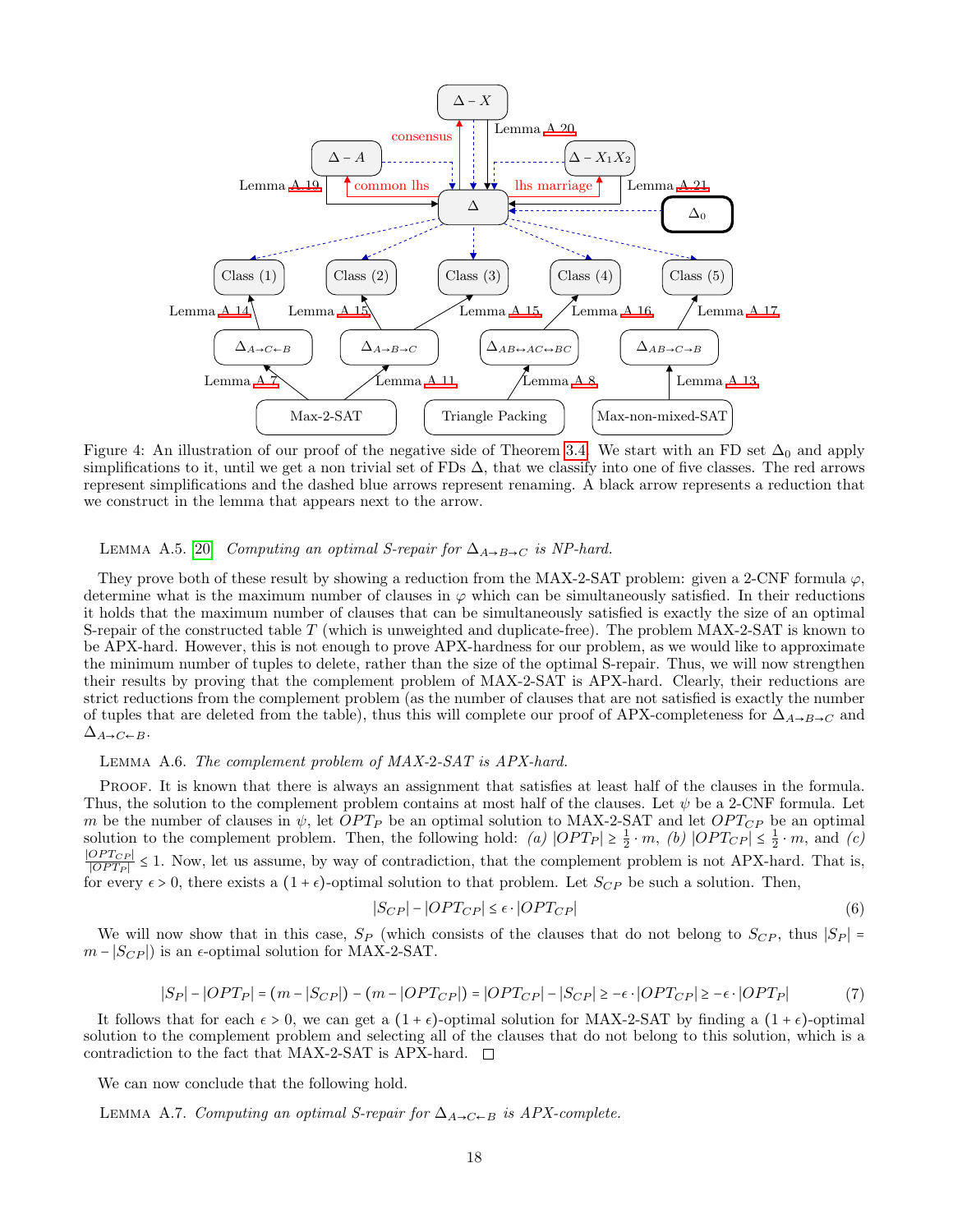

<span id="page-18-2"></span>Figure 5: An illustration of the reduction used by Amini et al. [\[3\]](#page-12-24) to prove APX-hardness for the problem of finding the maximum number of edge disjoint triangles in a tripartite graph with a bounded degree.

PROOF. This is straightforward based on Lemma [A.4,](#page-16-0) Lemma [A.6](#page-17-2) and our observation that the reduction of Gribkoff et al. [\[20\]](#page-12-12) is a strict reduction from the complement problem of MAX-2-SAT.  $\Box$ 

<span id="page-18-1"></span>LEMMA A.8. Computing an optimal S-repair for  $\Delta_{A\rightarrow B\rightarrow C}$  is APX-complete.

PROOF. This is straightforward based on Lemma [A.5,](#page-16-1) Lemma [A.6](#page-17-2) and our observation that the reduction of Gribkoff et al. [\[20\]](#page-12-12) is a strict reduction from the complement problem of MAX-2-SAT.  $\square$ 

Next, we prove that computing an optimal S-repair for  $\Delta_{AB \leftrightarrow AC \leftrightarrow BC}$  is APX-complete as well. To do that, we construct a reduction from the problem of finding the maximum number of edge-disjoint triangles in a tripartite graph with a bounded degree B. Amini et al. [\[3\]](#page-12-24) (who refer to this problem as MECT-B) proved that this problem is APX-complete. Again, in our reduction, it holds that the maximum number edge-disjoint triangles is exactly the size of an optimal S-repair of the constructed table  $T$ . Thus, our reduction is a strict reduction from the complement problem. Hence, we first prove that the complement problem of MECT-B is APX-hard for tripartite graphs that satisfy a specific property. We use the reduction of Amini et al. [\[3\]](#page-12-24) to prove that. They build a reduction from the problem of finding a maximum bounded covering by 3-sets: given a collection of subsets of a given set that contain exactly three elements each, such that each element appears in at most B subsets, find the maximum number of disjoint subsets. In their reduction, they construct a tripartite graph, such that for each subset  $S_i = (x, y, z)$ , they add to the graph the structure from Figure [5.](#page-18-2) Note that the nodes  $a_i[1] \ldots a_i[9]$  are unique for this subset, while the nodes  $x[0], x[1], y[0], y[1], z[0], z[1]$  will appear only once in the graph, even if they appear in more than one subset. Thus, we can build a set of edge-disjoint triangles for the constructed tripartite graph by selecting, for each subset, six out of the thirteen triangles (the even ones). This is true since the even triangles do not share an edge with any other triangle. We can now conclude, that in their reduction, they construct a tripartite graph with the following property: the maximum number of edge-disjoint triangles in the graph is at least  $\frac{6}{13}$  of the total number of triangles. We denote a graph that satisfies this property by  $\frac{6}{13}$ -tripartite graph. Thus, we can conclude the following:

<span id="page-18-3"></span>LEMMA A.9. The problem MECT-B for  $\frac{6}{13}$ -tripartite graphs is APX-hard.

We will now prove that the complement problem is APX-hard as well.

<span id="page-18-4"></span>LEMMA A.10. The complement problem of MECT-B for  $\frac{6}{13}$ -tripartite graphs is APX-hard.

PROOF. Let g be a  $\frac{6}{13}$ -tripartite graph. Then, the solution to the complement problem contains at most  $\frac{7}{13}$  of the total number of triangles. Let m be the number of triangles in g, let  $OPT_P$  be an optimal solution to MECT for g and let  $OPT_{CP}$  be an optimal solution to the complement problem. Thus, the following hold: (a)  $|OPT_P| \ge \frac{6}{13} \cdot m$ , (b)  $|OPT_{CP}| \leq \frac{7}{13} \cdot m$ , and  $(c) \frac{|OPT_{CP}|}{|OPT_P|} \leq \frac{7}{6}$ . Now, let us assume, by way of contradiction, that the complement problem is not APX-hard. That is, for every  $\epsilon > 0$ , we can find a  $(1 + \epsilon)$ -optimal solution to that problem. Let  $S_{CP}$ be such a solution. Then,

$$
|S_{CP}| - |OPT_{CP}||le \epsilon \cdot |OPT_{CP}| \tag{8}
$$

We will now show that in this case,  $S_P$  (which consists of the triangles that do not belong to  $S_{CP}$ , thus  $|S_P|$  =  $m - |S_{CP}|$ ) is a  $\frac{7}{6} \epsilon$ -optimal solution for MECT-B.

$$
|S_P| - |OPT_P| = (m - |S_{CP}|) - (m - |OPT_{CP}|) = |OPT_{CP}| - |S_{CP}| \ge -\epsilon \cdot |OPT_{CP}| \ge -\frac{7}{6}\epsilon \cdot |OPT_P|
$$
(9)

It follows that for each  $\epsilon' > 0$ , we can get an  $\epsilon'$ -optimal solution for MECT by finding a  $(1 + \frac{6}{7}\epsilon')$ -optimal solution to the complement problem, which is a contradiction to the fact that MECT-B is APX-hard for  $g$ , as implied by Lemma [A.9.](#page-18-3)  $\square$ 

<span id="page-18-0"></span>Next, we introduce our reduction from MECT-B to the problem of computing an optimal S-repair for  $\Delta_{AB\leftrightarrow AC\leftrightarrow BC}$ .

LEMMA A.11. Computing an optimal S-repair for  $\Delta_{AB\leftrightarrow AC\leftrightarrow BC}$  is APX-complete.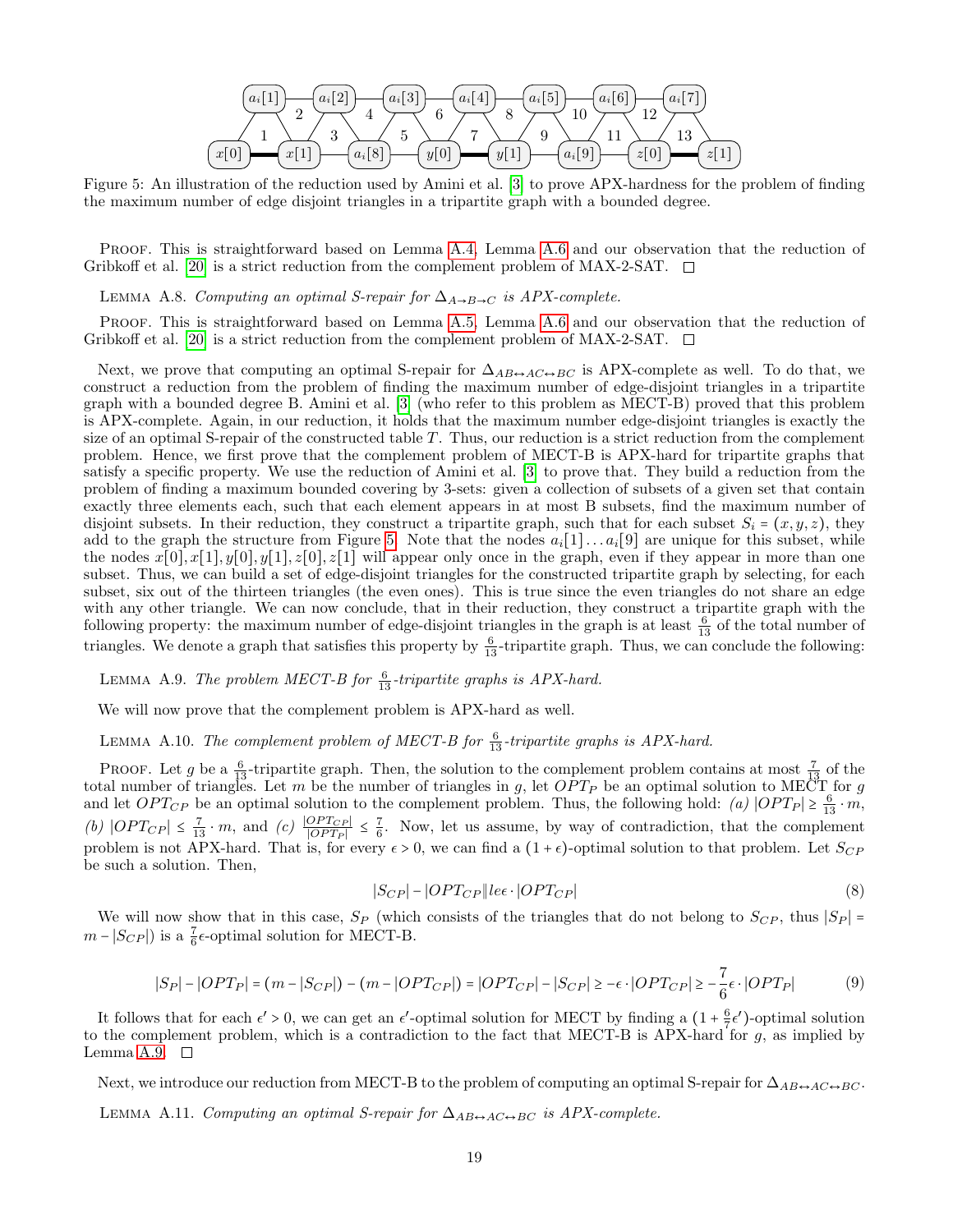Proof. We construct a reduction from the problem of finding the maximum number of edge-disjoint triangles in a tripartite graph with a bounded degree. The input to this problem is a tripartite graph g with a bounded degree B. The goal is to determine what is the maximum number of edge-disjoint triangles in g (that is, no two triangles share an edge). We assume that g contains three sets of nodes:  $\{a_1, \ldots, a_n\}$ ,  $\{b_1, \ldots, b_l\}$  and  $\{c_1, \ldots, c_r\}$ . Given such an input, we will construct the input  $T$  for our problem as follows. For each triangle in  $g$  that consists of the nodes  $a_i$ ,  $b_j$ , and  $c_k$ , I will contain a tuple  $(a_i, b_j, c_k)$ . We will now prove that there are at least m edge-disjoint triangles in g if and only if there is a consistent subset of  $T$  that contains at least  $m$  tuples.

*The "if" direction.* there is a consistent subset J of T that contains at least m tuples. The FD  $AB \rightarrow C$  implies that a consistent subset cannot contain two tuples  $(a_i, b_j, c_{k_1})$  and  $(a_i, b_j, c_{k_2})$  such that  $c_{k_1} \neq c_{k_2}$ . Moreover, the FD  $AC \rightarrow B$  implies that it cannot contain two tuples  $(a_i, b_{j_1}, c_k)$  and  $(a_i, b_{j_2}, c_k)$  such that  $b_{j_1} \neq b_{j_2}$ , and the FD  $BC \to A$  implies that it cannot contain two tuples  $(a_{i_1}, b_j, c_k)$  and  $(a_{i_2}, b_j, c_k)$  such that  $a_{i_1} \neq a_{i_2}$ . Thus, the two triangles  $(a_{i_1}, b_{j_1}, c_{k_1})$  and  $(a_{i_2}, b_{j_2}, c_{k_2})$  in g that correspond to two tuples  $(a_{i_1}, b_{j_1}, c_{k_1})$  and  $(a_{i_1}, b_{j_1}, c_{k_1})$  in J, will not share an edge (they can only share a single node). Hence, there are at least m edge-disjoint triangles in  $q$ .

*The "only if" direction.* Assume that there are at least m edge-disjoint triangles  $\{t_1, \ldots, t_m\}$  in g. We can build a consistent subset J of T as follows: for each triangle  $(a_i, b_j, c_k)$  in  $\{t_1, \ldots, t_m\}$  we will add the tuple  $(a_i, b_j, c_k)$  to J. Thus, J will contain  $m$  tuples. It is only left to show that  $\tilde{J}$  is consistent. Let us assume, by way of contradiction, that J is not consistent. That is, there are two tuples  $(a_1, b_1, c_1)$  and  $(a_2, b_2, c_2)$  in J that violate an FD in  $\Delta_{AB \leftrightarrow AC \leftrightarrow BC}$ . If the tuples violate the FD  $AB \to C$ , it holds that  $a_1 = a_2$  and  $b_1 = b_2$ . Thus, the corresponding two triangles from  $\{t_1, \ldots, t_m\}$  share the edge  $(a_1, b_1)$ , which is a contradiction to the fact that  $\{t_1, \ldots, t_m\}$  is a set of edge-disjoint triangles. Similarly, if the tuples violate the FD  $AC \rightarrow B$ , then the corresponding two triangles share an edge  $(a_1, c_1)$ , and if they violate the FD  $BC \rightarrow A$ , the corresponding two triangles share an edge  $(b_1, c_1)$ . To conclude, there exists a consistent subset of T that contains at least m facts, and that concludes our proof.

Clearly, our reduction is a strict reduction from the complement problem of MECT-B (as the number of triangles that are not part of the set of edge-disjoint triangles is exactly the number of tuples that are deleted from  $T$ ), thus Lemma [A.10](#page-18-4) implies that our problem is indeed APX-complete.  $\square$ 

Finally, we construct a reduction from the problem MAX-non-mixed-SAT to the problem of computing an optimal S-repair for  $\Delta_{AB\to C\to B}$ . Note that the following holds.

Lemma A.12. The complement problem of MAX-non-mixed-SAT is APX-hard.

PROOF. The proof is identical to the proof of Lemma [A.6.](#page-17-2)  $\Box$ 

Thus, if we construct a reduction that is a strict reduction from the complement problem, this will conclude our proof of APX-completeness for  $\Delta_{AB\rightarrow C\rightarrow B}$ .

<span id="page-19-0"></span>LEMMA A.13. Computing an optimal S-repair for  $\Delta_{AB\rightarrow C\rightarrow B}$  is APX-complete.

PROOF. We construct a reduction from MAX-Non-Mixed-SAT to the problem of computing an optimal S-repair for  $\Delta_{AB\to C\to B}$ . The input to the first problem is a formula  $\psi$  with the free variables  $x_1, \ldots, x_n$ , such that  $\psi$  has the form  $c_1 \wedge \cdots \wedge c_m$  where each  $c_j$  is a clause. Each clause is a conjunction of variables from one of the following sets: (a)  $\{x_i : i = 1, \ldots, n\}$  or (b)  $\{\neg x_i : i = 1, \ldots, n\}$  (that is, each clause either contains only positive variables or only negative variables). The goal is to determine what is the maximum number of clauses in the formula  $\psi$  that can be simultaneously satisfied. Given such an input, we will construct the input  $T$  for our problem as follows. For each  $i = 1, \ldots, n$  and  $j = 1, \ldots, m, T$  will contain the following tuples:

- $(c_j, 1, x_i)$ , if  $c_j$  contains only positive variables and  $x_i$  appears in  $c_j$ .
- $(c_j, 0, x_i)$ , if  $c_j$  contains only negative variables and  $\neg x_i$  appears in  $c_j$ .

The weight of each tuple will be 1 (that is,  $T$  is an unweighted, duplicate-free table). We will now prove that there is an assignment that satisfies at least k clauses in  $\psi$  if and only if there is a consistent subset of the constructed table  $T$  that contains at least  $k$  tuples.

*The "if" direction.* Assume that there is a consistent subset J of T that contains at least k tuples. The FD  $AB \rightarrow C$ implies that no consistent subset of T contains two tuples  $(c_j, b_j, x_{i_1})$  and  $(c_j, b_j, x_{i_2})$  such that  $x_{i_1} \neq x_{i_2}$ . Thus, each consistent subset contains at most one tuple  $(c_j, b_j, x_i)$  for each  $c_j$ . We will now define an assignment  $\tau$  as follows:  $\tau(x_i) \stackrel{\text{def}}{=} b_j$  if there exists a tuple  $(c_j, b_j, x_i)$  in J for some  $c_j$ . Note that the FD  $C \to B$  implies that no consistent subset contains two tuples  $(c_{j_1}, 1, x_i)$  and  $(c_{j_2}, 0, x_i)$ , thus the assignment is well defined. Finally, as mentioned above, J contains a tuple  $(c_j, b_j, x_i)$  for k clauses  $c_j$  from  $\psi$ . If  $x_i$  appears in  $c_j$  without negation, it holds that  $b_1 = 1$ , thus  $\tau(x_i) \stackrel{\text{def}}{=} 1$  and  $c_j$  is satisfied. Similarly, if  $x_i$  appears in  $c_j$  with negation, it holds that  $b_j = 0$ , thus  $\tau(x_i) \stackrel{\text{def}}{=} 0$  and  $c_j$  is satisfied. Thus, each one of these k clauses is satisfied by  $\tau$  and we conclude that there exists an assignment that satisfies at least k clauses in  $\psi$ .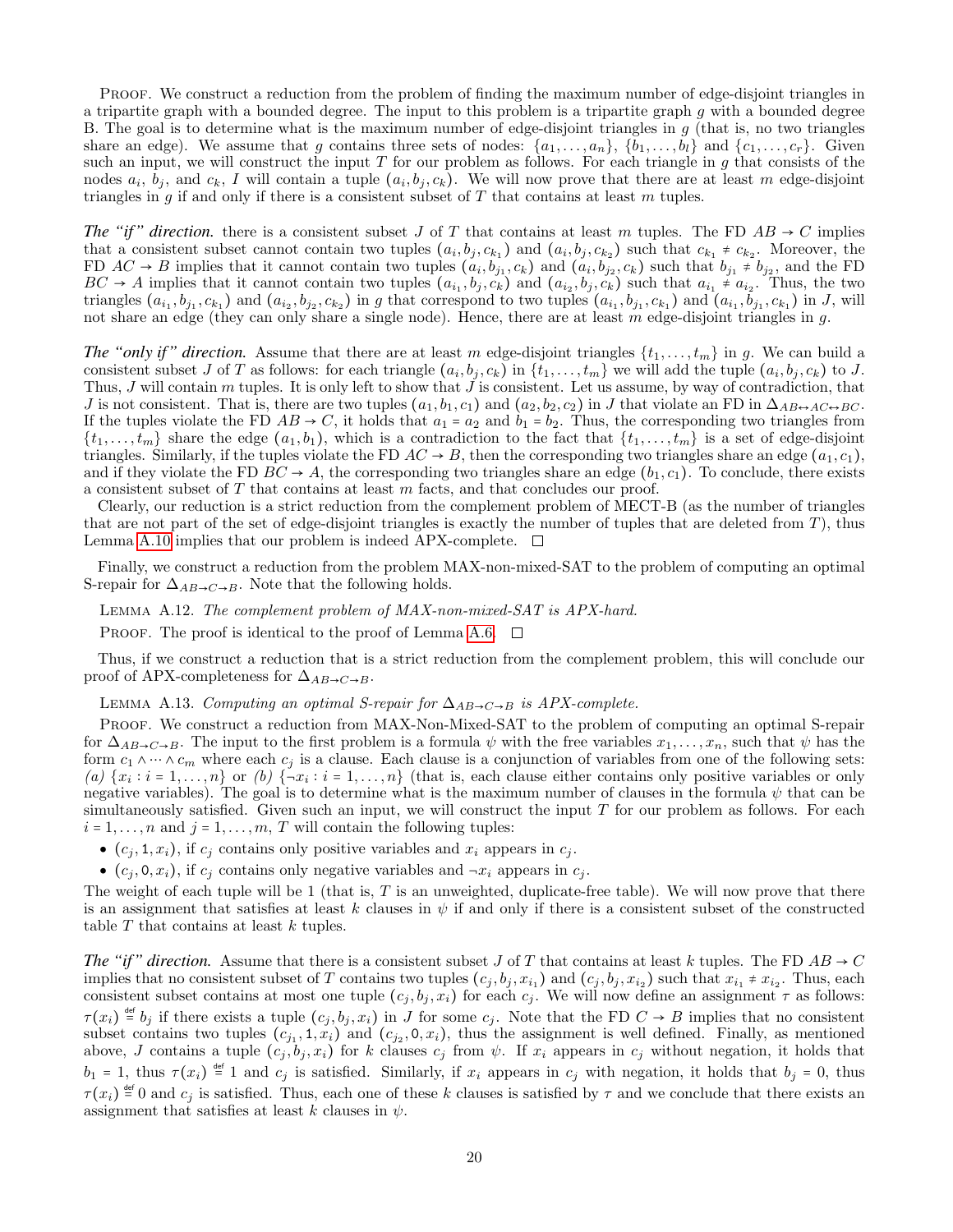*The "only if" direction.* Assume that  $\tau : \{x_1, \ldots, x_n\} \to \{0, 1\}$  is an assignment that satisfies at least k clauses in  $\psi$ . We claim that there exists a consistent subset of T that contains at least k tuples. Since  $\tau$  satisfies at least k clauses, for each one of these clauses  $c_j$  there exists a variable  $x_i \in c_j$ , such that  $\tau(x_i) = 1$  if  $x_i$  appears in  $c_j$  without negation or  $\tau(x_i) = 0$  if it appears in  $c_j$  with negation. Let us build a consistent subset J as follows. For each  $c_j$ that is satisfied by  $\tau$  we will choose exactly one variable  $x_i$  that satisfies the above and add the tuple  $R_{2fd}(c_i, b_i, x_i)$ (where  $\tau(x_i) = b_j$ ) to J. Since there are at least k satisfied clauses, J will contain at least k tuples, thus it is only left to prove that  $J$  is consistent. Let us assume, by way of contradiction, that  $J$  is not consistent. Since  $J$  contains one tuple for each satisfied  $c_j$ , no two tuples violate the FD  $AB \to C$ . Thus, J contains two tuples  $(c_{j_1}, 1, x_i)$  and  $(c_{j_2}, 0, x_i)$ , but this is a contradiction to the fact that  $\tau$  is an assignment (that is, it cannot be the case that  $\tau(x_i) = 1$ and  $\tau(x_i) = 0$  as well).

Clearly, our reduction is a strict reduction from the complement problem of MAX-non-mixed-SAT (as the number of clauses that are not satisfied is exactly the number of tuples that are deleted from  $T$ ), thus Lemma [A.13](#page-19-0) implies that our problem is indeed APX-complete.  $\square$ 

#### *A.2.2 Fact-Wise Reductions*

Let R be a schema and let  $\Delta$  be a set of FDs over R. Recall that an FD set  $\Delta$  is a chain if for every two FDs  $X_1 \to Y_1$  and  $X_2 \to Y_2$  it is the case that  $X_1 \subseteq X_2$  or  $X_2 \subseteq X_1$ . Note that as long as  $\Delta$  is a chain, it either contains a common lhs, or a consensus FD. Thus, if we reach a point where we cannot apply any simplifications to the problem, the set of FDs is not a chain. In the rest of this section, we will use the following definition: an FD  $X \to Y$  is a local minimum of  $\Delta$  if there is no other FD  $Z \to W$  in  $\Delta$  such that  $Z \subset X$ . If  $\Delta$  is not a chain set of FDs, then it contains at least two distinct local minima  $X_1 \rightarrow Y_1$  and  $X_2 \rightarrow Y_2$  (by distinct we mean that  $X_1 \neq X_2$ ). Thus, if no simplification can be applied to  $\Delta$ , one of the following holds:

- $(cl_{\Delta}(X_1) \setminus X_1) \cap cl_{\Delta}(X_2) = \emptyset$  and  $(cl_{\Delta}(X_2) \setminus X_2) \cap cl_{\Delta}(X_1) = \emptyset$ .
- $(cl_\Delta(X_1) \setminus X_1) \cap (cl_\Delta(X_2) \setminus X_2) \neq \emptyset$ ,  $(cl_\Delta(X_1) \setminus X_1) \cap X_2 = \emptyset$  and  $(cl_\Delta(X_2) \setminus X_2) \cap X_1 = \emptyset$ .
- $(cl_{\Delta}(X_1) \setminus X_1) \cap X_2 \neq \emptyset$  and  $(cl_{\Delta}(X_2) \setminus X_2) \cap X_1 = \emptyset$ .
- $(cl_{\Delta}(X_1) \setminus X_1) \cap X_2 \neq \emptyset$  and  $(cl_{\Delta}(X_2) \setminus X_2) \cap X_1 \neq \emptyset$  and also  $(X_1 \setminus X_2) \subseteq (cl_{\Delta}(X_2) \setminus X_2)$  and  $(X_2 \setminus X_1) \subseteq$  $(cl<sub>\Delta</sub>(X<sub>1</sub>) \setminus X<sub>1</sub>)$ . In this case,  $\Delta$  contains at least one more local minimum. Otherwise, for every FD  $Z \to W$ in  $\Delta$  it holds that either  $X_1 \subseteq Z$  or  $X_2 \subseteq Z$ . If  $X_1 \cap X_2 \neq \emptyset$ , then  $\Delta$  contains a common lhs (an attribute from  $X_1 \cap X_2$ ). If  $X_1 \cap X_2 = \emptyset$ , then  $\Delta$  contains an lhs marriage.
- $(cl_\Delta(X_1) \setminus X_1) \cap X_2 \neq \emptyset$  and  $(cl_\Delta(X_2) \setminus X_2) \cap X_1 \neq \emptyset$  and also  $(X_2 \setminus X_1) \notin (cl_\Delta(X_1) \setminus X_1)$ .

We will now prove that for each one of these cases there is a fact-wise reduction from one of the hard schemas we discusses above.

<span id="page-20-0"></span>LEMMA A.14. Let R be a schema and let  $\Delta$  be an FD set over R that does not contain trivial FDs. Suppose that  $\Delta$  contains two distinct local minima  $X_1 \rightarrow Y_1$  and  $X_2 \rightarrow Y_2$ , and the following hold:

- $\bullet$  (cl<sub>△</sub>(X<sub>1</sub>) \ X<sub>1</sub>)  $\cap$  cl<sub>△</sub>(X<sub>2</sub>) =  $\emptyset$ ,
- $\bullet$  (cl<sub>△</sub>(X<sub>2</sub>) ∖ X<sub>2</sub>) ∩ cl<sub>△</sub>(X<sub>1</sub>) = ∅.

Then, there is a fact-wise reduction from  $(R(A, B, C), \Delta_{A \to C \leftarrow B})$  to  $(R, \Delta)$ .

PROOF. We define a fact-wise reduction  $\Pi : (R(A, B, C), \Delta_{A \to C \leftarrow B}) \to (R, \Delta)$ , using the FDs  $X_1 \to Y_1$  and  $X_2 \to Y_2$ and the constant  $\odot \in \text{Const.}$  Let  $\mathbf{t} = (a, b, c)$  be a tuple over  $R(A, B, C)$  and let  $\{A_1, \ldots, A_n\}$  be the set of attributes in R. We define  $\Pi$  as follows:

$$
\Pi(\mathbf{t}).A_k \stackrel{\text{def}}{=} \begin{cases} \odot & A_k \in X_1 \cap X_2 \\ a & A_k \in X_1 \setminus X_2 \\ b & A_k \in X_2 \setminus X_1 \\ \langle a, c \rangle & A_k \in cl_{\Delta}(X_1) \setminus X_1 \\ \langle b, c \rangle & A_k \in cl_{\Delta}(X_2) \setminus X_2 \\ \langle a, b \rangle & \text{otherwise} \end{cases}
$$

It is left to show that Π is a fact-wise reduction. To do so, we prove that Π is well defined, injective and preserves consistency and inconsistency.

Π is well defined. This is straightforward from the definition and the fact that (cl∆(X1) ∖ X1) ∩ cl∆(X2) = ∅ and  $(cl_{\Delta}(X_2) \setminus X_2) \cap cl_{\Delta}(X_1) = \emptyset$ .

**Π** is injective. Let  $t, t'$  be two tuples, such that  $t = (a, b, c)$  and  $t' = (a', b', c')$ . Assume that  $\Pi(t) = \Pi(t')$ . Let us denote  $\Pi(\mathbf{t}) = (x_1, \ldots, x_n)$  and  $\Pi(\mathbf{t}') = (x'_1, \ldots, x'_n)$ . Note that  $X_1 \setminus X_2$  and  $X_2 \setminus X_1$  are not empty since  $X_1 \neq X_2$ . Moreover, since both FDs are minimal,  $X_1 \notin X_2$  and  $X_2 \notin X_1$ . Therefore, there are l and p such that  $\Pi(\mathbf{t}).A_l = a$ ,  $\Pi(\mathbf{t}).A_p = b$ . Furthermore, since  $X_1 \to Y_1$  and  $X_2 \to Y_2$  are not trivial, there are m and n such that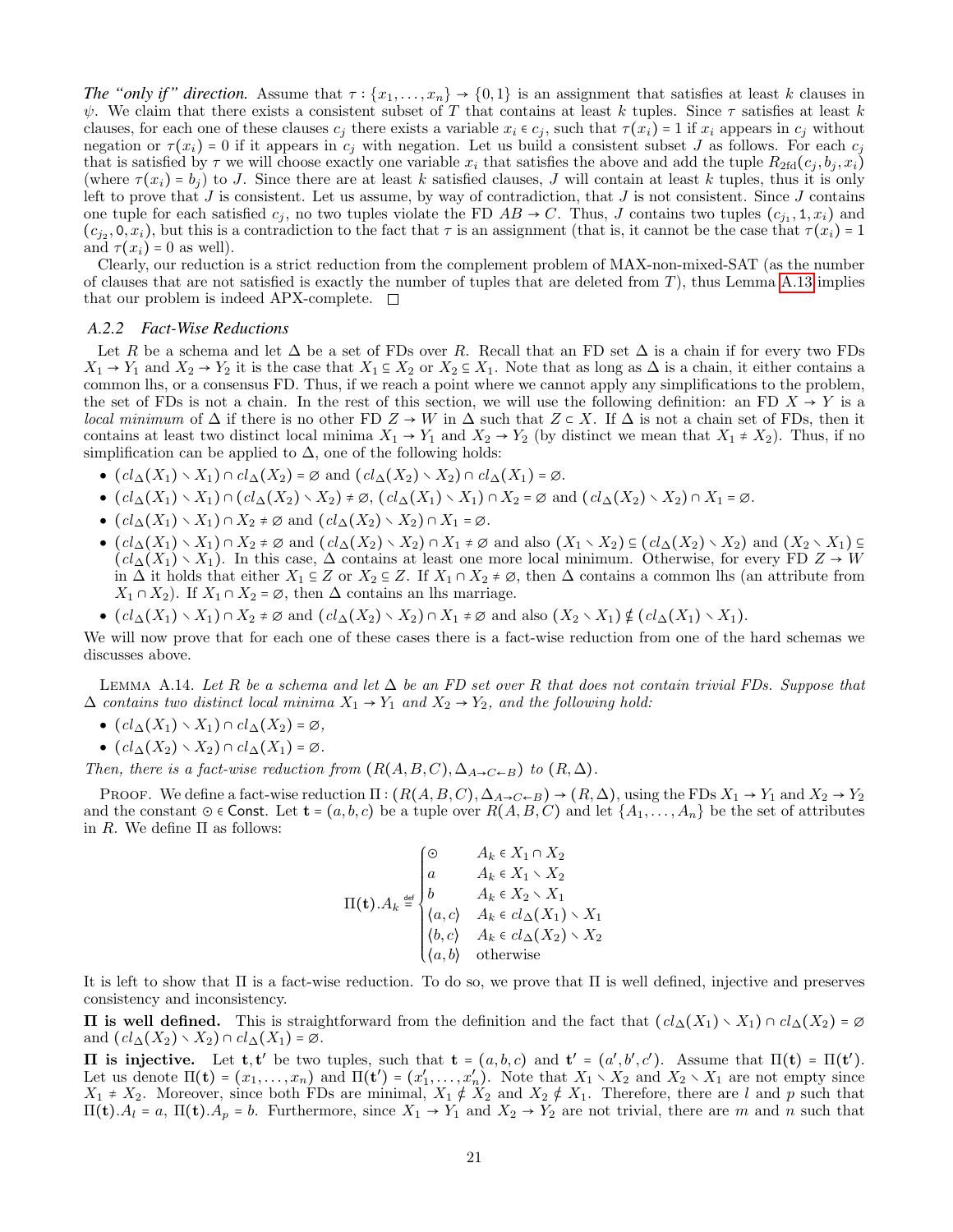$\Pi(\mathbf{t}).A_m = \langle a, c \rangle$  and  $\Pi(\mathbf{t}).A_n = \langle b, c \rangle$ . Hence,  $\Pi(\mathbf{t}) = \Pi(\mathbf{t}')$  implies that  $\Pi(\mathbf{t}).A_l = \Pi(\mathbf{t}').A_l$ ,  $\Pi(\mathbf{t}).A_p = \Pi(\mathbf{t}').A_p$  $\Pi(\mathbf{t}).A_m = \Pi(\mathbf{t}').A_m$  and also  $\Pi(\mathbf{t}).A_n = \Pi(\mathbf{t}').A_n$ . We obtain that  $a = a', b = b'$  and  $c = c'$ , which implies  $\mathbf{t} = \mathbf{t}'$ . **Π** preserves consistency. Let  $t = (a, b, c)$  and  $t' = (a', b', c')$  be two distinct tuples. We contend that the set

 $\{\mathbf{t}, \mathbf{t}'\}$  is consistent w.r.t.  $\Delta_{A\to C\leftarrow B}$  if and only if the set  $\{\Pi(\mathbf{t}), \Pi(\mathbf{t}')\}$  is consistent w.r.t.  $\Delta$ .

*The "if" direction.* Assume that  $\{t, t'\}$  is consistent w.r.t  $\Delta_{A\to C\leftarrow B}$ . We prove that  $\{\Pi(t), \Pi(t')\}$  is consistent w.r.t  $\Delta$ . First, note that each FD that contains an attribute  $A_k \notin (cl_\Delta(X_1) \cup cl_\Delta(X_2))$  on its left-hand side is satisfied by  ${\Pi(t), \Pi(t')}$ , since t and t' cannot agree on both A and B (otherwise, the FD  $A \to C$  implies that  $t = t'$ ). Thus, from now on we will only consider FDs that do not contain an attribute  $A_k \notin (cl_\Delta(X_1) \cup cl_\Delta(X_2))$  on their left-hand side. The FDs in  $\Delta_{A\to C\leftarrow B}$  imply that if t and t' agree on one of  $\{A, B\}$  then they also agree on C, thus one of the following holds:

- $a \neq a'$ ,  $b = b'$  and  $c = c'$ . In this case,  $\Pi(\mathbf{t})$  and  $\Pi(\mathbf{t'})$  only agree on the attributes  $A_k$  such that  $A_k \in X_1 \cap X_2$ or  $A_k \in X_2 \setminus X_1$  or  $A_k \in cl_\Delta(X_2) \setminus X_2$ . That is, they only agree on the attributes  $A_k$  such that  $A_k \in cl_\Delta(X_2)$ . Thus, each FD that contains an attribute  $A_k \notin cl_\Delta(X_2)$  on its left-hand side is satisfied. Moreover, any FD that contains only attributes  $A_k \in cl_\Delta(X_2)$  on its left-hand side, also contains only attributes  $A_k \in cl_\Delta(X_2)$  on its right-hand side (by definition of a closure), thus  $\Pi(\mathbf{t})$  and  $\Pi(\mathbf{t}')$  agree on both the left-hand side and the right-hand side of such FDs and  $\{\Pi(t), \Pi(t')\}$  satisfies all the FDs in  $\Delta$ .
- $a = a', b \neq b'$  and  $c = c'$ . This case is symmetric to the previous one, thus a similar proof applies for this case as well.
- $a \neq a', b \neq b'$ . In this case,  $\Pi(\mathbf{t})$  and  $\Pi(\mathbf{t}')$  only agree on the attributes  $A_k$  such that  $A_k \in X_1 \cap X_2$ . Since  $X_1 \to Y_1$ and  $X_2 \to Y_2$  are local minima, there is no FD in  $\Delta$  that contains only attributes  $A_k$  such that  $A_k \in X_1 \cap X_2$ on its left-hand side (as if there is an FD  $Z \to W$  in  $\Delta$ , such that  $Z \subseteq X_1 \cap X_2$ , then  $Z \subset X_1$  in contradiction to the fact that  $X_1$  is a local minimum). Thus,  $\Pi(\mathbf{t})$  and  $\Pi(\mathbf{t}')$  do not agree on the left-hand side of any FD in  $\Delta$ and  ${\{\Pi(\mathbf{t}), \Pi(\mathbf{t}')\}}$  is consistent w.r.t.  $\Delta$ .

This concludes our proof of the "if" direction.

The "only if" direction. Assume  $\{t, t'\}$  is inconsistent w.r.t.  $\Delta_{A\to C\leftarrow B}$ . We prove that  $\{\Pi(t), \Pi(t')\}$  is inconsistent w.r.t.  $\Delta$ . Since  $\{\mathbf{t}, \mathbf{t}'\}$  is inconsistent w.r.t.  $\Delta_{A\to C\leftarrow B}$  it either holds that  $a = a'$  and  $c \neq c'$  or  $b = b'$  and  $c \neq c'$  (or both). In the first case,  $\Pi(\mathbf{t})$  and  $\Pi(\mathbf{t}')$  agree on the attributes on the left-hand side of the FD  $X_1 \rightarrow Y_1$ , but do not agree on at least one attribute on its right-hand side (since the FD is not trivial). Similarly, in the second case,  $\Pi(t)$  and  $\Pi(t')$  agree on the attributes on the left-hand side of the FD  $X_2 \to Y_2$ , but do not agree on at least one attribute on its right-hand side. Thus,  ${\Pi(t), \Pi(t')}$  does not satisfy at least one of these FDs and  ${\Pi(t), \Pi(t')}$  is inconsistent w.r.t.  $\Delta$ .  $\square$ 

<span id="page-21-0"></span>LEMMA A.15. Let R be a schema and let  $\Delta$  be an FD set over R that does not contain trivial FDs. Suppose that  $\Delta$  contains two distinct local minima  $X_1 \rightarrow Y_1$  and  $X_2 \rightarrow Y_2$ , and one of the following holds:

- $\bullet$  ((cl<sub>△</sub>(X<sub>1</sub>) ∖ X<sub>1</sub>) ∩ ((cl<sub>△</sub>(X<sub>2</sub>) ∖ X<sub>2</sub>) ≠ ∅, ((cl<sub>△</sub>(X<sub>1</sub>) ∖ X<sub>1</sub>) ∩ X<sub>2</sub> = ∅ and ((cl<sub>△</sub>(X<sub>2</sub>) ∖ X<sub>2</sub>) ∩ X<sub>1</sub> = ∅,
- $((cl_{\Delta}(X_1) \setminus X_1) \cap X_2 \neq \emptyset$  and  $((cl_{\Delta}(X_2) \setminus X_2) \cap X_1 = \emptyset$ .

Then, there is a fact-wise reduction from  $(R(A, B, C), \Delta_{A\rightarrow B\rightarrow C})$  to  $(R, \Delta)$ .

PROOF. We define a fact-wise reduction  $\Pi : (R(A, B, C), \Delta_{A \to B \to C}) \to (R, \Delta)$ , using  $X_1 \to Y_1$  and  $X_2 \to Y_2$  and the constant ⊙  $\in$  Const. Let  $\mathbf{t} = (a, b, c)$  be a tuple over  $R(A, B, C)$  and let  $\{A_1, \ldots, A_n\}$  be the set of attributes in R. We define  $\Pi$  as follows:

$$
\Pi(\mathbf{t}).A_k \stackrel{\text{def}}{=} \begin{cases} \odot & A_k \in X_1 \cap X_2 \\ a & A_k \in X_1 \smallsetminus X_2 \\ b & A_k \in X_2 \smallsetminus X_1 \\ \langle a, c \rangle & A_k \in cl_{\Delta}(X_1) \smallsetminus X_1 \smallsetminus cl_{\Delta}(X_2) \\ \langle b, c \rangle & A_k \in cl_{\Delta}(X_2) \smallsetminus X_2 \\ a & \text{otherwise} \end{cases}
$$

It is left to show that Π is a fact-wise reduction. To do so, we prove that Π is well defined, injective and preserves consistency and inconsistency.

**Π** is well defined. This is straightforward from the definition and the fact that  $\left(\frac{cl_0(X_2) \cdot X_2}{X_1} \right) \cap X_1 = \emptyset$  in both cases.

**Π** is injective. Let **t**, **t'** be two tuples, such that **t** =  $(a, b, c)$  and **t'** =  $(a', b', c')$ . Assume that  $\Pi(\mathbf{t}) = \Pi(\mathbf{t}')$ . Let us denote  $\Pi(\mathbf{t}) = (x_1, \ldots, x_n)$  and  $\Pi(\mathbf{t}') = (x'_1, \ldots, x'_n)$ . Note that  $X_1 \setminus X_2$  and  $X_2 \setminus X_1$  are not empty since  $X_1 \neq X_2$ . Moreover, since both FDs are minimal,  $X_1 \notin X_2$  and  $X_2 \notin X_1$ . Therefore, there are l and p such that  $\Pi(\mathbf{t}) \cdot A_l = a$ ,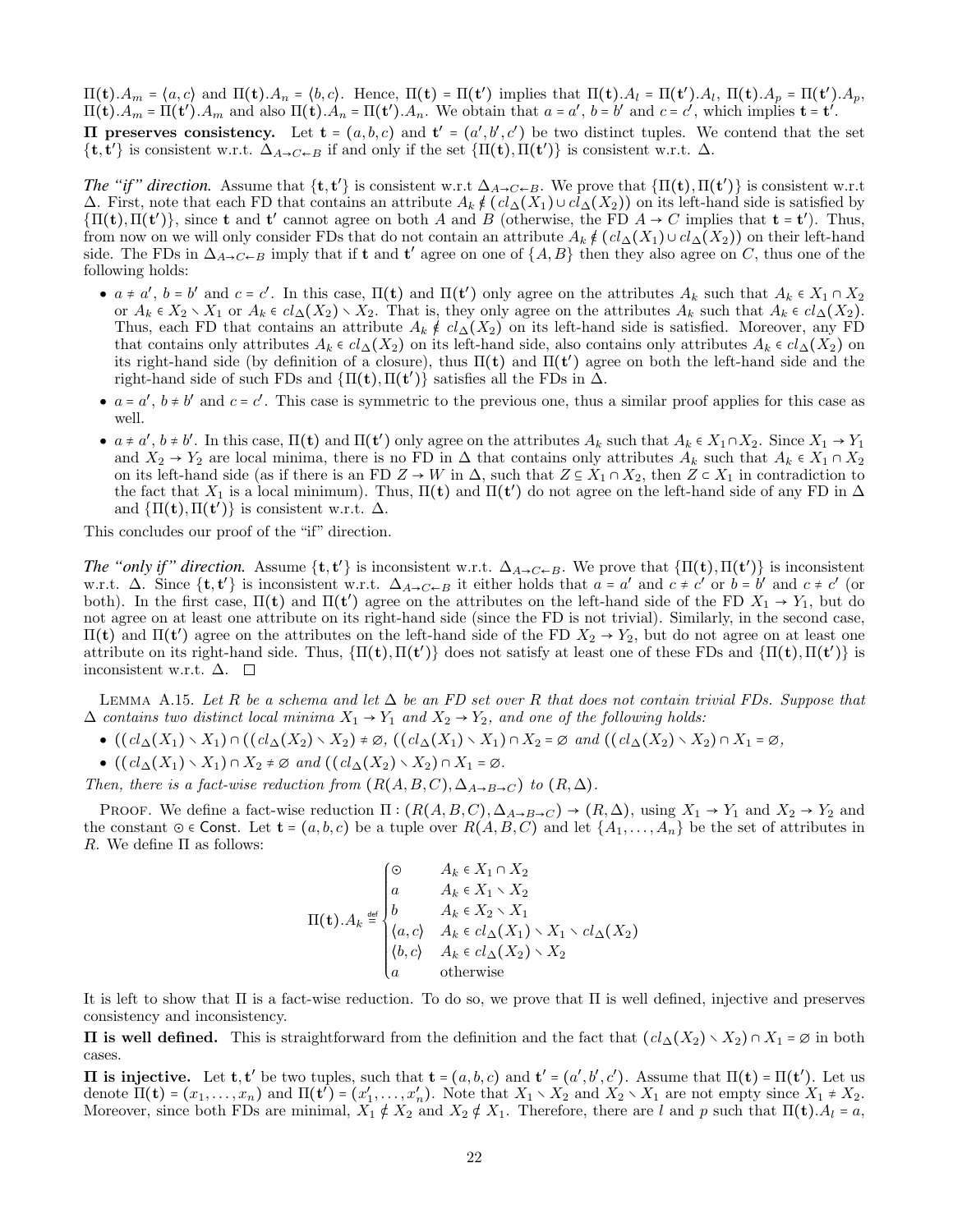$\Pi(t)$ . A<sub>p</sub> = b. Furthermore, since  $X_2 \to Y_2$  is not trivial, there is at least one m such that  $\Pi(t)$ . A<sub>m</sub> =  $\langle b, c \rangle$ . Hence,  $\Pi(\mathbf{t}) = \Pi(\mathbf{t}')$  implies that  $\Pi(\mathbf{t}).A_l = \Pi(\mathbf{t}').A_l$ ,  $\Pi(\mathbf{t}).A_p = \Pi(\mathbf{t}').A_p$  and  $\Pi(\mathbf{t}).A_m = \Pi(\mathbf{t}').A_m$ . We obtain that  $a = a'$ ,  $b = b'$  and  $c = c'$ , which implies  $\mathbf{t} = \mathbf{t}'$ .

**Π** preserves consistency. Let  $t = (a, b, c)$  and  $t' = (a', b', c')$  be two distinct tuples. We contend that the set  $\{t, t'\}$  is consistent w.r.t.  $\Delta_{A\to B\to C}$  if and only if the set  $\{\Pi(t), \Pi(t')\}$  is consistent w.r.t.  $\Delta$ .

The "if" direction. Assume that  $\{t, t'\}$  is consistent w.r.t  $\Delta_{A\to B\to C}$ . We prove that  $\{\Pi(t), \Pi(t')\}$  is consistent w.r.t  $\Delta$ . First, note that each FD that contains an attribute  $A_k \notin (cl_\Delta(X_1) \cup cl_\Delta(X_2))$  on its left-hand side is satisfied by  ${\{\Pi(\mathbf{t}),\Pi(\mathbf{t'})\}}$ , since **t** and **t'** cannot agree on A (otherwise, the FDs  $A \to B$  and  $B \to C$  imply that **t** = **t'**). Thus, from now on we will only consider FDs that do not contain an attribute  $A_k \notin (cl_\Delta(X_1) \cup cl_\Delta(X_2))$  on their left-hand side. One of the following holds:

- $a \neq a'$ ,  $b = b'$  and  $c = c'$ . In this case,  $\Pi(\mathbf{t})$  and  $\Pi(\mathbf{t'})$  only agree on the attributes  $A_k$  such that  $A_k \in X_1 \cap X_2$ or  $A_k \in X_2 \setminus X_1$  or  $A_k \in cl_\Delta(X_2) \setminus X_2$ . That is, they only agree on the attributes  $A_k$  such that  $A_k \in cl_\Delta(X_2)$ . Thus, each FD that contains an attribute  $A_k \notin cl_\Delta(X_2)$  on its left-hand side is satisfied. Moreover, any FD that contains only attributes  $A_k \in cl_\Delta(X_2)$  on its left-hand side, also contains only attributes  $A_k \in cl_\Delta(X_2)$  on its right-hand side (by definition of a closure), thus  $\Pi(\mathbf{t})$  and  $\Pi(\mathbf{t}')$  agree on both the left-hand side and the right-hand side of such FDs and  $\{\Pi(t), \Pi(t')\}$  satisfies all the FDs in  $\Delta$ .
- $a \neq a'$ ,  $b \neq b'$ . In this case,  $\Pi(\mathbf{t})$  and  $\Pi(\mathbf{t}')$  only agree on the attributes  $A_k$  such that  $A_k \in X_1 \cap X_2$ . Since  $X_1 \to Y_1$  and  $X_2 \to Y_2$  are minimal, there is no FD in  $\Delta$  that contains only attributes  $A_k$  such that  $A_k \in X_1 \cap X_2$ on its left-hand side. Thus,  $\Pi(\mathbf{t})$  and  $\Pi(\mathbf{t}')$  do not agree on the left-hand side of any FD in  $\Delta$  and  $\{\Pi(\mathbf{t}),\Pi(\mathbf{t}')\}$ is consistent w.r.t.  $\Delta$ .

This concludes our proof of the "if" direction.

The "only if" direction. Assume  $\{t, t'\}$  is inconsistent w.r.t.  $\Delta_{A\to B\to C}$ . We prove that  $\{\Pi(t), \Pi(t')\}$  is inconsistent w.r.t.  $\Delta$ . Since  $\{t, t'\}$  is inconsistent w.r.t.  $\Delta_{A\rightarrow B\rightarrow C}$ , one of the following holds:

- $a = a'$  and  $b \neq b'$ . For the first case of this lemma, since  $(cl_\Delta(X_1) \setminus X_1) \cap (cl_\Delta(X_2) \setminus X_2) \neq \emptyset$ , at least one attribute  $A_k \in (cl_\Delta(X_1) \setminus X_1)$  also belongs to  $cl_\Delta(X_2) \setminus X_2$  and it holds that  $\Pi(\mathbf{t}).A_k = \langle b, c \rangle$ . For the second case of this lemma, since  $(cl_\Delta(X_1) \setminus X_1) \cap X_2 \neq \emptyset$ , at least one attribute  $A_k \in (cl_\Delta(X_1) \setminus X_1)$  also belongs to X<sub>2</sub> and it holds that  $\Pi(t)$ . A<sub>k</sub> = b. Moreover, by definition of a closure, the FD  $X_1 \rightarrow A_k$  is implied by Δ. In both cases, the tuples  $\Pi(t)$  and  $\Pi(t')$  agree on the attributes on the left-hand side of the FD  $X_1 \to A_k$ , but do not agree on the right-hand side of this FD. If two tuples do not satisfy an FD that is implied by a set  $\Delta$  of FDs, they also do not satisfy  $\Delta$ , thus  $\{\Pi(t), \Pi(t')\}$  is inconsistent w.r.t.  $\Delta$ .
- $a = a'$ ,  $b = b'$  or  $c \neq c'$ . For the first case of this lemma, as mentioned above, there is an attribute  $A_k \in$  $(cl<sub>\Delta</sub>(X<sub>1</sub>) \setminus X<sub>1</sub>)$  such that  $\Pi(t) A<sub>k</sub> = (b, c)$ . Moreover, by definition of a closure, the FD  $X<sub>1</sub> \rightarrow A<sub>k</sub>$  is implied by  $\Delta$ . The tuples  $\Pi(\mathbf{t})$  and  $\Pi(\mathbf{t}')$  agree on the attributes on the left-hand side of the FD  $X_1 \to A_k$ , but do not agree on the right-hand side of this FD. For the second case of this lemma, since  $(cl_\Delta(X_2) \setminus X_2) \cap X_1 = \emptyset$  and since the FD  $X_2 \to Y_2$  is not trivial, there is at least one attribute  $A_k \in (cl_{\Delta}(X_2) \setminus X_2)$  such that  $\Pi(\mathbf{t}).A_k = \langle b, c \rangle$ . Furthermore, the FDs  $X_2 \to A_k$  is implied by  $\Delta$ . The tuples  $\Pi(\mathbf{t})$  and  $\Pi(\mathbf{t}')$  again agree on the attributes on the left-hand side of the FD  $X_2 \rightarrow A_k$ , but do not agree on the right-hand side of this FD. If two tuples do not satisfy an FD that is implied by a set  $\Delta$  of FDs, they also do not satisfy  $\Delta$ , thus  $\{\Pi(t), \Pi(t')\}$  is inconsistent w.r.t. ∆.
- $a \neq a'$ ,  $b = b'$  and  $c \neq c'$ . In this case,  $\Pi(\mathbf{t})$  and  $\Pi(\mathbf{t}')$  agree on the attributes on the left-hand side of the FD  $X_2 \rightarrow Y_2$ , but do not agree on the right-hand side of this FD (since the FD is not trivial and contains at least one attribute  $A_k$  such that  $\Pi(\mathbf{t}) \cdot A_k = \langle b, c \rangle$  on its right-hand side). Therefore,  $\{\Pi(\mathbf{t}), \Pi(\mathbf{t}')\}$  is inconsistent w.r.t. ∆.

This concludes our proof of the "only if" direction.  $\Box$ 

<span id="page-22-0"></span>LEMMA A.16. Let R be a schema and let  $\Delta$  be an FD set over R that does not contain trivial FDs. Suppose that  $\Delta$  contains three distinct local minima  $X_1 \to Y_1$ ,  $X_2 \to Y_2$  and  $X_3 \to Y_3$ . Then, there is a fact-wise reduction from  $(R(A, B, C), \Delta_{AB \leftrightarrow AC \leftrightarrow BC})$  to  $(R, \Delta)$ .

PROOF. We define a fact-wise reduction  $\Pi : (R(A, B, C), \Delta_{AB \leftrightarrow AC \leftrightarrow BC}) \rightarrow (R, \Delta)$ , using  $X_1 \rightarrow Y_1$ ,  $X_2 \rightarrow Y_2$  and  $X_3 \to Y_3$  and the constant ⊙  $\epsilon$  Const. Let  $\mathbf{t} = (a, b, c)$  be a tuple over  $R(A, B, C)$  and let  $\{A_1, \ldots, A_n\}$  be the set of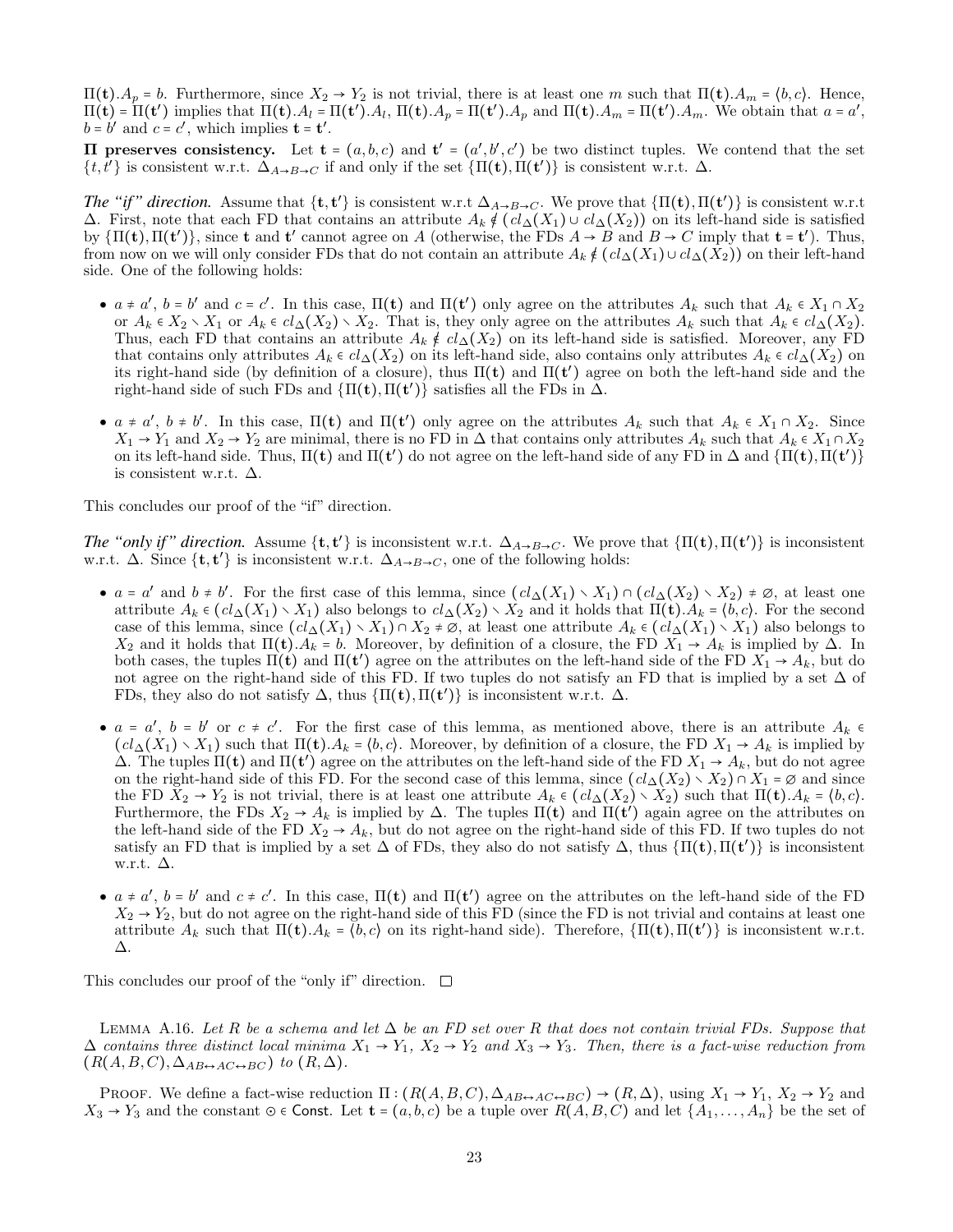attributes in  $R$ . We define  $\Pi$  as follows:

$$
\Pi(\mathbf{t}).A_k \stackrel{\text{def}}{=} \begin{cases} \odot & A_k \in X_1 \cap X_2 \cap X_3 \\ a & A_k \in (X_1 \cap X_2) \setminus X_3 \\ b & A_k \in (X_1 \cap X_3) \setminus X_2 \\ c & A_k \in (X_2 \cap X_3) \setminus X_1 \\ \langle a, b \rangle & A_k \in X_1 \setminus X_2 \setminus X_3 \\ \langle a, c \rangle & A_k \in X_2 \setminus X_1 \setminus X_3 \\ \langle b, c \rangle & A_k \in X_3 \setminus X_1 \setminus X_2 \\ \langle a, b, c \rangle & \text{otherwise} \end{cases}
$$

It is left to show that Π is a fact-wise reduction. To do so, we prove that Π is well defined, injective and preserves consistency and inconsistency.

Π is well defined. This is straightforward from the definition.

**Π** is injective. Let t, t' be two tuples, such that  $\mathbf{t} = (a, b, c)$  and  $\mathbf{t}' = (a', b', c')$ . Assume that  $\Pi(\mathbf{t}) = \Pi(\mathbf{t}')$ . Let us denote  $\Pi(\mathbf{t}) = (x_1, \ldots, x_n)$  and  $\Pi(\mathbf{t}') = (x'_1, \ldots, x'_n)$ . Note that  $X_1$  contains at least one attribute that does not belong to  $X_3$  (otherwise, it holds that  $X_1 \subseteq X_3$ , which is a contradiction to the fact that  $X_3$  is minimal). Thus, there exists an attribute  $A_l$  such that either  $\Pi(t) \cdot A_l = a$  or  $\Pi(t) \cdot A_l = \langle a, b \rangle$ . Similarly,  $X_3$  contains at least one attribute that does not belong to  $X_2$ . Thus, there exists an attribute  $A_p$  such that either  $\Pi(\mathbf{t}) \cdot A_p = b$  or  $\Pi(\mathbf{t}) \cdot A_p = \langle b, c \rangle$ . Finally,  $X_2$  contains at least one attribute that does not belong to  $X_1$ . Thus, there exists an attribute  $A_r$  such that either  $\Pi(\mathbf{t}).A_r = c$  or  $\Pi(\mathbf{t}).A_r = \langle a, c \rangle$ . Hence,  $\Pi(\mathbf{t}) = \Pi(\mathbf{t}')$  implies that  $\Pi(\mathbf{t}).A_l = \Pi(\mathbf{t}').A_l$ ,  $\Pi(\mathbf{t}).A_p = \Pi(\mathbf{t}').A_p$  and  $\Pi(\mathbf{t}).A_r = \Pi(\mathbf{t}').A_r$ . We obtain that  $a = a', b = b'$  and  $c = c'$ , which implies  $\mathbf{t} = \mathbf{t}'$ .

**Π** preserves consistency. Let  $t = (a, b, c)$  and  $t' = (a', b', c')$  be two distinct tuples. We contend that the set  $\{t, t'\}$  is consistent w.r.t.  $\Delta_{AB \leftrightarrow AC \leftrightarrow BC}$  if and only if the set  $\{\Pi(t), \Pi(t')\}$  is consistent w.r.t.  $\Delta$ .

*The "if" direction.* Assume that  $\{t, t'\}$  is consistent w.r.t  $\Delta_{AB \leftrightarrow AC \leftrightarrow BC}$ . We prove that  $\{\Pi(t), \Pi(t')\}$  is consistent w.r.t  $\Delta$ . Note that t and t' cannot agree on more than one attribute (otherwise, they will violate at least one FD in  $\Delta_{AB\leftrightarrow AC\leftrightarrow BC}$ ). Thus,  $\Pi(\mathbf{t})$  and  $\Pi(\mathbf{t}')$  may only agree on attributes that appear in  $X_1 \cap X_2 \cap X_3$  and in one of  $(X_1 \cap X_2) \setminus X_3$ ,  $(X_1 \cap X_3) \setminus X_2$  or  $(X_2 \cap X_3) \setminus X_1$ . As mentioned above,  $X_1$  contains at least one attribute that does not belong to  $X_3$ , thus no FD in  $\Delta$  contains only attributes from  $X_1 \cap X_2 \cap X_3$  and  $(X_1 \cap X_3) \setminus X_2$  on its left-hand side (otherwise,  $X_1$  will not be minimal). Similarly, no FD in  $\Delta$  contains only attributes from  $X_1 \cap X_2 \cap X_3$  and  $(X_2 \cap X_3) \setminus X_1$  on its left-hand side and no FD in  $\Delta$  contains only attributes from  $X_1 \cap X_2 \cap X_3$  and  $(X_1 \cap X_2) \setminus X_3$ on its left-hand side. Therefore  $\Pi(\mathbf{t})$  and  $\Pi(\mathbf{t}')$  do not agree on the left-hand side of any FD in  $\Delta$ , and  $\{\Pi(\mathbf{t}), \Pi(\mathbf{t}')\}$ is consistent w.r.t. ∆.

The "only if" direction. Assume  $\{t, t'\}$  is inconsistent w.r.t.  $\Delta_{AB \leftrightarrow AC \leftrightarrow BC}$ . We prove that  $\{\Pi(t), \Pi(t')\}$  is inconsistent w.r.t.  $\Delta$ . Since  $\{\mathbf{t}, \mathbf{t}'\}$  is inconsistent w.r.t.  $\Delta_{AB \leftrightarrow AC \leftrightarrow BC}$ , **t** and **t'** agree on two attributes, but do not agree on the third one. Thus, one of the following holds:

- $a = a'$ ,  $b = b'$  and  $c \neq c'$ . In this case,  $\Pi(t)$  and  $\Pi(t')$  agree on all of the attributes that appear on the left-hand side of  $X_1 \rightarrow Y_1$ . Since this FD is not trivial, it must contain on its right-hand side an attribute  $A_k$  such that  $A_k \notin X_1$ . That is, there is at least one attribute  $A_k$  that appears on the right-hand side of  $X_1 \to Y_1$  such that one of the following holds: (a)  $\Pi(\mathbf{t}) \cdot A_k = c_1(b) \Pi(\mathbf{t}) \cdot A_k = \langle a, c \rangle$ , (c)  $\Pi(\mathbf{t}) \cdot A_k = \langle b, c \rangle$  or (d)  $\Pi(\mathbf{t}) \cdot A_k = \langle a, b, c \rangle$ . Hence,  $\Pi(\mathbf{t})$  and  $\Pi(\mathbf{t}')$  do not satisfy the FD  $X_1 \to Y_1$  and  $\{\Pi(\mathbf{t}), \Pi(\mathbf{t}')\}$  is inconsistent w.r.t.  $\Delta$ .
- $a = a', b \neq b'$  and  $c = c'$ . This case is symmetric to the first one.  $\Pi(\mathbf{t})$  and  $\Pi(\mathbf{t'})$  agree on all of the attributes that appear on the left-hand side of  $X_2 \rightarrow Y_2$ , but do not agree on at least one attribute that appears on the right-hand side of the FD.
- $a \neq a'$ ,  $b = b'$  and  $c = c'$ . This case is also symmetric to the first one. Here,  $\Pi(\mathbf{t})$  and  $\Pi(\mathbf{t'})$  agree on the left-hand side, but not on the right-hand side of the FD  $X_3 \rightarrow Y_3$ .

 $\Box$ 

<span id="page-23-0"></span>LEMMA A.17. Let R be a schema and let  $\Delta$  be an FD set over R that does not contain trivial FDs. Suppose that  $\Delta$  contains two distinct local minima  $X_1 \rightarrow Y_1$  and  $X_2 \rightarrow Y_2$ , and the following hold.

- $\bullet$  (cl<sub>△</sub>(X<sub>1</sub>) ∖ X<sub>1</sub>) ∩ X<sub>2</sub> ≠ ∅ and (cl<sub>△</sub>(X<sub>2</sub>)  $\setminus$  X<sub>2</sub>) ∩ X<sub>1</sub> ≠ ∅,
- $\bullet$   $(X_2 \setminus X_1) \notin (cl_{\Delta}(X_1) \setminus X_1).$

Then, there is a fact-wise reduction from  $(R(A, B, C), \Delta_{AB \to C \to B})$  to  $(R, \Delta)$ .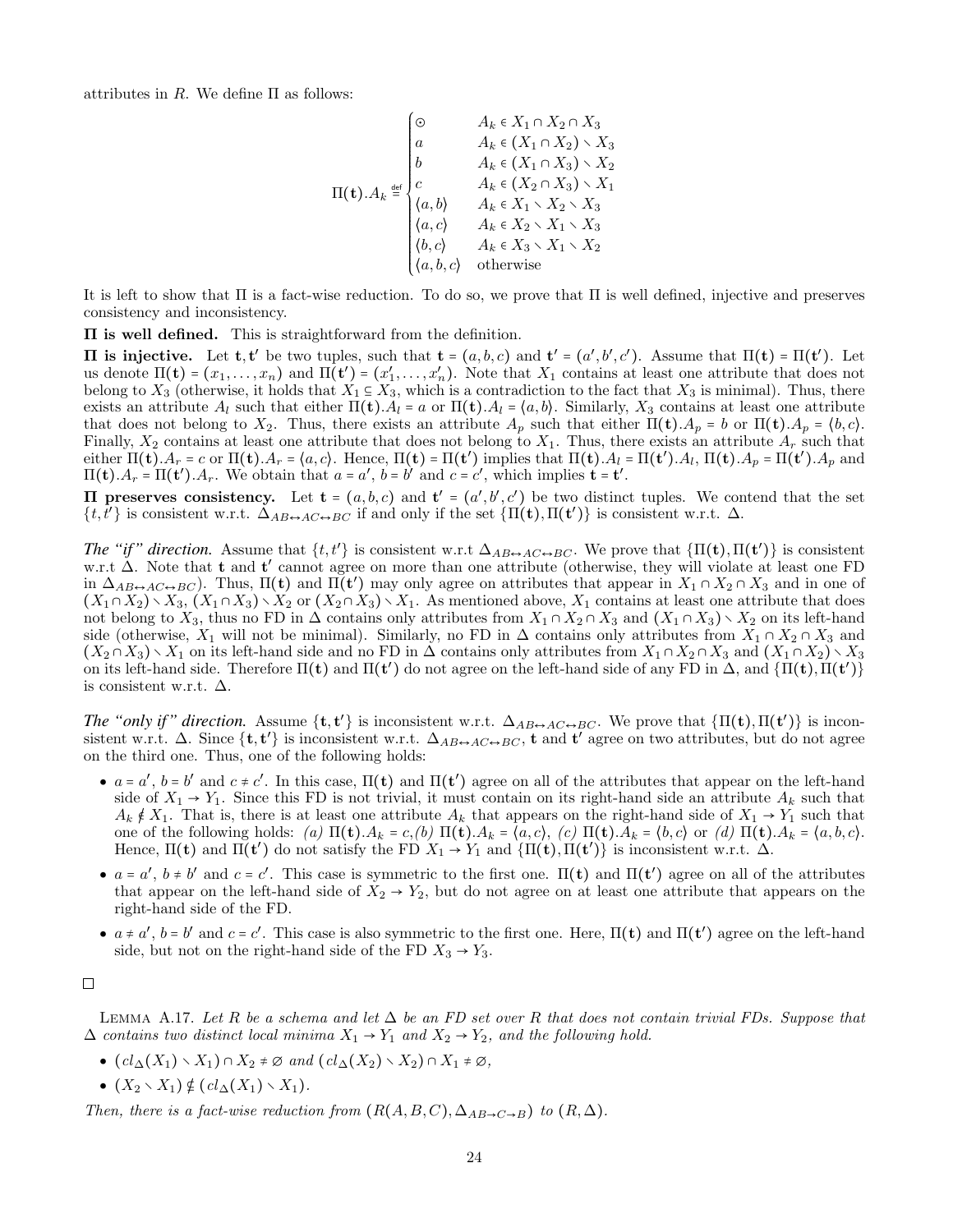PROOF. We define a fact-wise reduction  $\Pi : (R(A, B, C), \Delta_{AB\to C\to B}) \to (R, \Delta)$ , using  $X_1 \to Y_1$ ,  $X_2 \to Y_2$  and the constant ⊙  $\in$  Const. Let  $\mathbf{t} = (a, b, c)$  be a tuple over  $R(A, B, C)$  and let  $\{A_1, \ldots, A_n\}$  be the set of attributes in R. We define  $\Pi$  as follows:

$$
\Pi(\mathbf{t}).A_k \stackrel{\text{def}}{=} \begin{cases} \odot & A_k \in X_1 \cap X_2 \\ c & A_k \in X_1 \setminus X_2 \\ b & A_k \in (X_2 \setminus X_1) \cap (cl_{\Delta}(X_1) \setminus X_1) \\ \langle a, b \rangle & A_k \in (X_2 \setminus X_1) \setminus (cl_{\Delta}(X_1) \setminus X_1) \\ \langle b, c \rangle & A_k \in (cl_{\Delta}(X_1) \setminus X_1) \setminus (X_2 \setminus X_1) \\ \langle a, b, c \rangle & \text{otherwise} \end{cases}
$$

It is left to show that Π is a fact-wise reduction. To do so, we prove that Π is well defined, injective and preserves consistency and inconsistency.

Π is well defined. This is straightforward from the definition.

**Π** is injective. Let t, t' be two tuples, such that  $\mathbf{t} = (a, b, c)$  and  $\mathbf{t}' = (a', b', c')$ . Assume that  $\Pi(\mathbf{t}) = \Pi(\mathbf{t}')$ . Let us denote  $\Pi(\mathbf{t}) = (x_1, \ldots, x_n)$  and  $\Pi(\mathbf{t}') = (x'_1, \ldots, x'_n)$ . Since the FD  $X_2 \to Y_2$  is a local minimum, it holds that  $X_1 \notin X_2$ . Thus, there is an attribute that appears in  $X_1$ , but does not appear in  $X_2$ . Moreover, it holds that  $(X_2\setminus X_1)\notin (cl_{\Delta}(X_1)\setminus X_1)$ , thus  $X_2\setminus X_1$  contains at least one attribute that does not appear in  $cl_{\Delta}(X_1)\setminus X_1$ . Therefore, there are l and p such that  $\Pi(\mathbf{t}) \cdot A_l = c$ ,  $\Pi(\mathbf{t}) \cdot A_p = \langle a, b \rangle$ . Hence,  $\Pi(\mathbf{t}) = \Pi(\mathbf{t}')$  implies that  $\Pi(\mathbf{t}) \cdot A_l =$  $\Pi(\mathbf{t}') \cdot A_l$  and  $\Pi(\mathbf{t}) \cdot A_p = \Pi(\mathbf{t}') \cdot A_p$ . We obtain that  $a = a'$ ,  $b = b'$  and  $c = c'$ , which implies  $\mathbf{t} = \mathbf{t}'$ .

**Π** preserves consistency. Let  $t = (a, b, c)$  and  $t' = (a', b', c')$  be two distinct tuples. We contend that the set  $\{t, t'\}$  is consistent w.r.t.  $\Delta_{AB \to C \to B}$  if and only if the set  $\{\Pi(t), \Pi(t')\}$  is consistent w.r.t.  $\Delta$ .

The "if" direction. Assume that  $\{t, t'\}$  is consistent w.r.t  $\Delta_{AB\to C\to B}$ . We prove that  $\{\Pi(t), \Pi(t')\}$  is consistent w.r.t  $\Delta$ . One of the following holds:

- $b \neq b'$  and  $c \neq c'$ . In this case,  $\Pi(\mathbf{t})$  and  $\Pi(\mathbf{t'})$  only agree on the attributes  $A_k$  such that  $A_k \in X_1 \cap X_2$ . Since  $X_1 \to Y_1$  and  $X_2 \to Y_2$  are local minima, there is no FD in  $\Delta$  that contains on its left-hand side only attributes  $A_k$  such that  $A_k \in X_1 \cap X_2$ . Thus,  $\Pi(\mathbf{t})$  and  $\Pi(\mathbf{t}')$  do not agree on the left-hand side of any FD in  $\Delta$  and  ${\Pi(\mathbf{t}), \Pi(\mathbf{t}')}$  is consistent w.r.t.  $\Delta$ .
- $a \neq a'$ ,  $b = b'$  and  $c = c'$ . Note that in this case  $\Pi(t)$  and  $\Pi(t')$  agree on all of the attributes that belong to  $cl_{\Delta}(X_1)$ , and only on these attributes. Any FD in  $\Delta$  that contains only attributes from  $cl_{\Delta}(X_1)$  on its left-hand side, also contains only attributes from  $cl_{\Delta}(X_1)$  on its right-hand side (by definition of closure). Thus,  $\Pi(t)$ and  $\Pi(\mathbf{t}')$  satisfy all the FDs in  $\Delta$ .
- $a \neq a'$ ,  $b = b'$  and  $c \neq c'$ . In this case,  $\Pi(\mathbf{t})$  and  $\Pi(\mathbf{t'})$  only agree on the attributes  $A_k$  such that  $A_k \in X_1 \cap X_2$ or  $A_k \in (X_2 \setminus X_1) \cap (cl_{\Delta}(X_1) \setminus X_1)$ . Since the FD  $X_2 \to Y_2$  is a local minimum, and since  $X_2$  contains an attributes that does not belong to  $cl_{\Delta}(X_1)$ , no FD in  $\Delta$  contains on its left-hand side only attributes  $A_k$  such that  $A_k \in X_1 \cap X_2$  or  $A_k \in (X_2 \setminus X_1) \cap (cl_{\Delta}(X_1) \setminus X_1)$ . Thus,  $\Pi(\mathbf{t})$  and  $\Pi(\mathbf{t}')$  do not agree on the left-hand side of any FD in  $\Delta$  and  $\{\Pi(t), \Pi(t')\}$  is consistent w.r.t.  $\Delta$ .

This concludes our proof of the "if" direction.

The "only if" direction. Assume  $\{t, t'\}$  is inconsistent w.r.t.  $\Delta_{AB\to C\to B}$ . We prove that  $\{\Pi(t), \Pi(t')\}$  is inconsistent w.r.t.  $\Delta$ . Since  $\{t, t'\}$  is inconsistent w.r.t.  $\Delta_{AB \to C \to B}$ , one of the following holds:

- $a = a, b = b'$  and  $c \neq c'$ . In this case,  $\Pi(t)$  and  $\Pi(t')$  agree on all of the attributes that appear in  $X_2$ . Since  $X_2 \to Y_2$  is not trivial, there is an attribute  $A_k$  in  $Y_2$  that does not belong to  $X_2$ . That is, one of the following holds: (a)  $\Pi(\mathbf{t}) \cdot A_k = c$ , (b)  $\Pi(\mathbf{t}) \cdot A_k = \langle b, c \rangle$  or (c)  $\Pi(\mathbf{t}) \cdot A_k = \langle a, b, c \rangle$ . Thus,  $\{\Pi(\mathbf{t}), \Pi(\mathbf{t}')\}$  violates the FD  $X_2 \rightarrow Y_2$  and it is inconsistent w.r.t.  $\Delta$ .
- $b \neq b'$  and  $c = c'$ . In this case,  $\Pi(\mathbf{t})$  and  $\Pi(\mathbf{t}')$  agree on all of the attributes that appear in  $X_1$ . Since  $X_1 \to Y_1$  is not trivial, there is an attribute  $A_k$  in  $Y_1$  that does not belong to  $X_1$ . That is, one of the following holds: (a)  $\Pi(\mathbf{t}).A_k = b, (b) \Pi(\mathbf{t}).A_k = \langle a, b \rangle, (c) \Pi(\mathbf{t}).A_k = \langle b, c \rangle$  or  $(d) \Pi(\mathbf{t}).A_k = \langle a, b, c \rangle$ . Thus,  $\{\Pi(\mathbf{t}), \Pi(\mathbf{t}')\}$  violates the FD  $X_1 \rightarrow Y_1$  and it is again inconsistent w.r.t.  $\Delta$ .

This concludes our proof of the "only if" direction.  $\Box$ 

Next, we show that whenever OptSRepair simplifies an FD set  $\Delta$  into an FD set  $\Delta'$ , there is a fact-wise reduction from  $(R, \Delta')$  to  $(R, \Delta)$ , where R is the underlying relation schema. Note that for each one of the simplifications, we just remove a set of attributes from the schema and the FDs in  $\Delta$ . Thus, we will show that there is a fact-wise reduction from  $(R, \Delta - X)$  to  $(R, \Delta)$ , where X is a set of attributes.

<span id="page-24-0"></span>LEMMA A.18. Let  $R(A_1, \ldots, A_m)$  be a relation schema and let  $\Delta$  be an FD set over R. Let  $X \subseteq \{A_1, \ldots, A_m\}$  be a set of attributes. Then, there is a fact-wise reduction from  $(R, \Delta - X)$  to  $(R, \Delta)$ .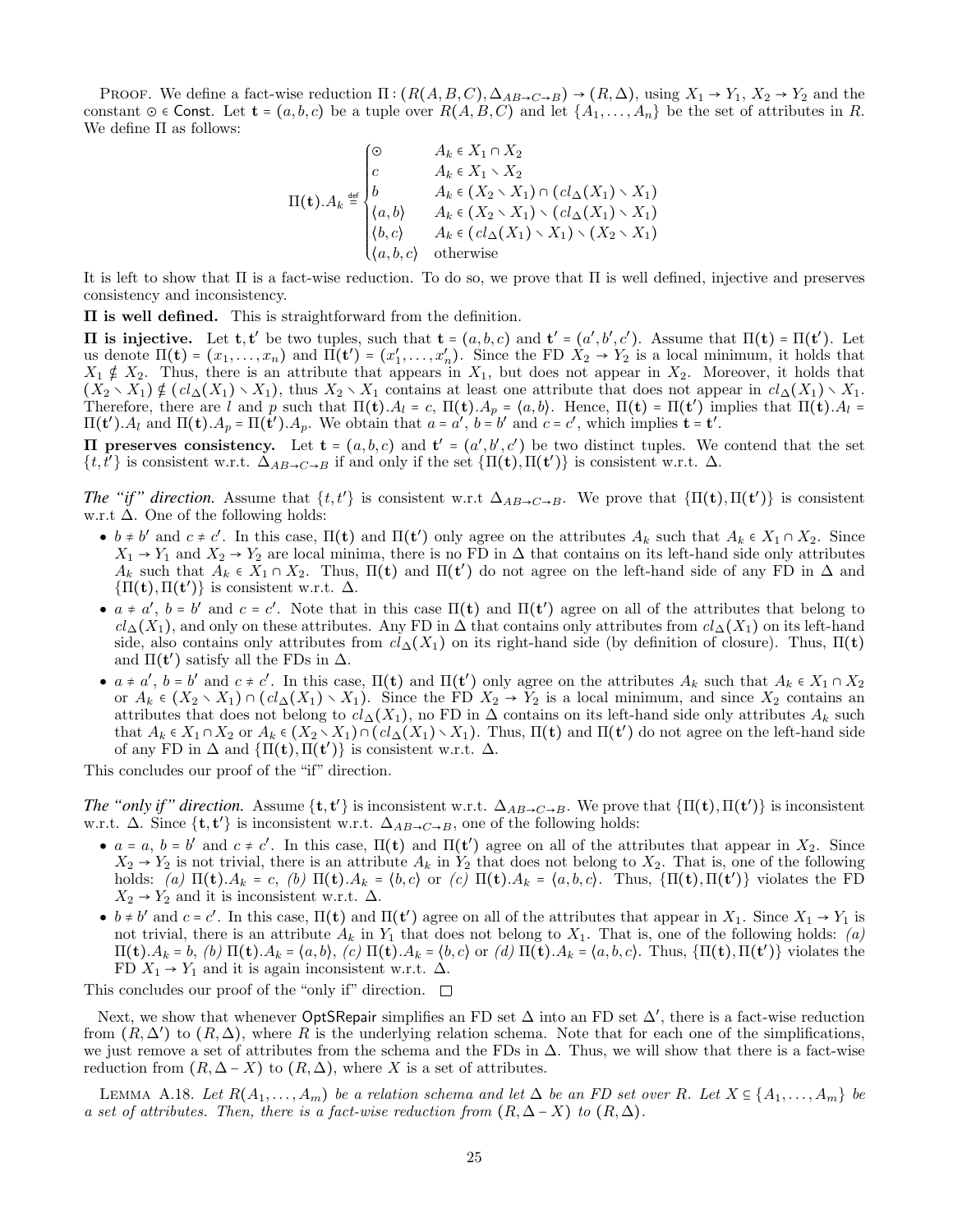PROOF. We define a fact-wise reduction  $\Pi : (R, \Delta - X) \to (R, \Delta)$ , using the constant  $\odot \in \mathsf{Const.}$  Let t be a tuple over  $R$ . We define  $\Pi$  as follows:

$$
\Pi(\mathbf{t}).A_k \stackrel{\text{def}}{=} \begin{cases} \odot & A_k \in X \\ t.A_k & \text{otherwise} \end{cases}
$$

It is left to show that Π is a fact-wise reduction. To do so, we prove that Π is well defined, injective and preserves consistency and inconsistency.

Π is well defined. This is straightforward from the definition.

 $\Pi$  **is injective.** Let  $\mathbf{t}, \mathbf{t}'$  be two distinct tuples over R. Since  $t \neq t'$ , there exists an attribute  $A_j$  in  $\{A_1, \ldots, A_k\} \setminus X$ , such that  $\mathbf{t} \cdot A_j \neq \mathbf{t}' \cdot A_j$ . Thus, it also holds that  $\Pi(\mathbf{t}) \cdot A_j \neq \Pi(\mathbf{t}') \cdot A_j$  and  $\Pi(\mathbf{t}) \neq \Pi(\mathbf{t}')$ .

 $\Pi$  preserves consistency. Let  $t, t'$  be two distinct tuples over R. We contend that the set  $\{t, t'\}$  is consistent w.r.t.  $\Delta$  – X if and only if the set  $\{\Pi(t), \Pi(t')\}$  is consistent w.r.t.  $\Delta$ .

*The "if" direction.* Assume that  $\{t, t'\}$  is consistent w.r.t  $\Delta - X$ . We prove that  $\{\Pi(t), \Pi(t')\}$  is consistent w.r.t  $\Delta$ . Let us assume, by way of contradiction, that  $\{\Pi(t), \Pi(t')\}$  is inconsistent w.r.t  $\Delta$ . That is, there exists an FD  $Z \to W$  in  $\Delta$ , such that  $\Pi(\mathbf{t})$  and  $\Pi(\mathbf{t}')$  agree on all the attributes in Z, but do not agree on at least one attribute B in W. Clearly, it holds that  $B \notin X$  (since  $\Pi(t) \cdot A_i = \Pi(t') \cdot A_i = \emptyset$  for each attribute  $A_i \in X$ ). Note that the FD  $(Z \setminus X) \to (W \setminus X)$  belongs to  $\Delta - X$ . Since  $\Pi(t) A_k = t \cdot A_k$  and  $\Pi(t') A_k = t' A_k$  for each attribute  $A_k \notin X$ , the tuples **t** and **t'** also agree on all the attributes on the left-hand side of the FD  $(Z \setminus X) \to (W \setminus X)$ , but do not agree on the attribute B that belongs to  $W \setminus X$ . Thus, t and t' violate an FD in  $\Delta$ , which is a contradiction to the fact that the set  $\{t, t'\}$  is consistent w.r.t.  $\Delta - X$ .

The "only if" direction. Assume  $\{t, t'\}$  is inconsistent w.r.t.  $\Delta - X$ . We prove that  $\{\Pi(t), \Pi(t')\}$  is inconsistent w.r.t.  $\Delta$ . Since  $\{\mathbf{t}, \mathbf{t}'\}$  is inconsistent w.r.t.  $\Delta - X$ , there exists an FD  $Z \to W$  in  $\Delta - X$ , such that **t** and **t'** agree on all the attributes on the left-hand side of the FD, but do not agree on at least one attribute  $B$  on its right-hand side. The FD  $(Z \cup X) \to (W \cup X')$  (for some  $X' \subseteq X$ ) belongs to  $\Delta$ , and since  $\Pi(\mathbf{t}) \cdot A_k = t \cdot A_k$  and  $\Pi(\mathbf{t}') \cdot A_k = t' \cdot A_k$ for each attribute  $A_k \notin X$ , and  $\Pi(\mathbf{t}) \cdot A_k = \Pi(\mathbf{t}') \cdot A_k = \odot$  for each attribute  $A_k \in X$ , it holds that  $\Pi(\mathbf{t})$  and  $\Pi(\mathbf{t}')$  agree on all the attributes in  $Z \cup X$ , but do not agree on the attribute  $B \in (W \cup X')$ , thus  $\{\Pi(t), \Pi(t')\}$  is inconsistent w.r.t.  $\Delta$ .  $\Box$ 

<span id="page-25-1"></span>The following lemmas are straightforward based on Lemma [A.18.](#page-24-0)

LEMMA A.19. Let R be a relation schema and let  $\Delta$  be an FD set over R. If  $\Delta$  has a common lhs A, then there is a fact-wise reduction from  $(R, \Delta - A)$  to  $(R, \Delta)$ .

<span id="page-25-2"></span>LEMMA A.20. Let R be a relation schema and let  $\Delta$  be an FD set over R. If  $\Delta$  has a consensus FD,  $\emptyset \to X$ , then there is a fact-wise reduction from  $(R, \Delta - X)$  to  $(R, \Delta)$ .

<span id="page-25-0"></span>LEMMA A.21. Let R be a relation schema and let  $\Delta$  be an FD set over R. If  $\Delta$  has an lhs marriage,  $(X_1, X_2)$ , then there is a fact-wise reduction from  $(R, \Delta - X_1 X_2)$  to  $(R, \Delta)$ .

<span id="page-25-3"></span>LEMMA A.22. Let R be a relation schema and let  $\Delta$  be an FD set over R. If no simplification can be applied to  $\Delta$  and OSRSucceeds( $\Delta$ ) returns false, then computing an optimal S-repair for  $\Delta$  is APX-complete.

PROOF. If no simplification can be applied to  $\Delta$  and OSRSucceeds( $\Delta$ ) returns false, then  $\Delta$  is not trivial and also not empty. Note that in this case, ∆ cannot be a chain. Otherwise, ∆ contains a global minimum, which is either an FD of the form  $\emptyset \to X$ , in which case  $\Delta$  has a consensus FD, or an FD of the form  $X \to Y$ , where  $X \neq \emptyset$ , in which case it holds that  $X \subseteq Z$  for each FD  $Z \to W$  in  $\Delta$  and  $\Delta$  has a common lhs. Thus,  $\Delta$  contains at least two local minima  $X_1 \to Y_1$  and  $X_2 \to Y_2$  (that is, no FD  $Z \to W$  in  $\Delta$  is such that  $Z \subset X_1$  or  $Z \subset X_2$ ). Note that we always remove trivial FDs from  $\Delta$  before applying a simplification, thus we can assume that  $\Delta$  does not contain trivial FDs. One of the following holds:

1.  $(cl_{\Delta}(X_2) \setminus X_2) \cap X_1 = \emptyset$ . We divide this case into three subcases:

- $(cl_\Delta(X_1)\setminus X_1)\cap cl_\Delta(X_2) = \emptyset$ . In this case, Lemma [A.7](#page-17-1) and Lemma [A.14](#page-20-0) imply that computing an optimal S-repair is APX-hard.
- $(cl_\Delta(X_1)\setminus X_1)\cap (cl_\Delta(X_2)\setminus X_2)\neq\emptyset$  and  $(cl_\Delta(X_1)\setminus X_1)\cap X_2=\emptyset$ . In this case, Lemma [A.8](#page-18-1) and Lemma [A.15](#page-21-0) imply that computing an optimal S-repair is APX-hard.
- $(cl<sub>\Delta</sub>(X<sub>1</sub>) \setminus X<sub>1</sub>) \cap X<sub>2</sub> \neq \emptyset$ . In this case, Lemma [A.8](#page-18-1) and Lemma [A.15](#page-21-0) imply that computing an optimal S-repair is APX-hard.

2.  $(cl_{\Delta}(X_2) \setminus X_2) \cap X_1 \neq \emptyset$ . We divide this case into three subcases: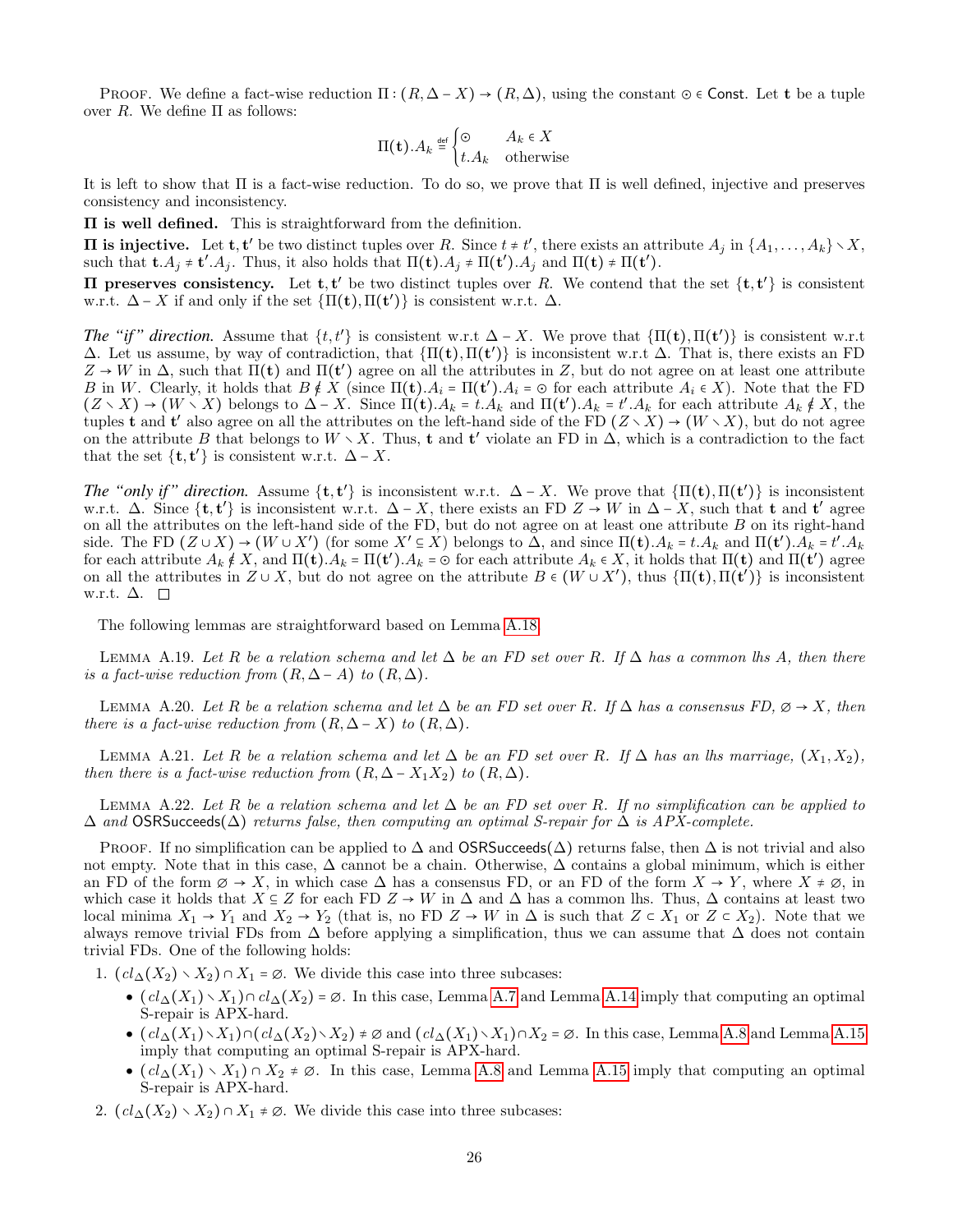- $\bullet$  (cl<sub>△</sub>(X<sub>1</sub>)  $\setminus$  X<sub>1</sub>) ∩ X<sub>2</sub> ≠ ∅ and it holds that  $(X_1 \setminus X_2) \subseteq (c l_1(X_2) \setminus X_2)$  and  $(X_2 \setminus X_1) \subseteq (c l_1(X_1) \setminus X_1)$ . In this case,  $\Delta$  contains at least one more local minimum. Otherwise, for every FD  $Z \to W$  in  $\Delta$  it holds that either  $X_1 \subseteq Z$  or  $X_2 \subseteq Z$ . If  $X_1 \cap X_2 \neq \emptyset$ , then  $\Delta$  has a common lhs, which is an attribute from  $X_1 \cap X_2$ . If  $X_1 \cap X_2 = \emptyset$ , then  $\Delta$  does not have a common lhs, but has an lhs marriage. In both cases, we get a contradiction to the fact that no simplifications can be applied to the ∆. Thus, Lemma [A.11](#page-18-0) and Lemma [A.16](#page-22-0) imply that computing an optimal S-repair is APX-hard.
- $(cl_\Delta(X_1) \setminus X_1) \cap X_2 \neq \emptyset$  and it holds that  $(X_2 \setminus X_1) \notin (cl_\Delta(X_1) \setminus X_1)$ . In this case, Lemma [A.13](#page-19-0) and Lemma [A.17](#page-23-0) imply that computing an optimal S-repair is APX-hard.

Proposition [3.3](#page-5-2) implies that computing an optimal S-repair is always in APX, thus the problem is actually APXcomplete in each one of these cases. This concludes our proof of the lemma.  $\square$ 

Finally, we prove the following.

LEMMA A.23. Let R be a relation schema and let  $\Delta$  be an FD set over R. If OSRSucceeds( $\Delta$ ) returns false, then computing an optimal S-repair for  $\Delta$  is APX-complete.

PROOF. We will prove the lemma by induction on n, the number of simplifications that will be applied to  $\Delta$  by **OSRSucceeds.** The basis of the induction is  $n = 0$ . In this case, Lemma [A.22](#page-25-3) implies that computing an optimal Srepair is indeed APX-complete. For the inductive step, we need to prove that if the claim is true for all  $n = 1, \ldots, k-1$ , it is also true for  $n = k$ . In this case, OSRSucceeds( $\Delta$ ) will start by applying a simplification to the problem. One of the following holds:

- $\Delta$  has a common lhs A. Note that OSRSucceeds( $\Delta$ ) will return false only if OSRSucceeds( $\Delta A$ ) returns false. From the inductive step we know that if  $OSRS$ ucceeds $(\Delta - A)$  returns false, then computing an optimal S-repair for ∆−A is APX-complete. Thus, Lemma [A.19](#page-25-1) implies that computing an optimal S-repair for ∆ is APX-hard.
- $\Delta$  has a consensus FD  $\emptyset \to X$ . The algorithm OSRSucceeds( $\Delta$ ) will return false only if OSRSucceeds( $\Delta X$ ) returns false. From the inductive step we know that if  $OSRS$ ucceeds( $\Delta - X$ ) returns false, then computing an optimal S-repair for  $\Delta$  – X is APX-complete. Thus, Lemma [A.20](#page-25-2) implies that computing an optimal S-repair for  $\Delta$  is APX-hard.
- $\Delta$  has an lhs marriage  $(X_1, X_2)$ . Again, OSRSucceeds( $\Delta$ ) will return false only if OSRSucceeds( $\Delta X_1X_2$ ) returns false. From the inductive step we know that if OSRSucceeds( $\Delta - X_1X_2$ ) returns false, then computing an optimal S-repair for  $\Delta$  –  $X_1X_2$  is APX-complete. Thus, Lemma [A.19](#page-25-1) implies that computing an optimal S-repair for  $\Delta$  is APX-hard.

Proposition [3.3](#page-5-2) implies that computing an optimal S-repair is always in APX, thus the problem is APX-complete in each one of these cases. This concludes our proof of the lemma.  $\square$ 

#### B. DETAILS FROM SECTION [4](#page-8-4)

#### <span id="page-26-0"></span>B.1 Proof of Theorem [4.1](#page-8-2)

In this section we prove Theorem [4.1.](#page-8-2)

THEOREM [4.1.](#page-8-2) Suppose that  $\Delta = \Delta_1 \cup \Delta_2$  where  $\Delta_1$  and  $\Delta_2$  are attribute disjoint. The following are equivalent for all  $\alpha \geq 1$ .

1. An  $\alpha$ -optimal U-repair can be computed in polynomial time under  $\Delta$ .

2. An  $\alpha$ -optimal U-repair can be computed in polynomial time under each of  $\Delta_1$  and  $\Delta_2$ .

First we show the following proposition:

PROPOSITION B.1. For a schema R and a table T over R, if  $U^*, U_1^*, U_2^*$  denote optimal U-repairs for  $\Delta, \Delta_1, \Delta_2$ respectively, where  $\Delta = \Delta_1 \cup \Delta_2$  and  $\Delta_1, \Delta_2$  are attribute disjoint, then

<span id="page-26-1"></span>
$$
dist_{\mathsf{upd}}(U^*,T) = dist_{\mathsf{upd}}(U^*_1,T) + dist_{\mathsf{upd}}(U^*_2,T)
$$

PROOF. Let us denote the Hamming distance of a tuple id  $i \in ids(T)$  in  $U^*$  and T with respect to a subset of attributes  $P \subseteq \text{attr}(\Delta)$  as  $H_P(T[i], U^*[i])$  (i.e., the the number of attributes in P where  $T[i]$  and  $U^*[i]$  differ). Since  $U^*$  is an optimal U-repair for  $\Delta$ , any attribute  $\notin$  attr $(\Delta)$  is not updated in  $U^*$  (otherwise we can change  $U^*$ in poly-time such that all attributes  $\notin \text{attr}(\Delta)$  which will reduce the distance, contradicting that  $U^*$  is optimal). Clearly, for any  $i \in ids(T)$ ,  $H(T[i], U^*[i]) = H_{attr(\Delta)}(T[i], U^*[i]) = H_{attr(\Delta_1)}(T[i], U^*[i]) + H_{attr(\Delta_2)}(T[i], U^*[i])$ . Hence from  $U^*$  we can create two repairs  $U_1^*, U_2^*$ , one for  $\Delta_1$  and one for  $\Delta_2$ , by taking the attribute values in  $attr(\Delta_1)$  (resp.  $attr(\Delta_2)$ ) from U, and keeping the remaining unchanged as in T, leading to  $dist_{\text{upd}}(U^*,T)$  =  $dist_{\text{upd}}(U_1^*,T) + dist_{\text{upd}}(U_2^*,T)$ . Note that  $U_1^*$  is an optimal U-repair for  $\Delta_1$ , otherwise combining with  $U_2^*$  we get a U-repair  $U_0^*$  for  $\Delta$  of smaller distance than  $U^*$  contradicting the optimality of  $U^*$ . Similarly,  $U_2^*$  is an optimal U-repair of  $\Delta_2$ .  $\Box$ 

PROOF OF THEOREM [4.1.](#page-8-2) We now prove the theorem.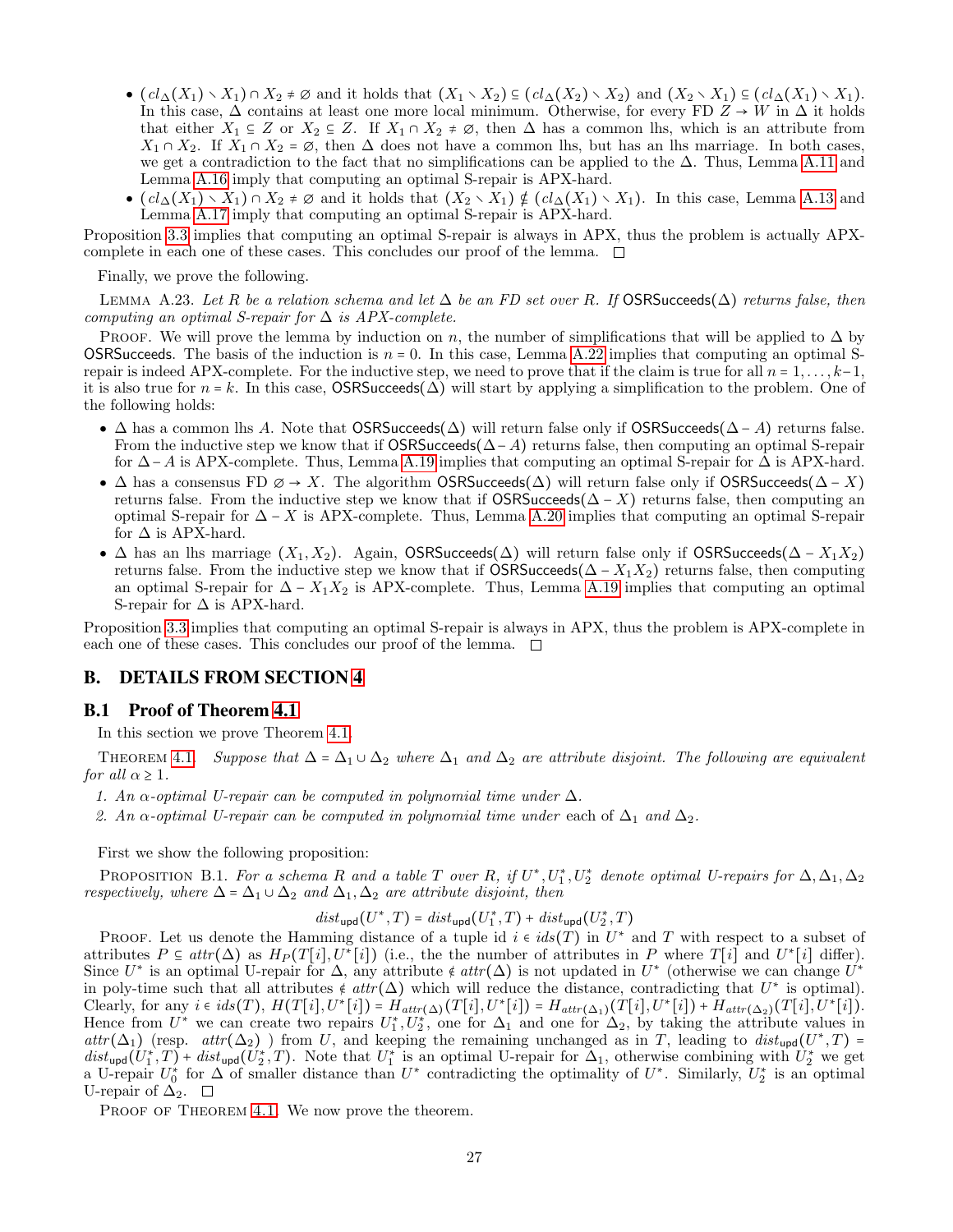(1) → (2)*.* Suppose an α-optimal U-repair can be computed in polynomial time under ∆ for any schema R and any table T on R by an algorithm  $P_{\Delta}(T)$ . We create another table  $T_0$  from T by keeping the values of attributes of  $attr(\Delta_1)$  the same for all tuples, and changing the values of all other attributes of all tuples to 0. Let  $U_0^*, U_{01}^*, U_{02}^*$ denote optimal solutions for  $\Delta, \Delta_1, \Delta_2$  for  $T_0$ . From Proposition [B.1,](#page-26-1) for T',

$$
dist_{\text{upd}}(U_0^*, T_0) = dist_{\text{upd}}(U_{01}^*, T_0) + dist_{\text{upd}}(U_{02}^*, T_0)
$$
\n(10)

Since no FDs are violated in  $\Delta_2$  in  $T_0$ ,  $T_0 = U_{02}^*$ , and  $dist_{\text{upd}}(U_{02}^*, T_0) = 0$ . Therefore,

$$
dist_{\text{upd}}(U_0^*, T_0) = dist_{\text{upd}}(U_{01}^*, T_0) \tag{11}
$$

Then we run the algorithm  $P_{\Delta}(T_0)$  on  $T_0$  to obtain an  $\alpha$ -optimal U-repair  $U_0$  for  $T_0$  in polynomial time with respect to  $\Delta$ , i.e.,

$$
dist_{\text{upd}}(U_0, T_0) \leq \alpha \, dist_{\text{upd}}(U_0^*, T_0) \tag{12}
$$

We obtain a U-repair  $U_{01}$  for  $\Delta_1$  and  $T_0$  from  $U_0$  by copying the attribute values in  $attr(\Delta_1)$  from  $U_0$  and keeping the other attributes unchanged as in  $T_0$ .. Hence

$$
dist_{\text{upd}}(U_{0_1}, T_0) \leq dist_{\text{upd}}(U_0, T_0) \leq \alpha dist_{\text{upd}}(U_0^*, T_0) = \alpha dist_{\text{upd}}(U_{01}^*, T_0)
$$
\n
$$
\tag{13}
$$

Since the attributes  $\notin attr(\Delta_1)$  are unchanged in  $U_{01}$  and  $U_{01}^*$ , and the attribute values of  $attr(\Delta_1)$  are the same in  $T_0$  and T,  $U_{01}$  is also a U-repair of T with  $dist_{\text{upd}}(U_{0_1}, T_0) = dist_{\text{upd}}(U_{0_1}, T)$ , and  $U_{01}^*$  is also an optimal U-repair of T with  $dist_{\text{upd}}(U_{0_1}^*, T_0) = dist_{\text{upd}}(U_{0_1}^*, T)$ , and hence,

$$
dist_{\text{upd}}(U_{01}, T) \leq \alpha dist_{\text{upd}}(U_{01}^*, T) \tag{14}
$$

This gives an  $\alpha$ -optimal U-repair of T for  $\Delta_1$  in polynomial time (similar argument holds for  $\Delta_2$ ).

(2)  $\rightarrow$  (1). This direction is simpler, and we argue that an  $\alpha$ -optimal U-repair of  $\Delta$  can be obtained by composing  $\alpha$ -optimal U-repairs  $U_1, U_2$  of  $\overline{\Delta}_1, \overline{\Delta}_2$  for a table T over schema R. Suppose  $U^*, U_1^*, U_2^*$  are optimal U-repairs of  $\Delta, \Delta_1, \Delta_2$  respectively. Since  $U_1, U_2$  are  $\alpha$ -optimal U-repairs,

<span id="page-27-0"></span>
$$
dist_{\text{upd}}(U_1, T) \le \alpha \, dist_{\text{upd}}(U_1^*, T) \text{ and } dist_{\text{upd}}(U_2, T) \le \alpha \, dist_{\text{upd}}(U_2^*, T) \tag{15}
$$

We construct a U-repair U of  $\Delta$  by choosing attribute values in  $attr(\Delta_1)$  from  $U_1$  values in  $attr(\Delta_2)$  from  $U_2$ , and choosing all other attribute values from T. Hence

$$
dist_{\text{upd}}(U, T) = dist_{\text{upd}}(U_1, T) + dist_{\text{upd}}(U_2, T)
$$
  
\n
$$
\leq \alpha \left( dist_{\text{upd}}(U_1^*, T) + dist_{\text{upd}}(U_2^*, T) \right) \qquad \text{from (15)}
$$
  
\n
$$
= \alpha dist_{\text{upd}}(U^*, T) \qquad \text{from Proposition B.1}
$$

Hence U is an  $\alpha$ -optimal U-repair for  $\Delta$ .  $\Box$ 

#### B.2 Proof of Theorem [4.3](#page-9-0)

In this section we prove Theorem [4.3.](#page-9-0)

THEOREM [4.3.](#page-9-0) Let  $\Delta$  be a set of FDs. There is a strict reduction from computing an optimal U-repair for  $\Delta$  to computing an optimal U-repair for  $\Delta - cl_{\Delta}(\emptyset)$ , and vice versa.

<span id="page-27-1"></span>To prove this theorem, first we show the following proposition:

PROPOSITION B.2. For a consensus  $FD \oslash A$ , an optimal U-repair can be computed in polynomial time.

PROOF. Consider a table T over a schema R that violates the FD  $\emptyset \to A$ , i.e., at least two tuples in T have two distinct values of A. For every distinct value a of A in T, let  $M_a$  denote the set of tuples **t** such that **t**. A = a, i.e.,  $M_a = \sigma_{A=a}T$ . We obtain a repair of T as follows: for every distinct value a of A, compute the total weight of the tuples in  $M_a$ , i.e., compute  $W_a = \sum_{\mathbf{t} \in M_a} w_{\mathbf{t}}$  (slightly abusing the notation for weights). Choose the value of a, say  $a_0$ , having the maximum value of  $W_a$  among all such a's. Keep the tuples in  $M_{a_0}$  unchanged, and update every other tuple  $\mathbf{t} \in M_a$ ,  $a \neq a_0$ , such that  $\mathbf{t} \cdot A = a_0$ . Clearly, this new table, say U, is a consistent update since now every tuple **t** in T will have **t**.  $A = a_0$ .

To see that  $U$  is an optimal U-repair, first note that a repair with a better distance cannot be obtained by setting the A values to a fresh constant from the infinite domain, since instead choosing a value from the active domain saves the cost of the repair for at least one tuple in T. Now assume some other value  $a_1 \neq a_0$  has been chosen for all tuples in T in a repair  $U_1$  such that  $dist_{\text{upd}}(U_1, T) < dist_{\text{upd}}(U, T)$ . Then  $dist_{\text{upd}}(U_1, T) = \sum_{i \in ids(T)} w_T(i) \cdot H(T[i], U_1[i]) =$  $\sum_{a \neq a_1} \sum_{\mathbf{t} \in M_a} w_{\mathbf{t}}$  (since the Hamming distance is 1 for all  $a \neq a_1$ , and is 0 for  $a_1$ ) =  $\sum_{a \neq a_1} W_a$  =  $(\sum_{\mathbf{t} \in T} w_{\mathbf{t}}) - W_{a_1}$ , whereas  $dist_{\text{upd}}(U, T) = (\sum_{\mathbf{t} \in T} w_{\mathbf{t}}) - W_{a_0}$ . Since  $W_{a_0} \geq W_{a_1}$ ,  $dist_{\text{upd}}(U, T) \geq dist_{\text{upd}}(U, T)$  contradicting the assumption that  $dist_{\text{upd}}(U_1, T) < dist_{\text{upd}}(U, T)$ . Hence U is an optimal U-repair.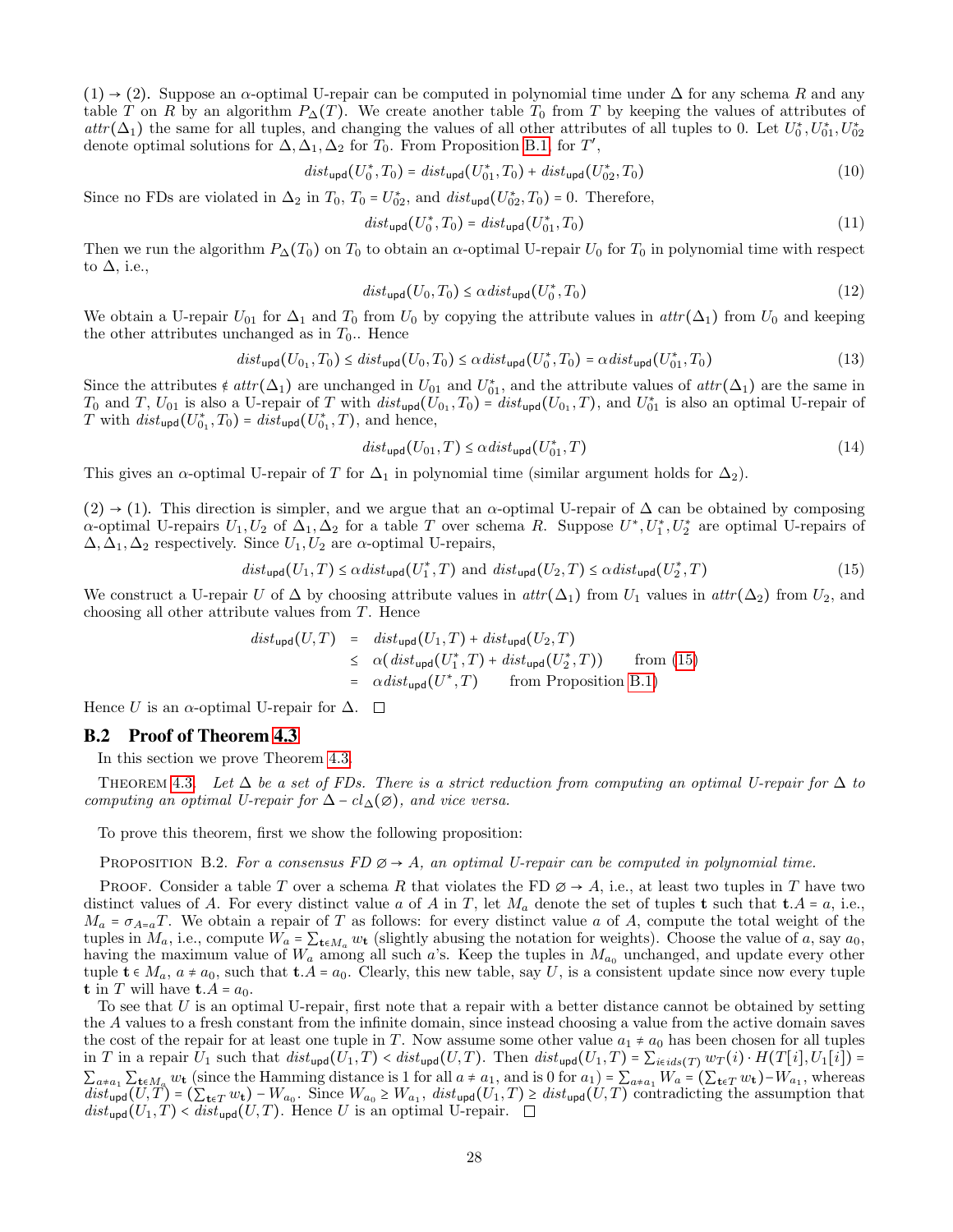<span id="page-28-1"></span>From Theorem [4.1](#page-8-2) and [B.2,](#page-27-1) the corollary below follows:

COROLLARY B.3. For the consensus FD  $\emptyset \to cl_{\Delta}(\emptyset)$ , where  $cl_{\Delta}(\emptyset)$  is the set of all consensus attributes, an optimal U-repair can be computed in polynomial time.

<span id="page-28-0"></span>In addition, the following proposition is straightforward.

PROPOSITION B.4. The two sets of FDs  $\Delta$  and  $\Delta' = {\emptyset \rightarrow cl_{\Delta}(\emptyset)} \cup (\Delta - cl_{\Delta}(\emptyset))$  are equivalent, and for any table T, and  $\alpha$ -optimal solution for  $\Delta$  is also an  $\alpha$ -optimal solution for  $\Delta'$ , and vice versa.

Using the above results, we prove Theorem [4.3.](#page-9-0)

PROOF. To show strict reductions, we show the following two directions:

 $\alpha$ -optimal U-repair of  $\Delta$  *to an*  $\alpha$ -optimal U-repair of  $\Delta - cl_{\Delta}(\emptyset)$ . Using (i) Proposition [B.4](#page-28-0) and the fact that (ii)  $\{\varnothing \to cl_{\Delta}(\varnothing)\}\$ and  $(\Delta - cl_{\Delta}(\varnothing))$  are attribute disjoint, from Theorem [4.1,](#page-8-2) an  $\alpha$ -optimal U-repair of  $\Delta - cl_{\Delta}(\varnothing)$  can be computed in polynomial time if an  $\alpha$ -optimal U-repair of  $\Delta$  can be computed in polynomial time.

α*-optimal U-repair of* ∆−cl∆(∅) *to an* α*-optimal U-repair of* ∆*.* Note that an optimal U-repair of ∆−cl∆(∅) (which is also an  $\alpha$ -optimal U-repair for any  $\alpha \geq 1$ ) can be computed in polynomial time (by Corollary [B.3\)](#page-28-1). Therefore, using Proposition [B.4](#page-28-0) and the fact that  $\{\varnothing \to cl_\Delta(\varnothing)\}$  and  $(\Delta - cl_\Delta(\varnothing))$  are attribute disjoint, this direction also follows from Theorem [4.1.](#page-8-2)  $\Box$ 

#### B.3 Proof of Proposition [4.9](#page-10-5)

PROPOSITION [4.9.](#page-10-5) Under  $\Delta = \{A \rightarrow B, B \rightarrow A\}$ , an optimal U-repair can be computed in polynomial time.

For the FD set  $\Delta = \{A \rightarrow B, B \rightarrow A\}$ , the goal is to show that an optimal U-repair can be computed in polynomial time. Note that the FDs  $\{A \rightarrow B, B \rightarrow A\}$  imply that in a consistent update, one value of A cannot be associated with multiple values of B and vice versa.

PROOF. For  $\Delta = \{A \rightarrow B, B \rightarrow A\}$ , although  $mlc(\Delta) = 2$ , we argue below that still  $dist_{\text{upd}}(U^*, T) = dist_{\text{sub}}(S^*, T)$ for an optimal U-repair  $U^*$  and an optimal S-repair  $S^*$  for a table T over R. From Corollary [4.5,](#page-9-3)

<span id="page-28-2"></span>
$$
dist_{\text{sub}}(S^*, T) \leq dist_{\text{upd}}(U^*, T) \tag{16}
$$

Given  $S^*$ , we can create a consistent update U by keeping the tuples in  $S^*$  unchanged, and updating the A or B values of all deleted tuples in  $S^*$  as follows. Consider any tuple  $\mathbf{t} \in T \setminus S^*$ . There must exist a tuple  $\mathbf{s} \in S^*$  with either  $t.A = s.A$  or  $t.B = s.B$ , otherwise, t could be included in  $S^*$  violating the optimality of  $S^*$ . Suppose there is a tuple  $s \in S^*$  with  $t.A = s.A$  without loss of generality. Then we change the value of  $t.B$  to  $s.B$  with the Hamming distance  $= 1$ . Hence we get a consistent update U with

<span id="page-28-3"></span>
$$
dist_{\text{sub}}(S^*, T) \geq dist_{\text{upd}}(U, T) \tag{17}
$$

Combining  $(16)$  and  $(17)$ , U is an optimal U-repair.

Since  $\Delta$  passes the test of OSRSucceds (by applying lhs marriage), from Theorem [3.4](#page-6-0) an optimal S-repair  $S^*$  can be computed in polynomial time, from which an optimal U-repair of  $\{A \rightarrow B, B \rightarrow A\}$  can be computed in polynomial time as described above.  $\square$ 

#### B.4 Proof of Theorem [4.10](#page-10-2)

In this section we prove Theorem [4.10.](#page-10-2)

THEOREM [4.10.](#page-10-2) For the relation schema  $R(A, B, C)$  and the FD set  $\Delta_{A \leftrightarrow B \to C}$ , computing an optimal U-repair is APX-complete, even on unweighted, duplicate-free tables.

As discussed in Section [4.3,](#page-10-6) we give a reduction from the vertex cover problem in bounded-degree graphs (known to be APX-complete) showing that the size of the minimum vertex cover is k if and only if the distance of the optimal U-repair for the constructed instance is  $2|E| + k$  (where E is the set of edges in the original graph). This proof is inspired by the NP-hardness proof for  $\Delta = \{A \rightarrow B, B \rightarrow C\}$  in [\[24\]](#page-12-6), but needs some additional machinery to extend the reduction to  $\Delta_{A\leftrightarrow B\to C}$ .

*Construction.* The input to minimum vertex cover problem is a graph  $G(V, E)$ . The goal is to find a vertex cover C for G (a set of vertices that touches every edge in  $\tilde{G}$ ), such that no other vertex cover C' of G contains less vertices than C (that is,  $|C'| < |C|$ ). This problem is known to be NP-hard even for bounded degree graphs. Given such an input, we will construct the input I for our problem as follows. Let  $V = \{v_1, \ldots, v_n\}$  be the set of vertices in g and let  $E = \{e_1, \ldots, e_m\}$  be the set of edges in g. For each edge  $e_r = (v_i, v_j)$  in E, the instance I will contain the following tuples: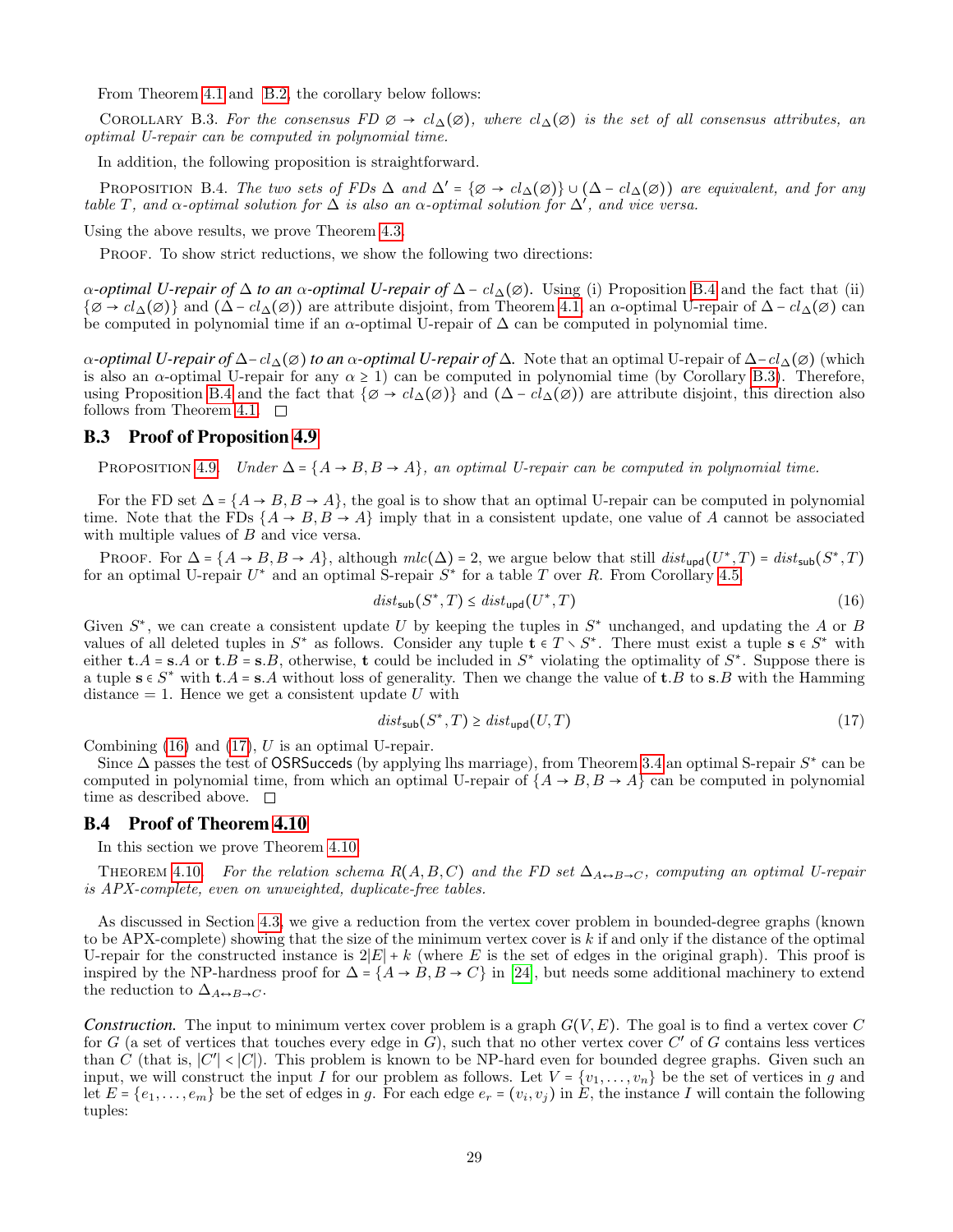- $\bullet$   $(v_i, v_j, 0),$
- $(v_j, v_i, 0)$ .

In addition, for each vertex  $v_i \in V$ , the instance I will contain the following tuple:

 $\bullet$   $(v_i, v_i, 1),$ 

Let  $C_{min}$  be a minimum vertex cover of G. We will now prove the following results:

- 1. For each vertex cover C of G of size k, there is a U-repair of I with a distance  $2|E| + k$ .
- 2. No U-repair of I has a distance  $2|E| + k$  for some  $k < |C_{min}|$ .

Then, we can conclude that the size of the minimum vertex cover of  $G$  is  $m$  if and only if the distance of the optimal U-repair of I is  $2|E| + m$ .

*Proof of (1).* We will now prove that for each vertex cover C of g of size k, there is a U-repair of I with distance  $2|E| + k$ . Assume that C is a vertex cover of g that contain k vertices. We can build a U-repair J of I as follows: for each edge  $e_r = (v_i, v_j)$ , if  $v_i \in C$ , then we will change the tuples  $(v_i, v_j, 0)$  and  $(v_j, v_i, 0)$  to  $(v_i, v_i, 0)$ . Otherwise, we will change these two tuples to  $(v_j, v_j, 0)$  (note that in this case, since  $v_i$  does not belong to the vertex cover,  $v_j$ does). Moreover, for each vertex  $v_i$  that belongs to C, we will change the tuple  $(v_i, v_i, 1)$  to  $R(v_i, v_i, 0)$ . Note that if a vertex  $v_i$  does not belong to C, the instance J will not contain any tuple of the form  $(v_i, v_i, 0)$ , thus the tuple  $(v_i, v_i, 1)$  does not agree on the value of A or B with any other tuple in J, and is not in conflict with any other tuple. On the other hand, if a node  $v_i$  does belong to C, the instance J will only contain tuples of the form  $(v_i, v_i, 0)$  for  $v_i$ , since in this case we change the tuple  $(v_i, v_i, 1)$  to  $(v_i, v_i, 0)$ . Thus, J is indeed a U-repair. Finally, for each edge  $(v_i, v_j) \in E$  we update one cell in each of the tuples  $(v_i, v_j, 0)$  and  $(v_j, v_i, 0)$  (2|E| cell updates), and for each vertex  $V_i \in C$  we update one cell in the tuple  $(v_i, v_i, 1)$  (k cell updates), thus the distance of J is  $2|E| + k$ .

*Proof of (2).* In order to prove this part of the lemma (that is, that no U-repair of I is of distance  $2|E| + k$  for some  $k < |C_{min}|$ , we first have to prove the following lemma, which is a nontrivial part of the proof.

<span id="page-29-0"></span>LEMMA B.5. Let J be a U-repair of I that updates t tuples of the form  $(v_i, v_j, 0)$  for some  $t < 2|E|$ . Then, there is a U-repair J' of I, that updates at least  $t+1$  tuples of the form  $(v_i, v_j, 0)$ , such that the distance of J' is lower or equal to the distance of J.

PROOF. Since it holds that  $t < 2|E|$ , there is at least one tuple  $(v_1, v_2, 0)$ , for some  $v_1, v_2 \in V$  that is not updated by J. We will now show that we can build another U-repair  $J'$ , that updates the tuple  $(v_1, v_2, 0)$  (as well as every tuple that is updated by J), such that the distance of  $J'$  is lower or equal to the distance of  $J$ . That is,  $J'$  will update at least  $t+1$  tuples of the form  $(v_i, v_j, 0)$ .

The tuple  $\mathbf{t}_1 = (v_1, v_2, 0)$  is in conflict with the tuples  $\mathbf{t}_2 = (v_1, v_1, 1)$  and  $\mathbf{t}_3 = (v_2, v_2, 1)$ . Moreover, these two tuples are in conflict with the tuple  $t_4 = (v_2, v_1, 0)$ . We will now show that since the tuple  $t_1$  is not updated by J and J is consistent, J must make at least four changes to the tuples in  $\{t_2, t_3, t_4\}$ . The following holds:

- 1. To resolve the conflict between  $t_1$  and  $t_2$  (that agree only on the value of attribute A), we have to either change the value of attribute A in  $t_2$  to another value, or change the values of both attributes B and C to  $v_2$  and 0, respectively. In the first case, since  $t_2$  is still in conflict with  $t_4$  (as they only agree on the value of attribute  $B$ ), we also have to change the value of attribute B in one of  $t_2$  or  $t_4$ . In the second case,  $t_2$  and  $t_4$  are no longer in conflict, thus we do not have to make any more changes. In both cases, the distance of the update is 2.
- 2. To resolve the conflict between  $t_1$  and  $t_3$  (that agree only on the value of attribute B), we have to either change the value of attribute  $B$  in  $t_3$  to another value, or change the values of both attributes  $A$  and  $C$  to  $v_1$  and  $0$ , respectively. In the first case, since  $t_3$  is still in conflict with  $t_4$  (as they only agree on the value of attribute A), we also have to change the value of attribute A in one of  $t_3$  or  $t_4$ . In the second case,  $t_3$  and  $t_4$  are no longer in conflict, thus we do not have to make any more changes. In both cases, the cost of the update is 2.

Note that the updates presented in (1) and (2) above are independent (as they change different attributes in different tuples), thus we have to combine them to resolve all of the conflicts among the tuples in  $\{t_1, t_2, t_3, t_4\}$ , and the total cost of updating the tuples  $t_2$ ,  $t_3$  and  $t_4$  in J is at least 4. Moreover, note that it is not necessary to change the value of attribute A in both  $t_3$  and  $t_4$  or change the value of attribute B in both  $t_2$  and  $t_4$ , since changing just one of them resolves the conflict between the tuples. If J updates both of these values, then the cost of updating the tuples  $t_2$ ,  $t_3$  and  $t_4$  is increased by one for each pair of tuples ( $t_2$  and  $t_4$ , or  $t_3$  and  $t_4$ ) updated together. We will use this observation later in the proof.

Now, we will build an instance  $J'$  that updates each one of the tuples updated by  $J$ , as well as the tuple  $t_1$ . We will prove that the distance of  $J'$  is not higher than the distance of  $J$ . We will start by adding these four tuples to  $J'$ :

1. Instead of the tuple  $\mathbf{t}_1$   $((v_1, v_2, 0))$ , we will insert the tuple  $(v_1, v_1, 0)$ .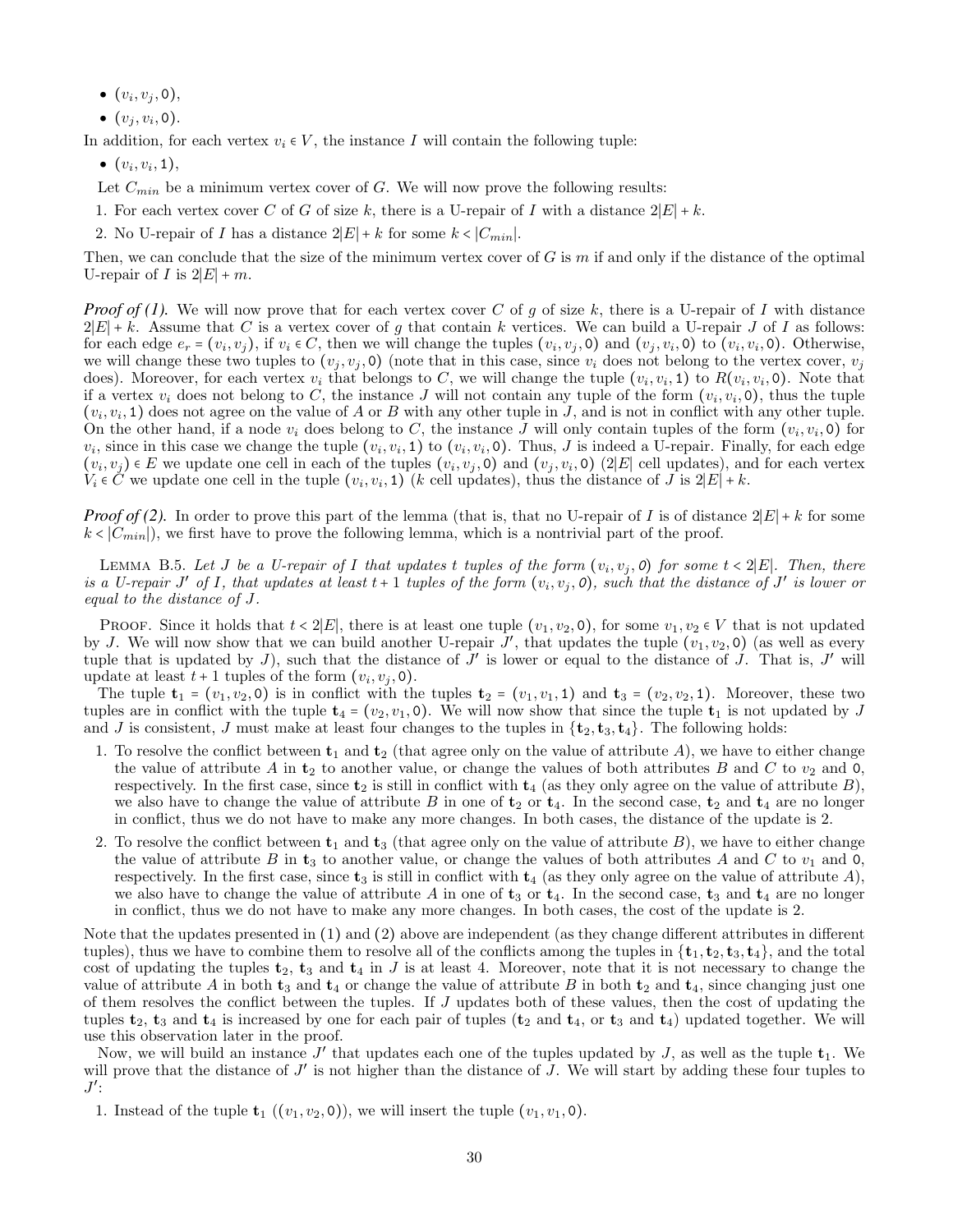- 2. Instead of the tuple  $\mathbf{t}_2$   $((v_1, v_1, 1))$ , we will insert the tuple  $(v_1, v_1, 0)$ .
- 3. Instead of the tuple  $\mathbf{t}_3$   $((v_2, v_2, 1))$ , we will insert the tuple  $(v_2, v_2, 0)$ .
- 4. Instead of the tuple  $t_4$   $((v_2, v_1, 0))$ , we will insert the tuple  $(v_2, v_2, 0)$ .

So far we only updated one cell in each of the four tuples discussed above. Thus, the current cost is 4. As mentioned above, the cost of changing these tuples in  $J$  is at least 4, thus so far we did not exceed the cost of  $J$ . From now on, we will look at the rest of the tuples in  $J$  and insert each one of them to  $J'$  (in some cases, only after updating them to resolve some conflict).

5. For each tuple **t** that appears in J that is not in conflict with one of  $(v_1, v_1, 0)$  or  $(v_2, v_2, 0)$ , we insert **t** to J'.

Clearly,  $J'$  is consistent at this point, and since those tuples are updated by  $J'$  in exactly the same way they were updated by  $J$ , we did not exceed the distance of  $J$ . Each one of the remaining tuples is in conflict with one of  $(v_1, v_1, 0)$  or  $(v_2, v_2, 0)$ , thus we have to update it before inserting it to J'.

- 6. Each tuple **t** such that  $t.A = v_1$  is in conflict with the tuple  $(v_1, v_1, 0)$ . Since the tuple  $(v_1, v_2, 0)$  belongs to J and J is consistent, it holds that  $\mathbf{t} = (v_1, v_2, 0)$ . There are a few possible cases:
	- If the original tuple **t** (the tuple in the instance I) was of the form  $(v_i, v_j, 0)$  for some  $v_i \neq v_1$  and  $v_j \neq v_2$ , then J updated two cells in this tuple. We will replace this tuple in  $J'$  with the tuple  $(v_1, v_1, 0)$ . Note that the cost is the same (since we again update two cells).
	- If the original tuple **t** was of the form  $(v_1, v_j, 0)$  for some  $v_j \neq v_2$ , then J updated one cell in this tuple. We will replace this tuple in J' with the tuple  $(v_1, v_1, 0)$ . Again, the cost is the same.
	- If the original tuple was of the form  $(v_i, v_2, 0)$  for some  $v_i \neq v_1$ , we will replace it with the tuple  $(v_2, v_2, 0)$ with no additional cost.
	- If the original tuple was of the form  $(v_i, v_i, 1)$  for some  $v_i \notin \{v_1, v_2\}$  (we already handled the case where  $v_i$ is one of  $v_1$  or  $v_2$ ), then J updated three cells in this tuple (the values in all of the attributes are different from the values in the tuple  $(v_1, v_2, 0)$ , and we will replace it with the tuple  $(v_2, v_2, 0)$  with no additional cost.
- 7. Each tuple **t** such that  $t.B = v_2$  is in conflict with the tuple  $(v_2, v_2, 0)$ . Again, since the tuple  $(v_1, v_2, 0)$  belongs to J and J is consistent, it holds that  $\mathbf{t} = (v_1, v_2, 0)$ . This case is symmetric to the previous one, thus we will not elaborate on all of the possible cases.

So far, we inserted to J' one tuple (either  $(v_1, v_1, 0)$  or  $(v_2, v_2, 0)$ ) for each of the four tuples in  $\{\mathbf{t}_1, \mathbf{t}_2, \mathbf{t}_3, \mathbf{t}_4\}$ , one tuple for each tuple in J that is not in conflict with neither  $(v_1, v_1, 0)$  nor  $(v_2, v_2, 0)$ , and one tuple (again either  $(v_1, v_1, 0)$  or  $(v_2, v_2, 0)$  for each tuple in J that agrees with  $(v_1, v_1, 0)$  only on the value of attribute A or agrees with  $(v_2, v_2, 0)$  only on the value of attribute B. It is left to insert each tuple that agrees with  $(v_1, v_1, 0)$  on the value of attribute B or agrees with  $(v_2, v_2, 0)$  on the value of attribute A.

- 8. Each tuple t such that  $t.A = v_2$  is in conflict with the tuple  $(v_2, v_2, 0)$ . Note that in this case it holds that  $t.B \neq v_2$ , since J is consistent and also contains the tuple  $(v_1, v_2, 0)$ . Assume that t is the tuple  $(v_2, v_i, x)$  for some  $v_i \in V$ . Again, there are a few possible cases:
	- If the original tuple **t** (the tuple in the instance I) was of the form  $(v_j, v'_i, y)$  for some  $v_j \neq v_2$  and  $v'_i \neq v_i$ , then J updated at least two cells in this tuple in J. We will replace this tuple in J' with the tuple  $(v_2, v_2, 0)$ , with no additional cost.
	- If the original tuple **t** was of the form  $(v_2, v'_i, 0)$  for some  $v'_i \neq v_i$ , then J updated at least one cell in this tuple (the value of attribute B). We will replace this tuple in  $J'$  with the tuple  $(v_2, v_2, 0)$ , with no additional cost.
	- If the original tuple **t** was of the form  $(v_j, v_i, x)$  for some  $v_j \neq v_2$ , then J updated at least one cell in this tuple (the value of attribute A). We will replace this tuple in  $J'$  with the tuple  $(y_i, v_i, 0)$ , for some new value  $y_i$  that depends on  $i$ , with no additional cost.
- 9. Each tuple t such that  $t.B = v_1$  is in conflict with the tuple  $(v_1, v_1, 0)$ . This case is symmetric to the previous one, thus we will not elaborate on all of the possible cases.

At this point, J' contains tuples of the form  $(v_1, v_1, 0)$  and  $(v_2, v_2, 0)$ , tuples from J that are not in conflict with these tuples, and tuples of the form  $(y_i, v_i, 0)$ . Note that we insert a tuple  $(y_i, v_i, 0)$  to J' only if there is a tuple  $(v_2, v_i, x)$  in J for some  $v_i \neq v_2$ . Since the tuple  $(v_2, v_i, x)$  belongs to J, no other tuple t' such that  $t'.B = v_i$  also belongs to J, unless the tuples are identical, and all of these identical tuples are replaced by the same tuple. Thus, there is no tuple  $t''$  in J, that is not in conflict with one of  $(v_1, v_1, 0)$  or  $(v_2, v_2, 0)$ , such that  $t''.B = v_i$ , and the tuple  $(y_i, v_i, 0)$  agrees on the value of attribute B only with other tuples that look exactly the same. Moreover, the tuple  $(y_i, v_i, 0)$  agrees on the value of attribute A only with other tuples that look exactly the same, since we use a new value  $y_i$  that does not appear in any other tuple in the instance. Thus, no tuple  $(y_i, v_i, 0)$  is in conflict with the rest of the tuples in  $J'$ , and  $J'$  is consistent. Moreover, since we only replaced tuples with no additional cost, so far we did not exceed the distance of J.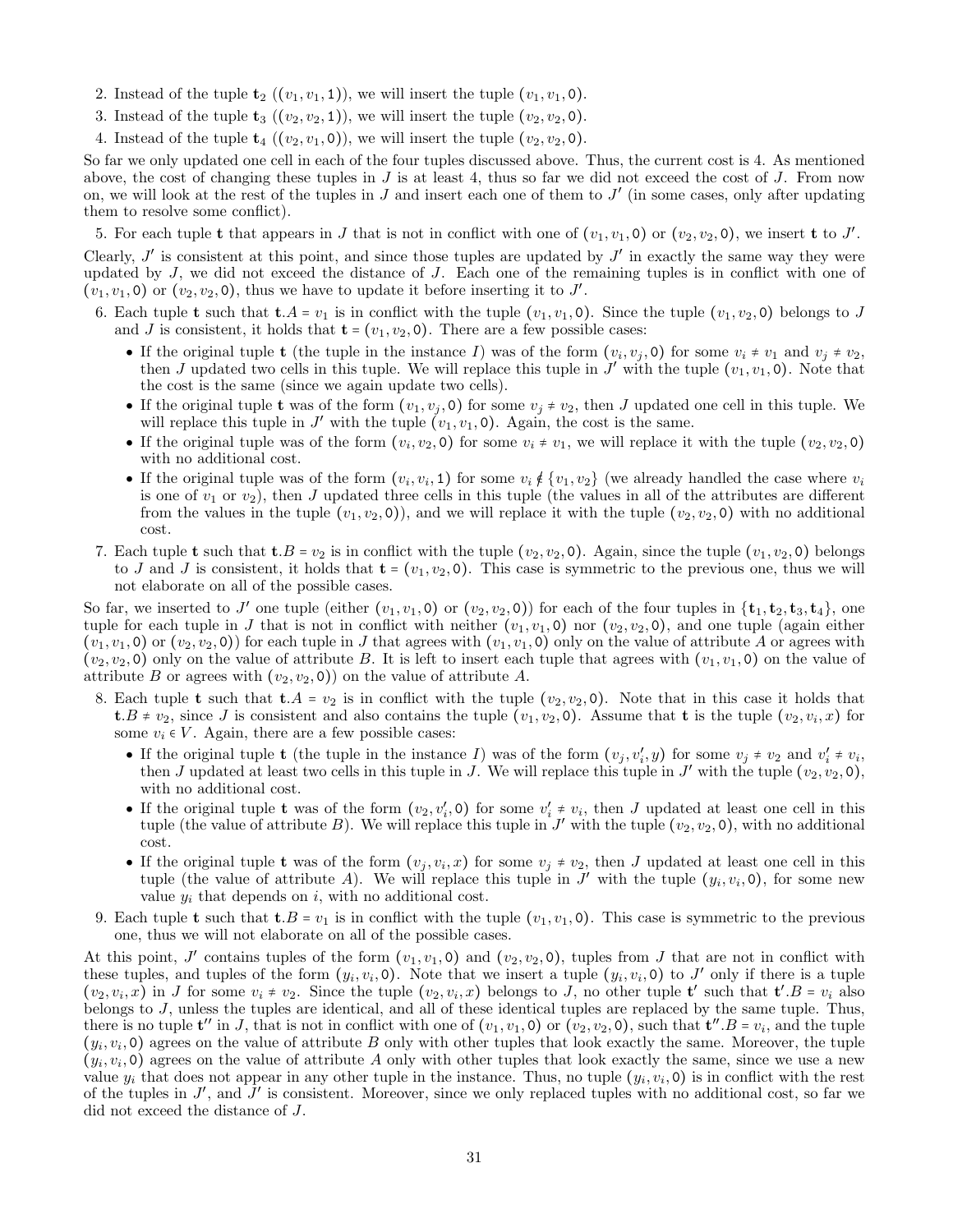Finally, there are just two more cases that we have not covered yet. Assume that **t** is the tuple  $(v_2, v_i, x)$  for some  $v_i \neq v_2$ , and assume that the original tuple **t** was the tuple  $(v_2, v_i, 0)$  and  $v_i \neq v_1$  (if  $v_i = v_1$  then we have already covered this case). Then, it may be the case that the tuple was not updated by J at all. Since the tuple  $(v_2, v_i, x)$ belongs to J and J is consistent, no other tuple  $\mathbf{t}' \in J$  is such that  $\mathbf{t}' \cdot A = v_2$  (unless they are identical). Thus, J updated the value of attribute A in both  $t_3$  (the tuple  $(v_2, v_2, 1)$ ) and  $t_4$  (the tuple  $(v_2, v_1, 0)$ ). As mentioned in the observation at the beginning of this proof, if J updated both these values, then the cost of updating the tuples  $t_2$ ,  $t_3$  and  $t_4$  is at least 5 (and not at least 4 as we assumed so far). Thus, in this case, we can use the additional cost that we have, to change one more cell in the tuple  $(v_2, v_i, x)$ .

Similarly, if J contains a tuple **t** of the form  $(v_i, v_1, x)$  for some  $v_i \neq v_1$ , and the original tuple **t** was the tuple  $(v_i, v_1, 0)$  and  $v_i \neq v_2$ , then J updated the value of attribute B in in both  $\mathbf{t}_2$  (the tuple  $(v_1, v_1, 1)$ ) and  $\mathbf{t}_4$  (the tuple  $(v_2, v_1, 0)$ . This again gives us an additional cost to update one more cell in the tuple  $(v_i, v_1, x)$ . Thus, we will do the following:

- 10. If the tuple  $(v_2, v_i, x)$  for some  $v_i \notin \{v_1, v_2\}$  belongs to J, and the original tuple was  $(v_2, v_i, 0)$ , then we replace this tuple in  $J'$  with the tuple  $(v_2, v_2, 0)$  with an additional cost of at most one.
- 11. If the tuple  $(v_i, v_1, x)$  for some  $v_j \notin \{v_1, v_2\}$  belongs to J, and the original tuple was  $(v_i, v_1, 0)$ , then we replace this tuple in  $J'$  with the tuple  $(v_1, v_1, 0)$  with an additional cost of at most one.

At this point, we have inserted to  $J'$  one tuple for each tuple in  $J$ , and as explained above,  $J'$  is now consistent. Moreover, we never exceeded to the of  $J$ , thus we found a new U-repair  $J'$  that updates each tuple updated by  $J$ , as well as the tuple  $(v_1, v_2, 0)$  and that concludes our proof of the lemma.  $\square$ 

Lemma [B.5](#page-29-0) implies that for each U-repair J of I that updates t tuples of the form  $(v_i, v_j, 0)$  for some  $t < 2|E|$ , there is a U-repair J' of I, that updates all of the tuples of the form  $(v_i, v_j, 0)$ , such that the distance of J' is lower or equal to the distance of J. Thus, each U-repair of I is of distance at least 2∣E∣.

Finally, we can prove that no U-repair of I is of distance  $2|E| + k$  for some  $k < |C_{min}|$ . The proof of this part of the lemma is very similar to the proof of [\[24\]](#page-12-6). Each U-repair of I has a distance  $2|E| + k$  for some k. Let us assume, by way of contradiction, that there is a U-repair of I that updates  $2|E| + k$  cells, for some  $k < |C_{min}|$  (where  $C_{min}$ ) is a minimum vertex cover of g). Let J be the optimal U-repair of I (clearly, in this case, J updates  $x = 2|E| + k'$ cells, for some  $k' < |C_{min}|$ ). Lemma [B.5](#page-29-0) implies that we can assume that J updates all of the tuples of the form  $(v_i, v_j, 0)$ . Let  $\{f_1, \ldots, f_l\}$  be the set of tuples of the form  $(v_i, v_i, 1)$  that are updated by J, and let  $C' = \{v_{i_1}, \ldots, v_{i_l}\}$ be the set of the vertices that appear in those facts. Since J updates all of the 2|E| tuples of the form  $(v_i, v_j, 0)$ , the distance of J is greater or equal to  $2|E| + |C'|$ , thus we get that  $2|E| + |C_{min}| > 2|E| + k' > = 2|E| + |C'|$ , and  $|C'| < |C_{min}|$ . Therefore, C' cannot be a cover of g (since the size of the minimum vertex cover is  $|C_{min}|$ . Thus, there are at least  $|C_{min}| - |C'|$  edges  $(v_i, v_j)$  in g, such that neither  $v_i \in C'$  nor  $v_j \in C'$  (that is, J doesn't update the tuple  $(v_i, v_i, 1)$  and also doesn't update the tuple  $(v_j, v_j, 1)$ ). For each one of these  $|C_{min}| - |C'|$  edges, we have to change at least 4 cells in the tuples  $(v_i, v_j, 0)$  and  $(v_j, v_i, 0)$  (the values of attributes A and B), thus the distance of *J* is greater or equal to  $4(|C_{min}| - |C'|)^2 + 2(|E| - (|\tilde{C}_{min}| - |C'|)) + |C'| = 2|C_{min}| + 2|E| - |C'|$ . Finally, we get that  $2|E| + |\tilde{C}_{min}| > 2|\tilde{C}_{min}| + 2|\tilde{E}| - |C'|$ , that is  $|\tilde{C}'| > |\tilde{C}_{min}|$ , which is a contradiction to the tuple that  $|\tilde{C}'| < |\tilde{C}_{min}|$ .

The last step is to show that our reduction is a PTAS reduction. Since our reduction is from the problem of finding a minimum vertex cover for a graph of a bounded degree B, the size of the minimum vertex cover is at least  $\frac{|E|}{B}$  (as each vertex covers at most B edges). Now, let us assume, by way of contradiction, that finding an optimal U-repair under  $\{A \rightarrow B, B \rightarrow A, A \rightarrow C\}$  is not APX-hard. That is, for every  $\epsilon > 0$ , there exists a  $(1 + \epsilon)$ -optimal solution to that problem. Let  $S_U$  be the such a solution and let  $OPT_U$  be an optimal solution. Then,

$$
dist(S_U) - dist(OPT_U) \le \epsilon \cdot dist(OPT_U)
$$
\n<sup>(18)</sup>

We will now show that in this case,  $S_C$  (which is the vertex cover corresponding to the the U-repair  $S_U$ ) is a  $(1+2B)\epsilon$ -optimal solution to the minimum vertex cover problem. Let  $OPT_C$  be an optimal solution to the problem. We recall that  $|OPT_C| \geq \frac{|E|}{B}$  $\frac{E}{B}$ . Then,

$$
|S_C| - |OPT_C| = (dist(S_U) - 2|E|) - (dist(OPT_U) - 2|E|) = dist(S_U) - dist(OPT_U) \le
$$
  

$$
\epsilon \cdot dist(OPT_U) = \epsilon \cdot (|OPT_C| + 2|E|) \le \epsilon \cdot (|OPT_C| + 2B|OPT_C|) = (1 + 2B)\epsilon \cdot |OPT_C|
$$
 (19)

It follows that for each  $\epsilon > 0$ , we can get an  $\epsilon$ -optimal solution for the minimum vertex cover problem by finding a  $(1 + \frac{1}{1+2B})\epsilon$ -optimal solution to the problem of computing an optimal U-repair, which is a contradiction to the fact that the minimum vertex cover problem is APX-hard.

## B.5 Proof of Theorem [4.14](#page-11-1)

In this section we prove Theorem [4.14.](#page-11-1)

THEOREM [4.14.](#page-11-1) Let  $k \geq 1$  be fixed. Computing an optimal U-repair is APX-complete for: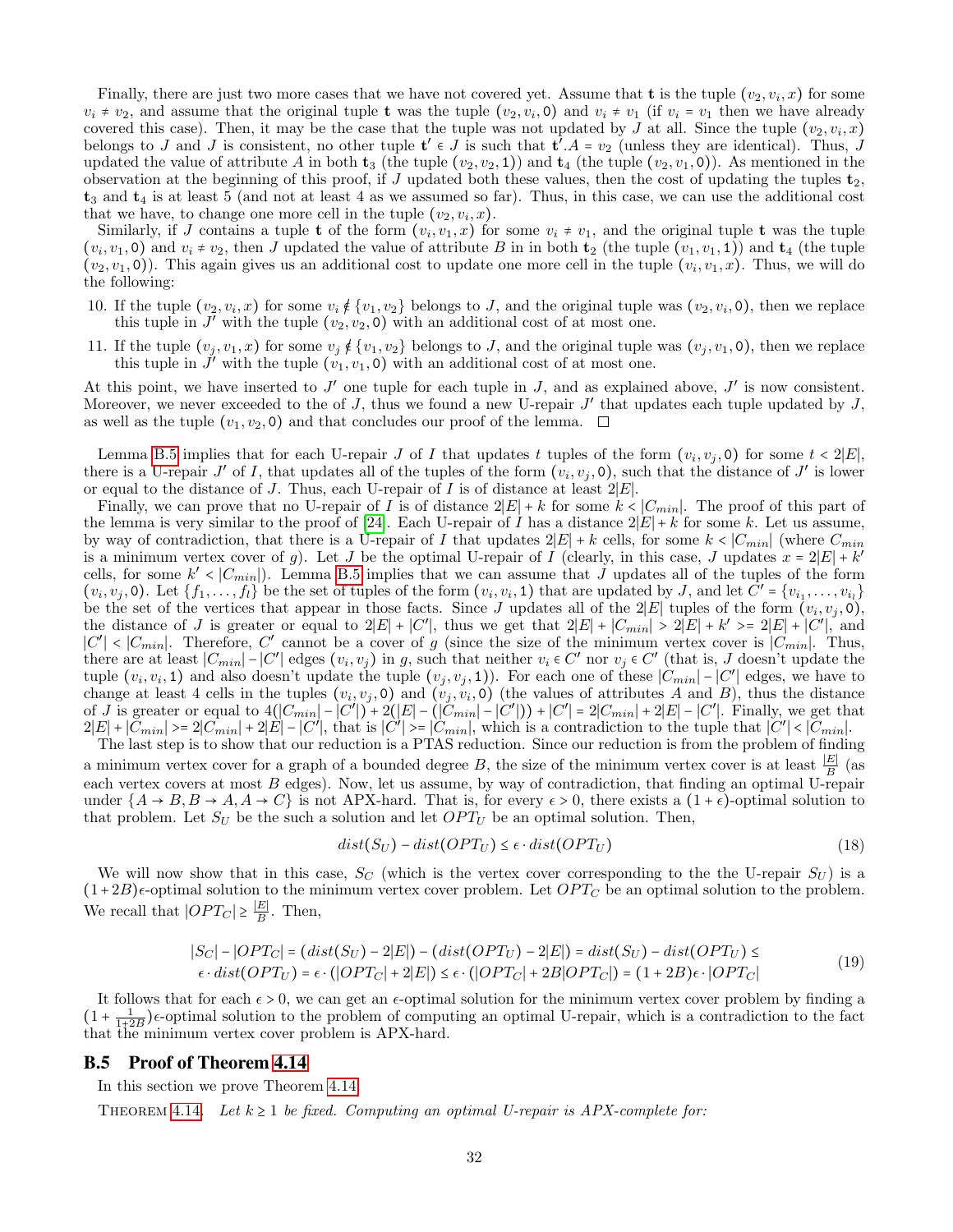1.  $R(A_0, \ldots, A_k, B_0, \ldots, B_k, C)$  and  $\Delta_k$ ; 2.  $R(A_0, ..., A_{k+1}, B_0, ..., B_k)$  and  $\Delta'_k$ .

We start by proving the first part of the theorem, that is, we prove the following.

LEMMA B.6. Let  $k \ge 1$  be fixed. For the schema  $R(A_0, \ldots, A_k, B_0, \ldots, B_k, C)$  and FD set  $\Delta_k = \{A_0 \cdots A_k \rightarrow A_k\}$  $B_0, B_0 \to C, B_1 \to A_0, \ldots, B_k \to A_0$ , computing an optimal U-repair is APX-complete.

PROOF. We reduce it from the problem of finding an optimal U-repair for  $\{A \to B, B \to C\}$  on a schema  $S(A, B, C)$ that has been shown to be NP-hard by Kolahi and Lakshmanan even if all tuples have the same weight and there are no duplicate tuples [\[24\]](#page-12-6) by a reduction from vertex cover. Since there exists a constant factor approximation for optimal U-repair and degree-bounded vertex cover is known to be APX-hard, this reduction suffices to prove that  $\Delta_k$  is APX-complete.

*Construction.* Given a table  $T_S$  on  $S(A, B, C)$ , we construct a table  $T_R$  on  $R(A_0, ..., A_k, B_0, ..., B_k, C)$ , where for every tuple  $s = (a, b, c)$  in  $T_s$ , we create a tuple  $r = (0, a, 0, 0, \dots, 0, b, 0, 0, \dots, 0, c)$  in  $T_R$ , i.e.,  $r.A_1 = s.A$ ,  $r.B_0 = s$ s.B, r.C = s.C, and t has value 0 in the remaining columns  $A_0, A_2, ..., A_k$  and  $B_1, ..., B_k$ . We claim that  $T_S$  has a consistent update of distance  $\leq M$  if and only if  $T_R$  has a consistent update of distance  $\leq M$ .

*The "if" direction.* Suppose S has a consistent update  $U<sub>S</sub>$  of distance M. We can obtain a consistent update  $U<sub>R</sub>$ of R of the same distance by updating the  $A_1, B_0, C$  values of  $T_R$  as in  $T_S$ , and leave  $A_0, A_2, \dots, A_k$  and  $B_1, \dots, B_k$ unchanged in  $T_R$ . If  $B_0 \to C$  is violated in  $U_R$  for two tuples  $\mathbf{r}_1, \mathbf{r}_2, B \to C$  will also be violated for the corresponding tuples  $s_1, s_2$  in  $U_S$ . If  $A_0 \cdots A_k \to B_0$  is violated for two tuples  $r_1, r_2$  in  $U_R$ , they must have different values of  $B_0$  but the same value of  $A_0 \cdots A_k$ , i.e., the same value of  $A_1 = A$  in  $U_s$  (since  $A_0, A_2, \cdots, A_k$  are all 0 in  $U_R$ ), violating the FD  $A \rightarrow B_0$  in  $U_S$  and contradicting that it is a consistent update of  $T_S$ . The FDs  $B_1 \rightarrow A_0 \ldots, B_k \rightarrow A_0$  are satisfied in  $U_R$  since all of  $A_0$  and  $B_1, \dots, B_k$  have values 0.

*The "only if" direction.* Suppose we have a consistent update  $U_R$  of  $T_R$  of distance M. We will transform  $U_R$  to another consistent update  $U'_R$  such that only  $A_1, B_0, C$  attributes are updated, and all of  $B_1, \dots, B_k$  and  $A_0, A_2, \dots, A_k$ are unchanged from  $T_R$  (all tuples have values 0 in all these attributes in  $U_R$ ).

To achieve this, consider the subset of tuple identifiers  $M_R \subseteq i ds(T_R)$  such that for any tuple  $\mathbf{t} = T_R[i], i \in M_R$ , at least one attribute from  $B_1, \dots, B_k$  or  $A_0, A_2, \dots, A_k$  has been updated in  $U_R$  (not equal to 0, and therefore  $H(T_R[i], U_R[i]) \geq 1$ . For all tuples with identifiers in  $M_R$ , we update  $U_R$  to  $U'_R$  by (i) keeping all attributes in  $B_1, \dots, B_k$  and  $A_0, A_2, \dots, A_k$  as 0 (unchanged from  $T_R$ ), and (ii) assigning a fresh constant from the infinite domain Val to attribute  $A_1$  in each tuple (changed from  $T_R$ ); therefore for all  $i \in M_R$ ,  $H(T_R[i], U_R'[i]) = 1$ . Since tuples with identifiers  $\notin M_R$  remain the same in  $U_R$  and  $U_R'$ , and the tuples with identifiers  $i \in M_R$  have  $H(T_R[i], U_R[i]) \geq 1$  and  $H(T_R[i], U_R'[i]) = 1$ , therefore, the  $dist_{\text{upd}}(U_R', T_R) \leq dist_{\text{upd}}(U_R, T_R)$ , i.e., this transformation does not increase the distance.

Next we argue that  $U'_R$  is a consistent update for  $T_R$  where all tuples have values 0 in all all attributes in  $B_1, ..., B_k$ and  $A_0, A_2, \dots, A_k$ . (a) Since  $U_R$  was a consistent update, it satisfied the FD  $B_0 \rightarrow C$ , and since neither of  $B_0$  and C is changed in  $U'_R$  from  $U_R$ , this FD is still satisfied in  $U'_R$ . (b) For the FDs  $B_1 \to A_0 \cdots, B_k \to A_0$ , since all tuples in  $U'_R$  have values 0 in all these attributes, so all of these FDs are satisfied in  $U'_R$  as well. (c) For the final FD  $A_0 \cdots A_k \to B_0$ , for tuples with identifiers  $\notin M_R$ , this FD is satisfied since they have the same value of the attributes  $A_0 \cdots A_k$ ,  $B_0$  in  $U_R$  and  $U_R'$ . For tuples with identifiers  $\notin M_R$ , they received a fresh constant in  $U_R'$  for attribute  $A_1$ , so they do not interfere with each other and with the tuples with identifiers  $\notin M_R$ , and therefore the FD  $A_0 \cdots A_k \to B_0$ is satisfied in  $U'_R$ . Hence  $U'_R$  is a consistent update for  $T_R$ .

Hence, we have a new consistent update  $U'_R$  of R with distance  $\leq M$  where only  $A_1, B_0, C$  are updated. Suppose  $U_S = \rho_{(A,B,C)}[\pi_{A_1B_0C}U_R]$  (project  $U'_R$  to  $A_1\ddot{B_0}C$  and rename  $A_1$  to  $A$  and  $B_0$  to  $B$ ). It can be seen that  $U_S$  satisfies the FD  $B \to C$ , since  $B_0 \to C$  is maintained in  $U'_R$ . It also satisfies the FD  $A \to B$ , since otherwise there are two tuples  $s_1, s_2 \in U_S$  with the same value of A and different values of B. This implies that the corresponding tuples  $r_1, r_2$  in  $U_R$  have the same value of  $A_1$  and different values of  $B_0$ . Since both  $r_1, r_2$  have the same values of all attributes in  $A_0, A_2, \dots, A_k$  (all 0), together with  $A_1$ , they have the same values of  $A_0, \dots, A_k$  but different values of  $B_0$ , violating the FD  $A_0 \cdots A_k \to B$ , and contradicting the tuple that  $U'_R$  is a consistent update of R. Hence we get a consistent update $U_S$  of S of at most distance M.  $\Box$ 

Next, we prove the second part of the theorem. That is, we prove the following.

LEMMA B.7. Let  $k \geq 1$  be fixed. For the schema  $R(A_0, \ldots, A_{k+1}, B_0, \ldots, B_k)$  and FD set  $\Delta'_k = \{A_0A_1 \rightarrow B_0, A_1A_2 \rightarrow B_1, A_2A_3 \}$  $B_1, \ldots, A_k A_{k+1} \rightarrow B_k$ , computing an optimal U-repair is APX-complete.

PROOF. We have previously established membership in APX for the problem of computing an optimal U-repair (see Section [4\)](#page-8-4), thus it is only left to show that the problem is APX-hard. We start by proving that computing